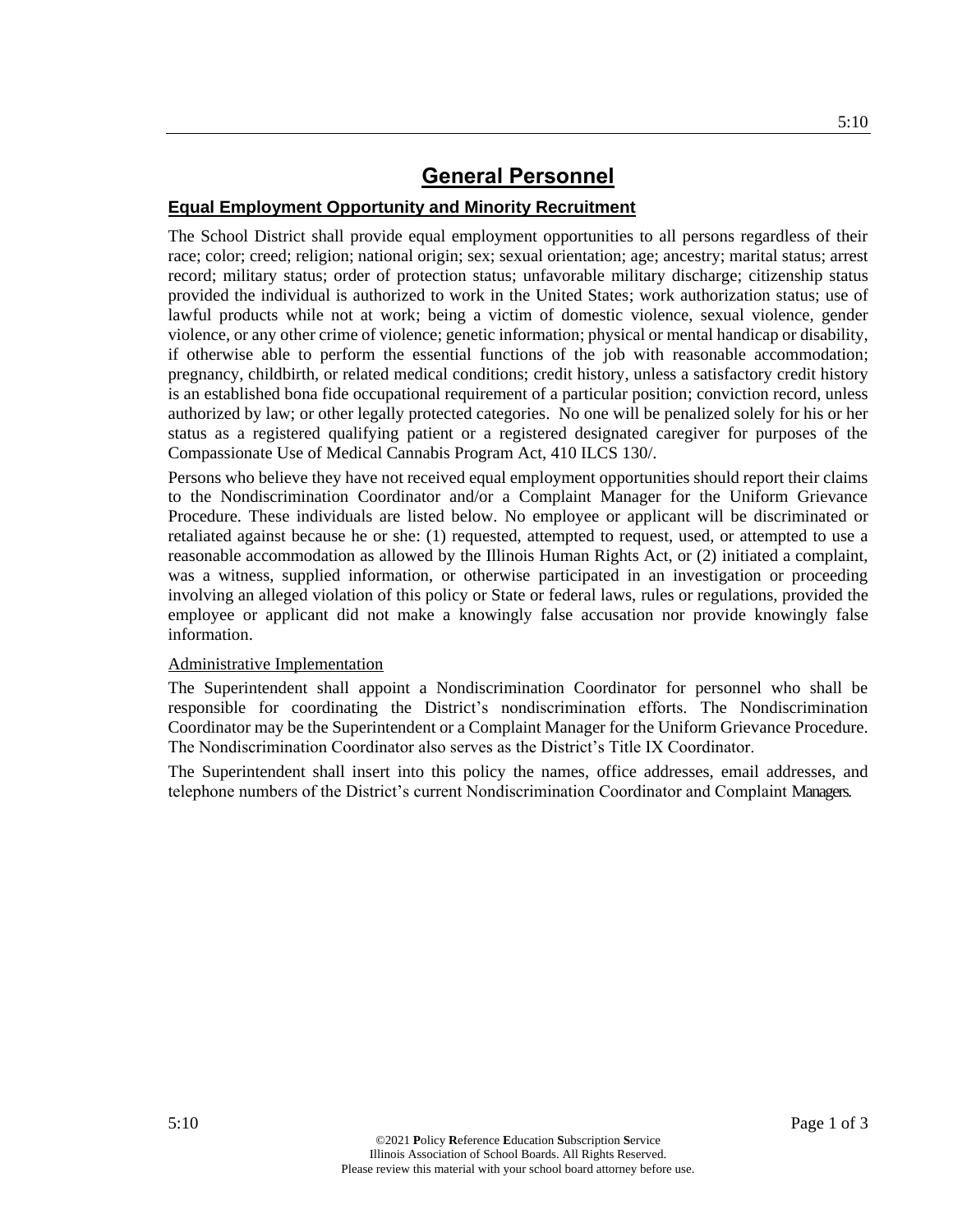#### **Nondiscrimination Coordinator:**

| Scott Petrie                               |                                          |
|--------------------------------------------|------------------------------------------|
| Name                                       |                                          |
| 1002 SW 6 <sup>th</sup> St Aledo, IL 61231 |                                          |
| Address                                    |                                          |
| petries@mercerschools.org                  |                                          |
| Email                                      |                                          |
| 309-582-2238                               |                                          |
| Telephone                                  |                                          |
| <b>Complaint Managers:</b>                 |                                          |
| <b>Stacey Day</b>                          | Marcus Bush                              |
| Name                                       | Name                                     |
| 1500 S. College Ave Aledo, IL 61231        | 31 Jefferson Street New Boston, IL 61272 |
| <b>Address</b>                             | Address                                  |
| days@mercerschools.org                     | bushm@mercerschools.org                  |
| Email                                      | Email                                    |
| 309-582-2223                               | 309-587-8141                             |
| Telephone                                  | Telephone                                |

The Superintendent shall also use reasonable measures to inform staff members and applicants that the District is an equal opportunity employer, such as, by posting required notices and including this policy in the appropriate handbooks.

#### Minority Recruitment

The District will attempt to recruit and hire minority employees. The implementation of this policy may include advertising openings in minority publications, participating in minority job fairs, and recruiting at colleges and universities with significant minority enrollments. This policy, however, does not require or permit the District to give preferential treatment or special rights based on a protected status without evidence of past discrimination.

LEGAL REF.: 8 U.S.C. §1324a et seq., Immigration Reform and Control Act.

- 20 U.S.C. §1681 et seq., Title IX of the Education Amendments of 1972; 34 C.F.R. Part 106.
- 29 U.S.C. §206(d), Equal Pay Act.
- 29 U.S.C. §621 et seq., Age Discrimination in Employment Act.
- 29 U.S.C. §701 et seq., Rehabilitation Act of 1973.
- 38 U.S.C. §4301 et seq., Uniformed Services Employment and Reemployment Rights Act (1994).
- 42 U.S.C. §1981 et seq., Civil Rights Act of 1991.
- 42 U.S.C. §2000e et seq., Title VII of the Civil Rights Act of 1964; 29 C.F.R. Part 1601.
- 42 U.S.C. §2000ff et seq., Genetic Information Nondiscrimination Act of 2008.
- 42 U.S.C. §2000d et seq., Title VI of the Civil Rights Act of 1964.
- 42 U.S.C. §2000e(k), Pregnancy Discrimination Act.
- 42 U.S.C. §12111 et seq., Americans with Disabilities Act, Title I.
- Ill. Constitution, Art. I, §§17, 18, and 19.
- 105 ILCS 5/10-20.7, 5/10-20.7a, 5/10-21.1, 5/10-22.4, 5/10-23.5, 5/22-19, 5/24-4, 5/24-4.1, and 5/24-7.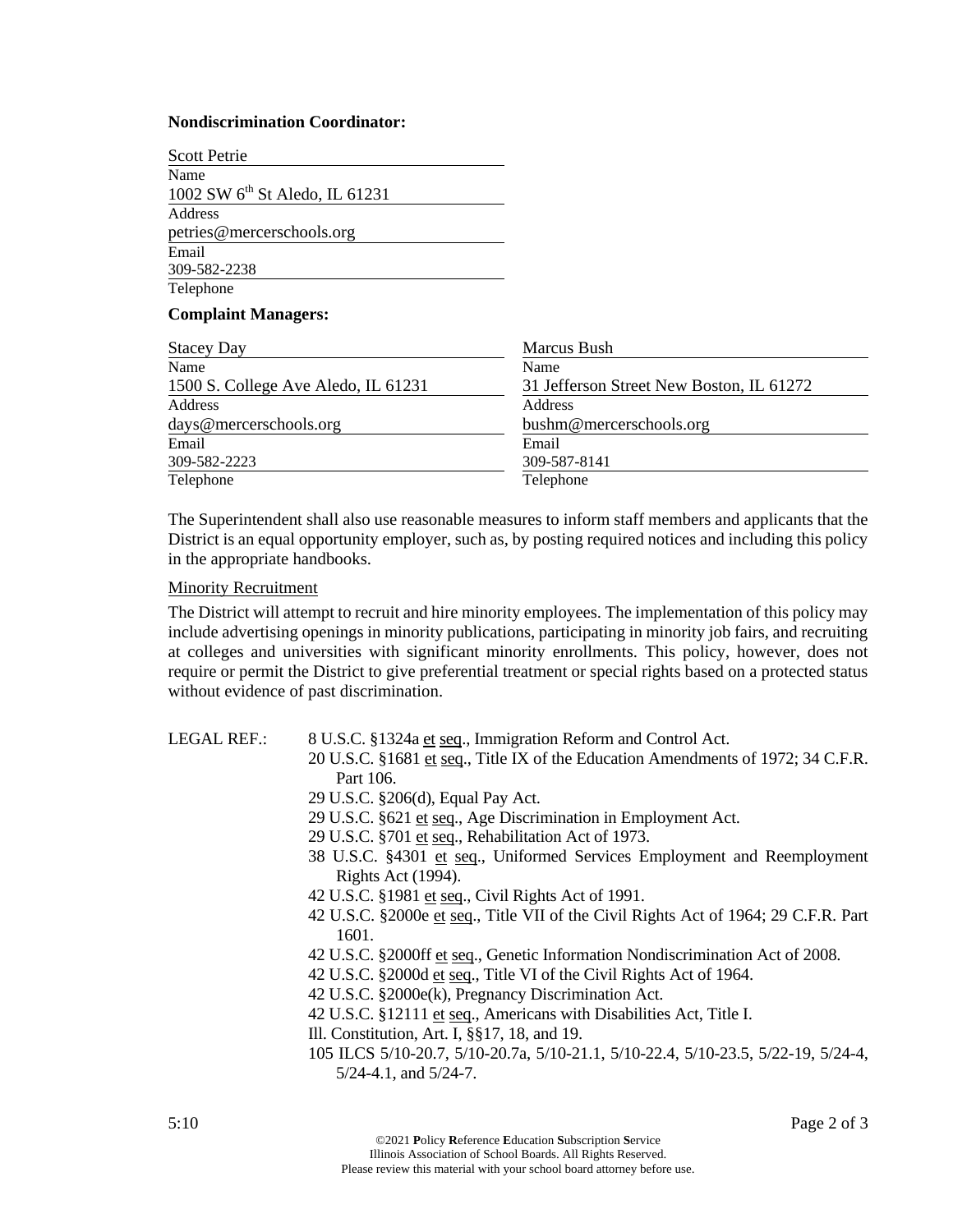410 ILCS 130/40, Compassionate Use of Medical Cannabis Program Act. 410 ILCS 513/25, Genetic Information Privacy Act. 740 ILCS 174/, Ill. Whistleblower Act. 775 ILCS 5/1-103, 5/2-101, 5/2-102, 5/2-103, 5/2-103.1, 5/2-104(D) and 5/6-101, Ill. Human Rights Act. 775 ILCS 35/, Religious Freedom Restoration Act. 820 ILCS 55/10, Right to Privacy in the Workplace Act. 820 ILCS 70/, Employee Credit Privacy Act. 820 ILCS 75/, Job Opportunities for Qualified Applicants Act. 820 ILCS 112/, Ill. Equal Pay Act of 2003. 820 ILCS 180/30, Victims' Economic Security and Safety Act. 820 ILCS 260/, Nursing Mothers in the Workplace Act. CROSS REF.: 2:260 (Uniform Grievance Procedure), 2:265 (Title IX Sexual Harassment Grievance Procedure), 5:20 (Workplace Harassment Prohibited), 5:30 (Hiring Process and Criteria), 5:40 (Communicable and Chronic Infectious Disease), 5:50 (Drug- and Alcohol-Free Workplace; E-Cigarette, Tobacco, and Cannabis Prohibition), 5:70 (Religious Holidays), 5:180 (Temporary Illness or Temporary Incapacity), 5:200 (Terms and Conditions of Employment and Dismissal), 5:250

> (Leaves of Absence), 5:270 (Employment, At-Will, Compensation, and Assignment), 5:300 (Schedules and Employment Year), 5:330 (Sick Days, Vacation, Holidays, and Leaves), 7:10 (Equal Educational Opportunities), 7:180 (Prevention of and Response to Bullying, Intimidation, and Harassment), 8:70 (Accommodating Individuals with Disabilities)

Adopted by Mercer County School Board of Education on December 15, 2021.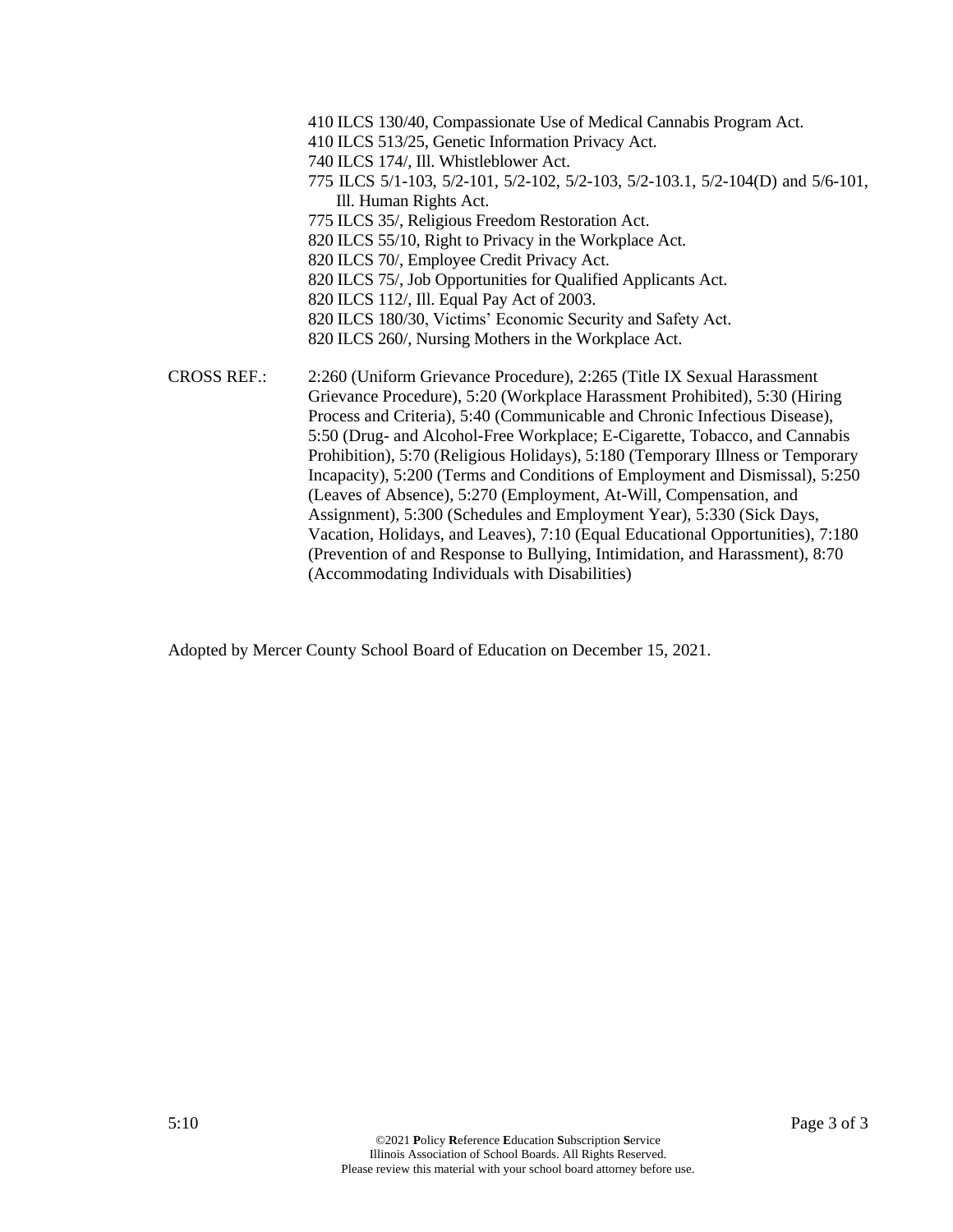### **Workplace Harassment Prohibited**

The School District expects the workplace environment to be productive, respectful, and free of unlawful discrimination, including harassment. District employees shall not engage in harassment or abusive conduct on the basis of an individual's actual or perceived race, color, religion, national origin, ancestry, sex, sexual orientation, age, citizenship status, work authorization status, disability, pregnancy, marital status, order of protection status, military status, or unfavorable discharge from military service, nor shall they engage in harassment or abusive conduct on the basis of an individual's other protected status identified in Board policy 5:10, *Equal Employment Opportunity and Minority Recruitment*. Harassment of students, including, but not limited to, sexual harassment, is prohibited by Board policies 2:260, *Uniform Grievance Procedure;* 2:265, *Title IX Sexual Harassment Grievance Procedure;* 7:20, *Harassment of Students Prohibited*; 7:180, *Prevention of and Response to Bullying, Intimidation, and Harassment*; and 7:185, *Teen Dating Violence Prohibited*.

The District will take remedial and corrective action to address unlawful workplace harassment, including sexual harassment.

#### Sexual Harassment Prohibited

The District shall provide a workplace environment free of verbal, physical, or other conduct or communications constituting harassment on the basis of sex as defined and otherwise prohibited by State and federal law. The District provides annual sexual harassment prevention training in accordance with State law.

District employees shall not make unwelcome sexual advances or request sexual favors or engage in any unwelcome conduct of a sexual nature when: (1) submission to such conduct is made either explicitly or implicitly a term or condition of an individual's employment; (2) submission to or rejection of such conduct by an individual is used as the basis for employment decisions affecting such individual; or (3) such conduct has the purpose or effect of substantially interfering with an individual's work performance or creating an intimidating, hostile, or offensive working environment. Sexual harassment prohibited by this policy includes, but is not limited to, verbal, physical, or other conduct. The terms intimidating, hostile, or offensive include, but are not limited to, conduct that has the effect of humiliation, embarrassment, or discomfort. Sexual harassment will be evaluated in light of all the circumstances.

#### Making a Report or Complaint

Employees and *nonemployees* (persons who are not otherwise employees and are directly performing services for the District pursuant to a contract with the District, including contractors, and consultants) are encouraged to promptly report information regarding violations of this policy. Individuals may choose to report to a person of the individual's same gender. Every effort should be made to file such reports or complaints as soon as possible, while facts are known and potential witnesses are available.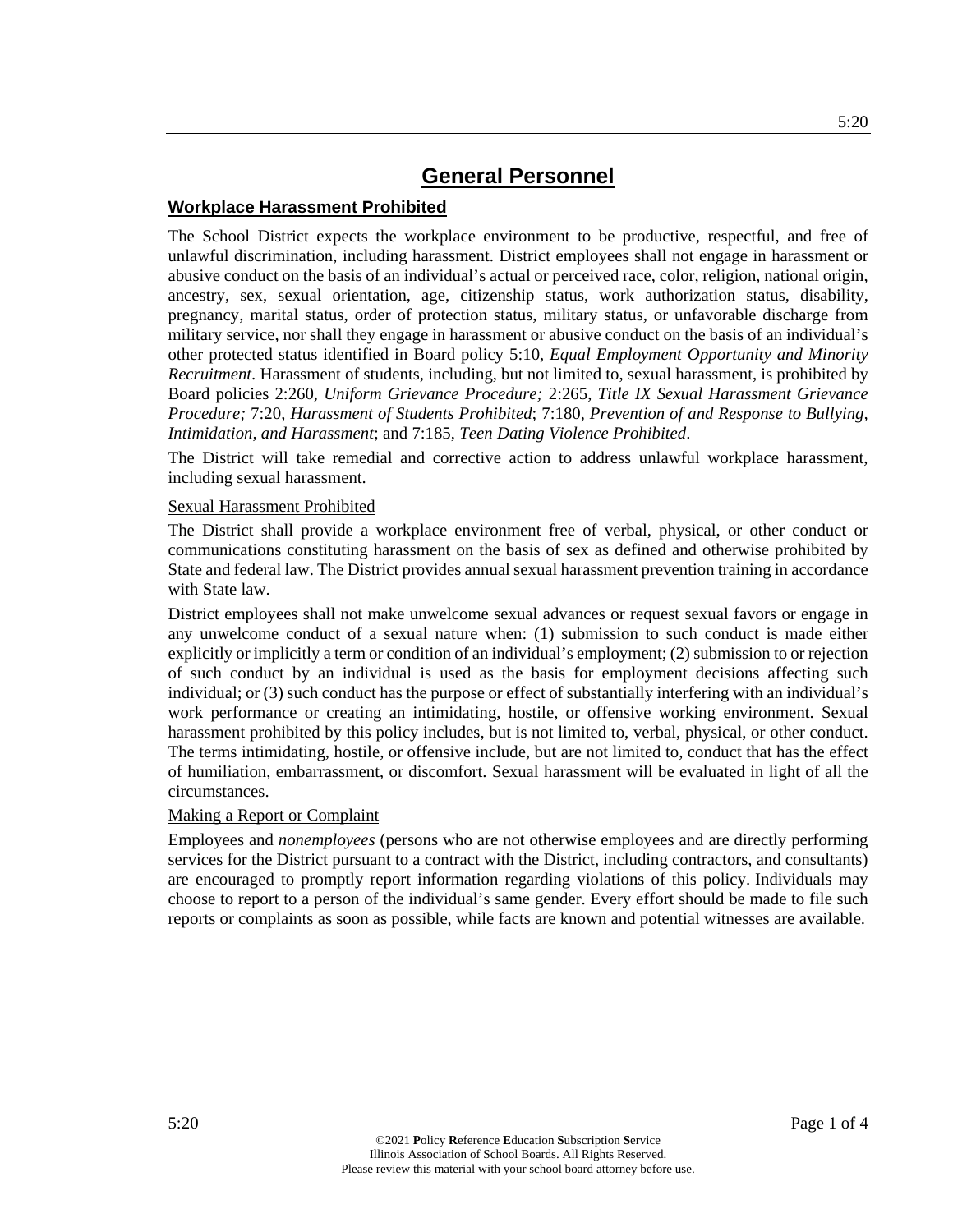Aggrieved individuals, if they feel comfortable doing so, should directly inform the person engaging in the harassing conduct or communication that such conduct or communication is offensive and must stop.

#### Whom to Contact with a Report or Complaint

An employee should report claims of harassment, including making a confidential report, to any of the following: his/her immediate supervisor, the Building Principal, an administrator, the Nondiscrimination Coordinator, and/or a Complaint Manager.

Employee may also report claims using Board policy 2:260, *Uniform Grievance Procedure.* If a claim is reported using Board policy 2:260, then the Complaint Manager shall process and review the claim according to that policy, in addition to any response required by this policy.

The Superintendent shall insert into this policy the names, office addresses, email addresses, and telephone numbers of the District's current Nondiscrimination Coordinator and Complaint Managers. The Nondiscrimination Coordinator also serves as the District's Title IX Coordinator.

#### **Nondiscrimination Coordinator:**

| <b>Scott Petrie</b>                   |
|---------------------------------------|
| Name                                  |
| 1002 SW $6th$ Street, Aledo, IL 61231 |
| Address                               |
| petries@mercerschools.org             |
| Email                                 |
| 309-582-2238                          |
| Telephone                             |

#### **Complaint Managers:**

| <b>Stacey Day</b>                       | Marcus Bush                                |
|-----------------------------------------|--------------------------------------------|
| Name                                    | Name                                       |
| 1500 South College Ave, Aledo, IL 61231 | 301 Jefferson Street, New Boston, IL 61272 |
| Address                                 | Address                                    |
| days@mercerschools.org                  | bushm@mercerschools.org                    |
| Email                                   | Email                                      |
| 309-582-2223                            | 309-587-8141                               |
| Telephone                               | Telephone                                  |

#### Investigation Process

Any District employee who receives a report or complaint of harassment must promptly forward the report or complaint to the Nondiscrimination Coordinator or a Complaint Manager. Any employee who fails to promptly forward a report or complaint may be disciplined, up to and including discharge.

Reports and complaints of harassment will be confidential to the greatest extent practicable, subject to the District's duty to investigate and maintain a workplace environment that is productive, respectful, and free of unlawful discrimination, including harassment.

For any report or complaint alleging sexual harassment that, if true, would implicate Title IX of the Education Amendments of 1972 (20 U.S.C. §1681 et seq.), the Nondiscrimination Coordinator or designee shall consider whether action under policy 2:265, *Title IX Sexual Harassment Grievance Procedure*, should be initiated.

For any other alleged workplace harassment that does not require action under policy 2:265, *Title IX Sexual Harassment Grievance Procedure*, the Nondiscrimination Coordinator or a Complaint Manager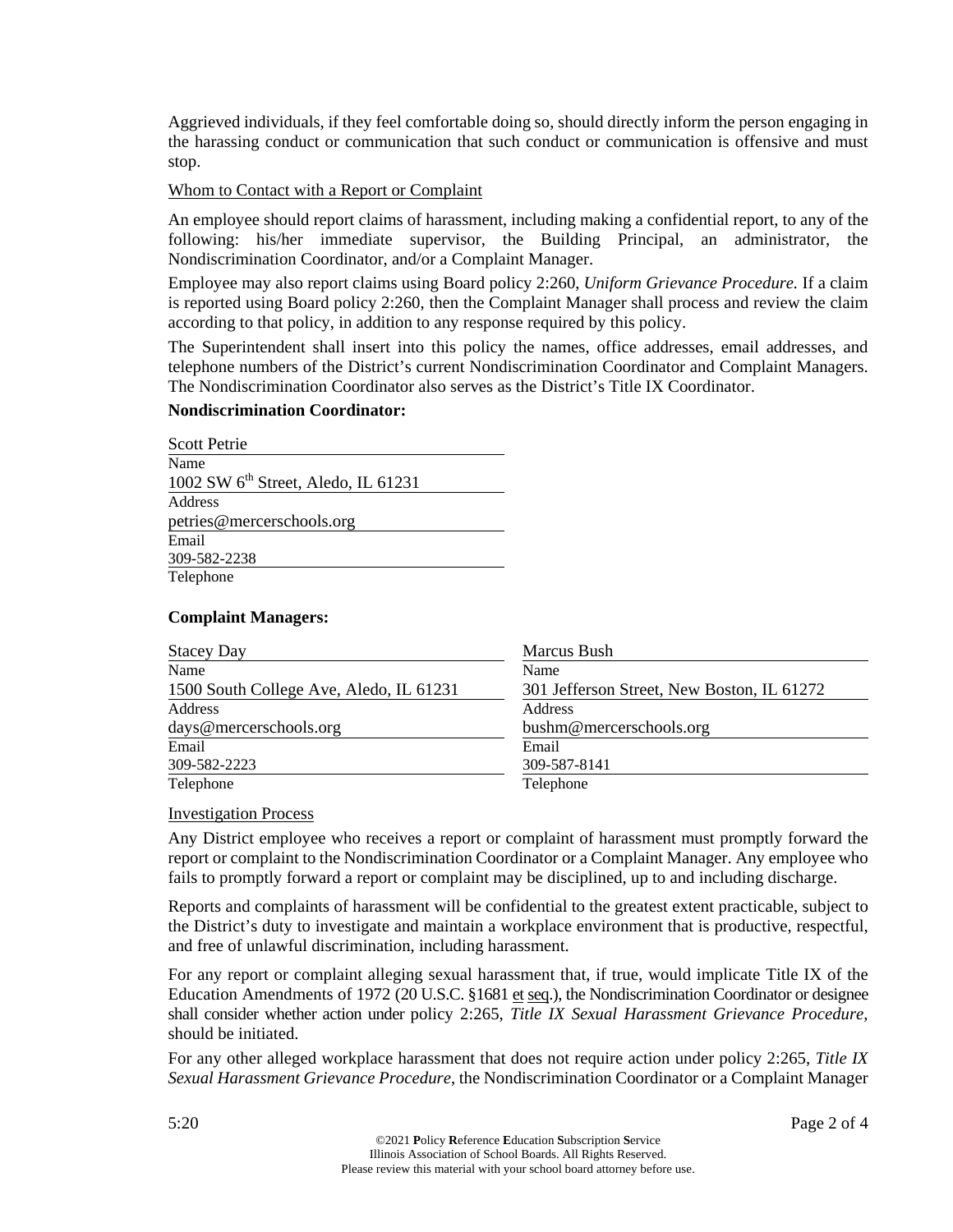or designee shall consider whether an investigation under policy 2:260, *Uniform Grievance Procedure*, and/or 5:120, *Employee Ethics; Conduct, and Conflict of Interest*, should be initiated, regardless of whether a written report or complaint is filed.

#### Reports That Involve Alleged Incidents of Sexual Abuse of a Child by School Personnel

An *alleged incident of sexual abuse* is an incident of sexual abuse of a child, as defined in 720 ILCS 5/11-9.1A(b), that is alleged to have been perpetrated by school personnel, including a school vendor or volunteer, that occurred: on school grounds during a school activity; or outside of school grounds or not during a school activity.

Any complaint alleging an incident of sexual abuse shall be processed and reviewed according to policy 5:90, *Abused and Neglected Child Reporting*. In addition to reporting the suspected abuse, the complaint shall also be processed under policy 2:265, *Title IX Sexual Harassment Grievance Procedure*, or policy 2:260, *Uniform Grievance Procedure*.

#### Enforcement

A violation of this policy by an employee may result in discipline, up to and including discharge. A violation of this policy by a third party will be addressed in accordance with the authority of the Board in the context of the relationship of the third party to the District, e.g., vendor, parent, invitee, etc. Any person making a knowingly false accusation regarding harassment will likewise be subject to disciplinary action, which for an employee that may be up to and including discharge.

#### Retaliation Prohibited

An employee's employment, compensation, or work assignment shall not be adversely affected by complaining or providing information about harassment. Retaliation against employees for bringing complaints or providing information about harassment is prohibited (see Board policy 2:260, *Uniform Grievance Procedure*), and depending upon the law governing the complaint, whistleblower protection may be available under the State Officials and Employees Ethics Act (5 ILCS 430/), the Whistleblower Act (740 ILCS 174/), and the Ill. Human Rights Act (775 ILCS 5/).

An employee should report allegations of retaliation to his/her immediate supervisor, the Building Principal, an administrator, the Nondiscrimination Coordinator, and/or a Complaint Manager.

Employees who retaliate against others for reporting or complaining of violations of this policy or for participating in the reporting or complaint process will be subject to disciplinary action, up to and including discharge.

Recourse to State and Federal Fair Employment Practice Agencies The District encourages all employees who have information regarding violations of this policy to report the information pursuant to this policy. The following government agencies are available to assist employees: the Ill. Dept. of Human Rights and the U.S. Equal Employment Opportunity Commission.

The Superintendent shall also use reasonable measures to inform staff members, applicants, and nonemployees of this policy, which shall include posting on the District website and/or making this policy available in the District's administrative office, and including this policy in the appropriate handbooks.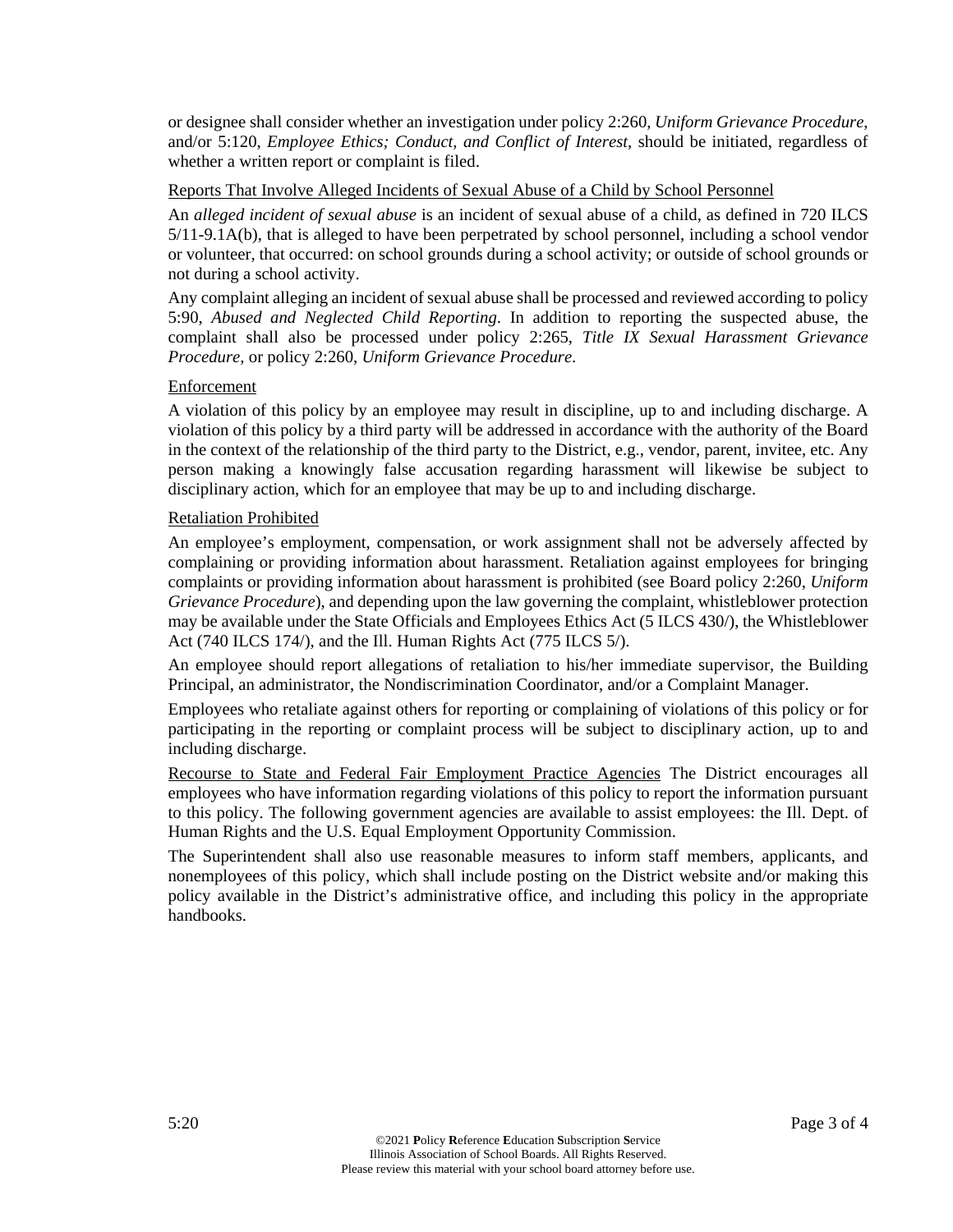LEGAL REF.: 42 U.S.C. §2000e et seq., Title VII of the Civil Rights Act of 1964; 29 C.F.R. §1604.11. 20 U.S.C. §1681 et seq., Title IX of the Education Amendments of 1972; 34 C.F.R. Part 106. 5 ILCS 430/70-5(a), State Officials and Employees Ethics Act. 775 ILCS 5/2-101(E) and (E-1), 5/2-102(A), (A-10), (D-5), 5/2-102(E-5), 5/2-109, 5/5-102, and 5/5-102.2, Ill. Human Rights Act. 56 Ill. Admin.Code Parts 2500, 2510, 5210, and 5220. Burlington Indus. v. Ellerth, 524 U.S. 742 (1998). Berry v. Delta Airlines, 260 F.3d 803 (7th Cir. 2001). Crawford v. Metro. Gov't of Nashville & Davidson Cty., 555 U.S. 271 (2009). Faragher v. City of Boca Raton, 524 U.S. 775 (1998). Franklin v. Gwinnett Co. Public Schools, 503 U.S. 60 (1992). Harris v. Forklift Systems, 510 U.S. 17 (1993). Jackson v. Birmingham Bd. of Educ., 544 U.S. 167 (2005). Meritor Savings Bank v. Vinson, 477 U.S. 57 (1986). Oncale v. Sundowner Offshore Servs., 523 U.S. 75 (1998). Porter v. Erie Foods Int, Inc., 576 F.3d 629 (7th Cir. 2009). Sangamon Cnty. Sheriff's Dept. v. Ill. Human Rights Com'n, 233 Ill.2d 125 (Ill. 2009). Vance v. Ball State Univ., 133 S. Ct. 2434 (2013). Williams v. Waste Mgmt., 361 F.3d 1021 (7th Cir. 2004). CROSS REF.: 2:260 (Uniform Grievance Procedure), 2:265 (Title IX Sexual Harassment Grievance Procedure), 4:60 (Purchases and Contracts), 5:10 (Equal Employment Opportunity and Minority Recruitment), 5:90 (Abused and Neglected Child Reporting), 5:120 (Employee Ethics; Conduct; and Conflict of Interest), 7:20 (Harassment of Students Prohibited), 8:30 (Visitors to and Conduct on School

Property)

Adopted by Mercer County School Board of Education on December 15, 2021.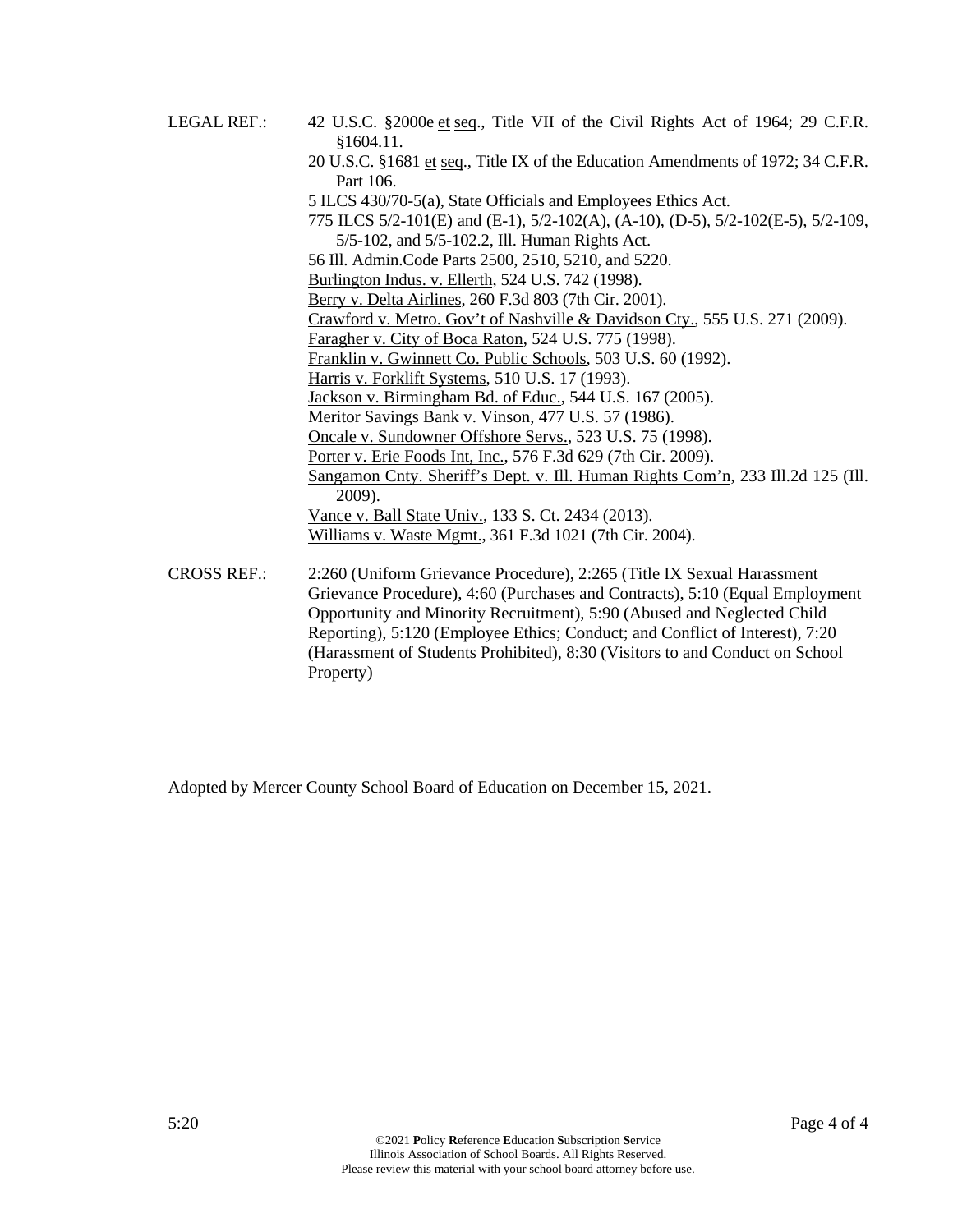### **Hiring Process and Criteria**

The District hires the most qualified personnel consistent with budget and staffing requirements and in compliance with School Board policy on equal employment opportunity and minority recruitment. The Superintendent is responsible for recruiting personnel and making hiring recommendations to the Board. If the Superintendent's recommendation is rejected, the Superintendent must submit another. No individual will be employed who has been convicted of a criminal offense listed in 105 ILCS 5/21B-80(c).

All applicants must complete a District application in order to be considered for employment.

### Job Descriptions

The Board maintains the Superintendent's job description and directs, through policy, the Superintendent, in his or her charge of the District's administration.

The Superintendent shall develop and maintain a current comprehensive job description for each position or job category; however, a provision in a collective bargaining agreement or individual contract will control in the event of a conflict.

### **Investigations**

The Superintendent or designee shall ensure that a fingerprint-based criminal history records check and a check of the Statewide Sex Offender Database and Violent Offender Against Youth Database is performed on each applicant as required by State law. When the applicant is a successful superintendent candidate who has been offered employment by the Board, the Board President shall ensure that these checks are completed. The Superintendent or designee, or if the applicant is a successful superintendent candidate, then the Board President shall notify an applicant if the applicant is identified in either database. The School Code requires the Board President to keep a conviction record confidential and share it only with the Superintendent, Regional Superintendent, State Superintendent, State Educator Preparation and Licensure Board, any other person necessary to the hiring decision, the Ill. Dept. of State Police and/or Statewide Sex Offender Database for purposes of clarifying the information, and/or the Teachers' Retirement System of the State of Illinois when required by law. The Board reserves its right to authorize additional background inquiries beyond a fingerprint-based criminal history records check when it deems it appropriate to do so, in accordance with applicable laws.

Each newly hired employee must complete a U.S. Citizenship and Immigration Services Form as required by federal law.

The District retains the right to discharge any employee whose criminal background investigation reveals a conviction for committing or attempting to commit any of the offenses outlined in 105 ILCS 5/21B-80 or who falsifies, or omits facts from, his or her employment application or other employment documents. If an indicated finding of abuse or neglect of a child has been issued by the Ill. Department of Children and Family Services or by a child welfare agency of another jurisdiction for any applicant for student teaching, applicant for employment, or any District employee, then the Board must consider that person's status as a condition of employment.

The Superintendent shall ensure that the District does not engage in any investigation or inquiry prohibited by law and complies with each of the following:

1. The District uses an applicant's credit history or report from a consumer reporting agency only when a satisfactory credit history is an established bona fide occupational requirement of a particular position.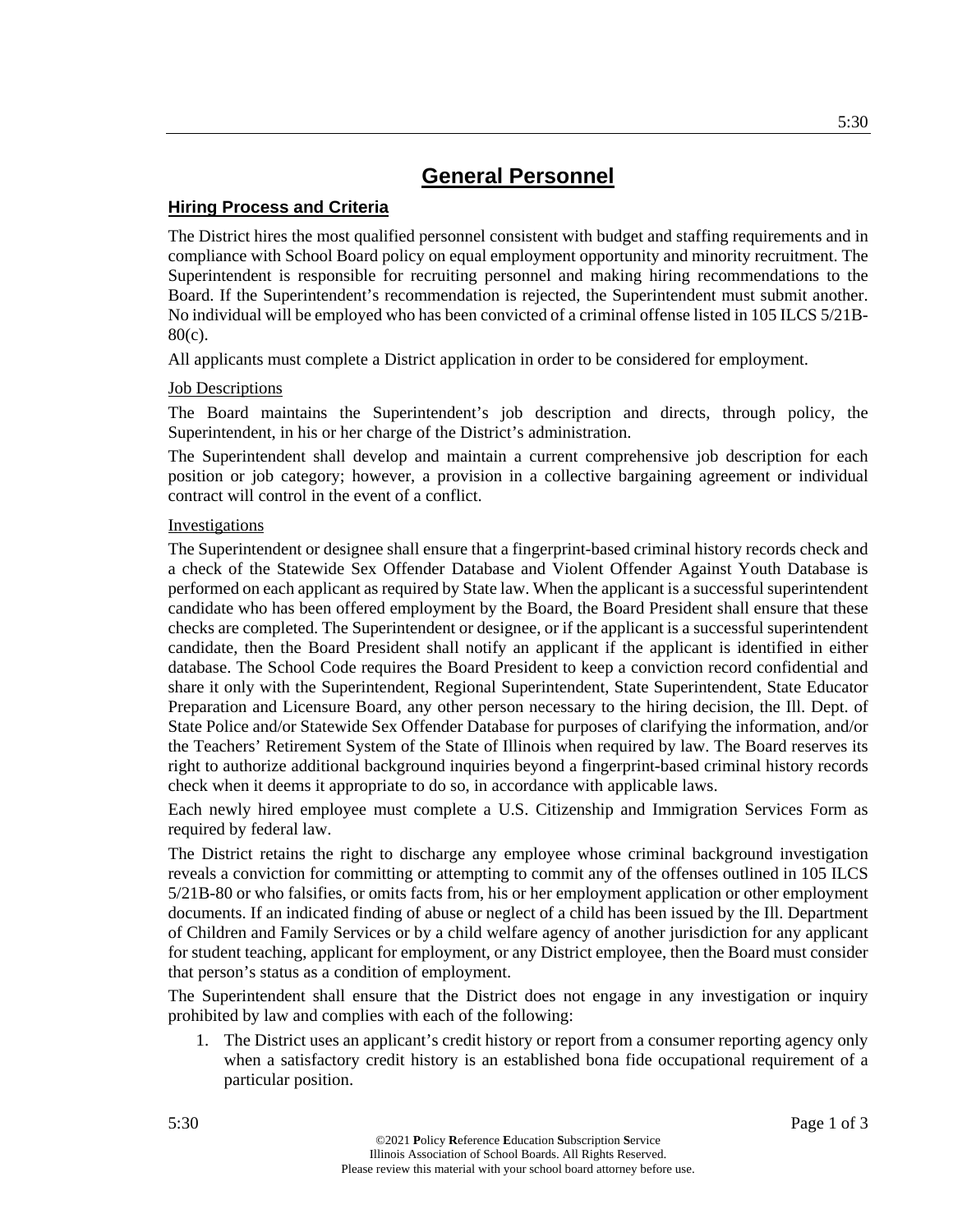- 2. The District does not screen applicants based on their current or prior wages or salary histories, including benefits or other compensation, by requiring that the wage or salary history satisfy minimum or maximum criteria.
- 3. The District does not request or require a wage or salary history as a condition of being considered for employment, being interviewed, continuing to be considered for an offer of employment, an offer of employment, or an offer of compensation.
- 4. The District does not request or require an applicant to disclose wage or salary history as a condition of employment.
- 5. The District does not ask an applicant or applicant's current or previous employers about wage or salary history, including benefits or other compensation.
- 6. The District does not ask an applicant or applicant's previous employers about claim(s) made or benefit(s) received under the Workers' Compensation Act.
- 7. The District does not request of an applicant or employee access in any manner to his or her personal online account, such as social networking websites, including a request for passwords to such accounts.
- 8. The District provides equal employment opportunities to all persons. See policy 5:10, *Equal Employment Opportunity and Minority Recruitment*.

### Physical Examinations

Each new employee must furnish evidence of physical fitness to perform assigned duties and freedom from communicable disease. The physical fitness examination must be performed by a physician licensed in Illinois, or any other state, to practice medicine and surgery in any of its branches, a licensed advanced practice registered nurse, or a licensed physician assistant who has been delegated the authority by his or her supervising physician to perform health examinations. The employee must have the physical examination performed no more than 90 days before submitting evidence of it to the District.

Any employee may be required to have an additional examination by a physician who is licensed in Illinois to practice medicine and surgery in all its branches, a licensed advanced practice registered nurse, or a licensed physician assistant who has been delegated the authority by his or her supervising physician to perform health examinations, if the examination is job-related and consistent with business necessity. The Board will pay the expenses of any such examination.

#### Orientation Program

The District's staff will provide an orientation program for new employees to acquaint them with the District's policies and procedures, the school's rules and regulations, and the responsibilities of their position. Before beginning employment, each employee must sign the *Acknowledgement of Mandated Reporter Status* form as provided in policy 5:90, *Abused and Neglected Child Reporting*.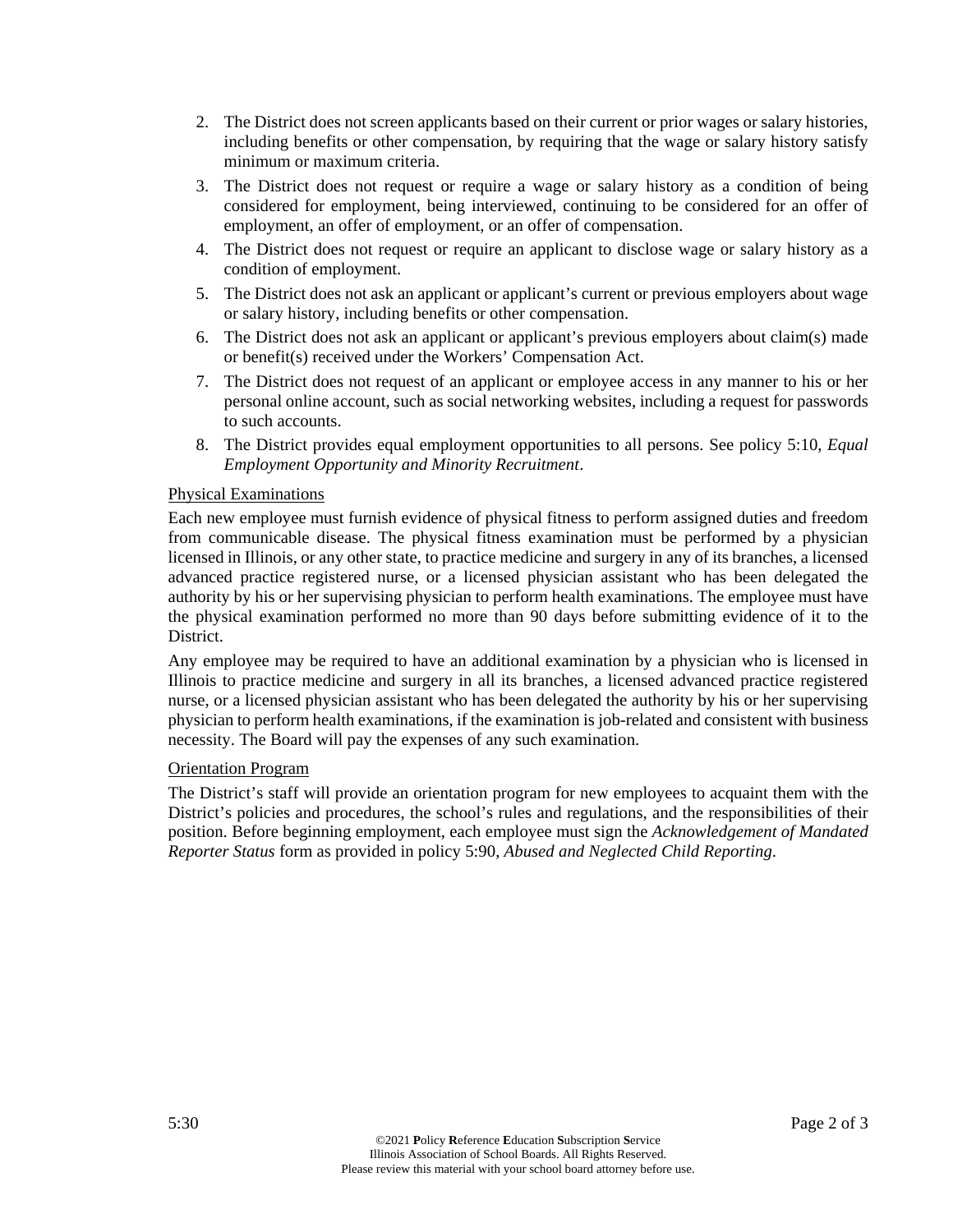LEGAL REF.: 42 U.S.C. §12112, Americans with Disabilities Act; 29 C.F.R. Part 1630. 15 U.S.C. § 1681 et seq., Fair Credit Reporting Act. 8 U.S.C. §1324a et seq., Immigration Reform and Control Act. 105 ILCS 5/10-16.7, 5/10-20.7, 5/10-21.4, 5/10-21.9, 5/10-22.34, 5/10-22.34b, 5/21B-10, 5/21B-80, 5/21B-85, 5/22-6.5, and 5/24-5. 20 ILCS 2630/3.3, Criminal Identification Act. 820 ILCS 55/, Right to Privacy in the Workplace Act. 820 ILCS 70/, Employee Credit Privacy Act. Duldulao v. St. Mary of Nazareth Hospital, 136 Ill. App. 3d 763 (1st Dist. 1985), *aff'd in part and remanded* 115 Ill.2d 482 (Ill. 1987). Kaiser v. Dixon, 127 Ill. App. 3d 251 (2nd Dist. 1984). Molitor v. Chicago Title & Trust Co., 325 Ill. App. 124 (1st Dist. 1945). CROSS REF.: 2:260 (Uniform Grievance Procedure), 3:50 (Administrative Personnel Other Than the Superintendent), 4:60 (Purchases and Contracts), 4:175 (Convicted Child Sex Offender; Screening; Notifications), 5:10 (Equal Employment Opportunity and Minority Recruitment), 5:40 (Communicable and Chronic Infectious Disease), 5:90 (Abused and Neglected Child Reporting), 5:125

(Personal Technology and Social Media; Usage and Conduct), 5:220 (Substitute

Adopted by Mercer County School Board of Education on December 15, 2021.

Teachers), 5:280 (Duties and Qualifications)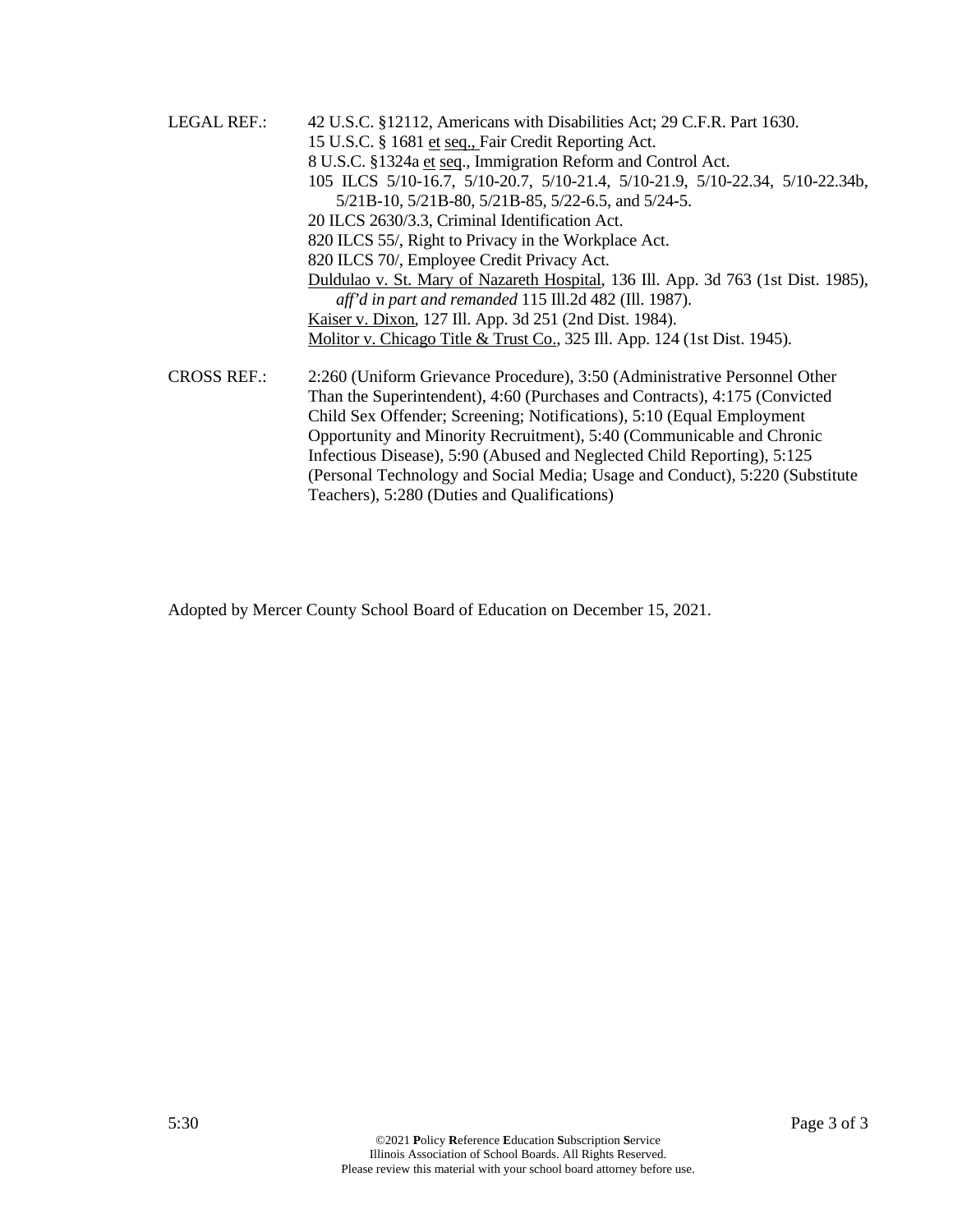### **Compliance with the Fair Labor Standards Act**

#### Job Classifications

The Superintendent will ensure that all job positions are identified as either "exempt" or "nonexempt" according to State law and the Fair Labor Standards Act (FLSA) and that employees are informed whether they are "exempt" or "non-exempt." "Exempt" and "non-exempt" employee categories may include certificated and non-certificated job positions. All non-exempt employees, whether paid on a salary or hourly basis, are covered by minimum wage and overtime provisions.

#### Workweek and Compensation

The workweek for District employees will be 12:00 a.m. Saturday until 11:59 p.m. Friday. Nonexempt employees will be compensated for all hours worked in a workweek including overtime. For non-exempt employees paid a salary, the salary is paid for a 40-hour workweek even if an employee is scheduled for less than 40 hours. "Overtime" is time worked in excess of 40 hours in a single workweek.

#### Overtime

A non-exempt employee shall not work overtime without his or her supervisor's express approval. All supervisors of non-exempt employees shall: (1) monitor overtime use on a weekly basis and report such use to the business office, (2) seek the Superintendent or designee's written pre-approval for any long term or repeated use of overtime that can be reasonably anticipated, (3) ensure that overtime provisions of this policy and the FLSA are followed, and (4) ensure that employees are compensated for any overtime worked. Accurate and complete time sheets of actual hours worked during the workweek shall be signed by each employee and submitted to the business office. The business office will review work records of employees on a regular basis, make an assessment of overtime use, and provide the assessment to the Superintendent. In lieu of overtime compensation, non-exempt employees may receive compensatory time-off, according to Board policy 5:310, *Compensatory Time-Off.*

#### Suspension Without Pay

No exempt employee shall have his or her salary docked, such as by an unpaid suspension, if the deduction would cause a loss of the exempt status. Licensed employees may be suspended without pay in accordance with Board policy 5:240, *Suspension*. Non-licensed employees may be suspended without pay in accordance with Board policy 5:290, *Employment Termination and Suspensions*.

#### Implementation

The Superintendent or designee shall implement the policy in accordance with the FLSA, including its required notices to employees. In the event of a conflict between the policy and State or federal law, the latter shall control.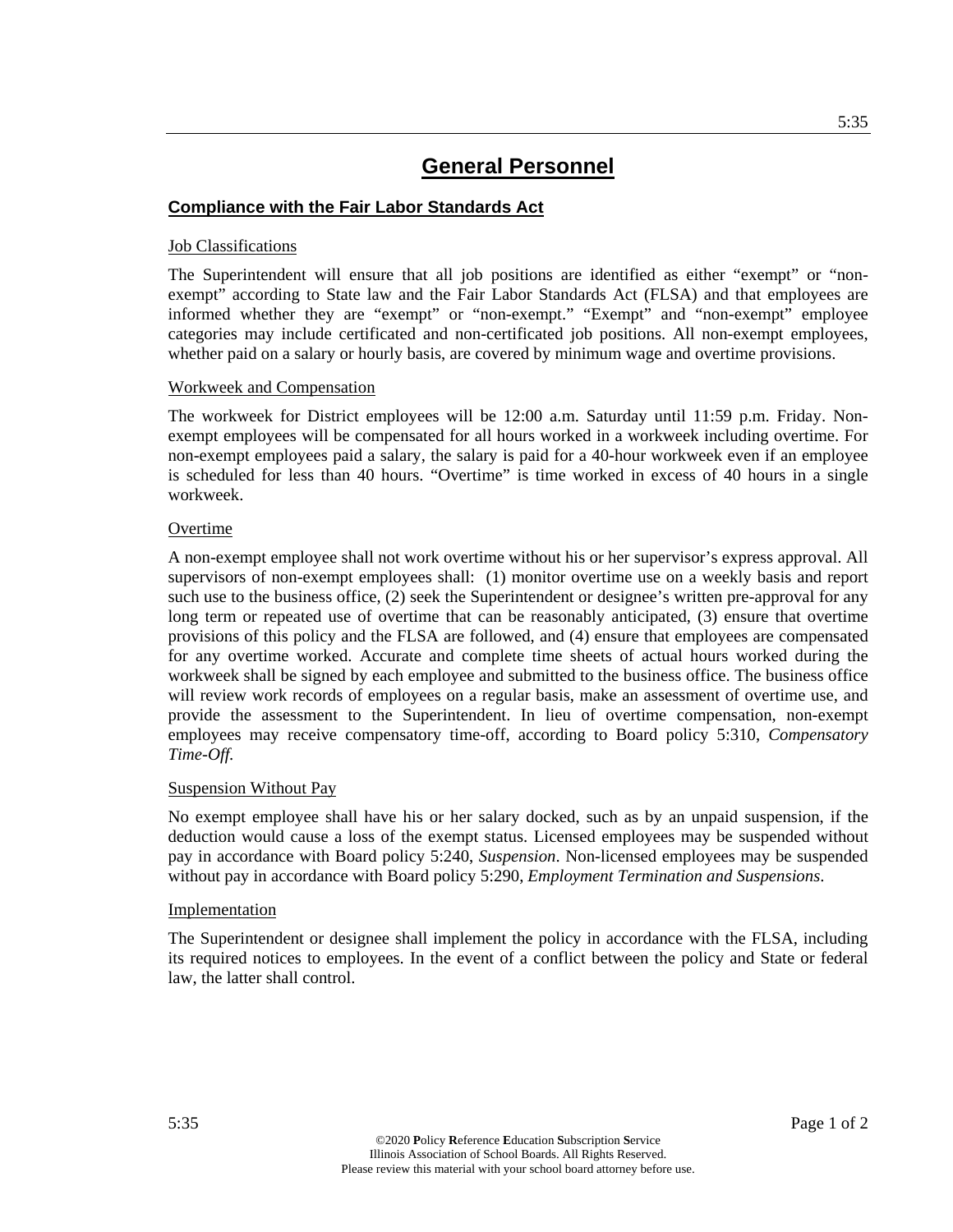| LEGAL REF.: | 820 ILCS 105/4a.                                                                 |
|-------------|----------------------------------------------------------------------------------|
|             | Fair Labor Standards Act, 29 U.S.C. §201 et seq., 29 C.F.R. Parts 516, 541, 548, |
|             | 553, 778, and 785.                                                               |

CROSS REF.: 5:240 (Suspension), 5:290 (Employment Termination and Suspensions), 5:310 (Compensatory Time-Off)

Adopted by Mercer County School District Board of Education – May 20, 2020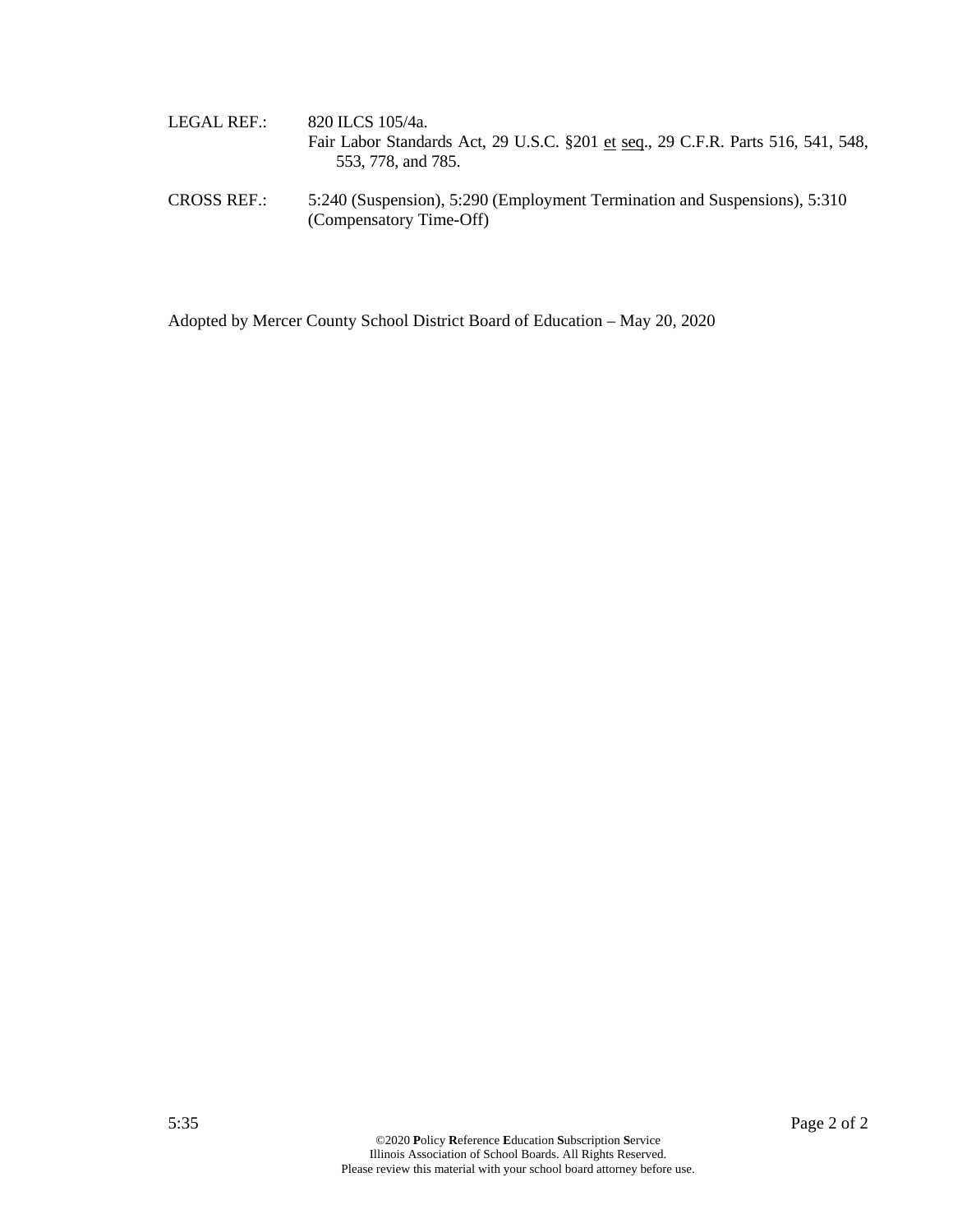### **Communicable and Chronic Infectious Disease**

The Superintendent or designee shall develop and implement procedures for managing known or suspected cases of a communicable and chronic infectious disease involving District employees that are consistent with State and federal law, Illinois Department of Public Health rules, and School Board policies.

An employee with a communicable or chronic infectious disease is encouraged to inform the Superintendent immediately and grant consent to being monitored by the District's Communicable and Chronic Infectious Disease Review Team. The Review Team, if used, provides information and recommendations to the Superintendent concerning the employee's conditions of employment and necessary accommodations. The Review Team shall hold the employee's medical condition and records in strictest confidence, except to the extent allowed by law.

An employee with a communicable or chronic infectious disease will be permitted to retain his or her position whenever, after reasonable accommodations and without undue hardship, there is no substantial risk of transmission of the disease to others, provided an employee is able to continue to perform the position's essential functions. An employee with a communicable and chronic infectious disease remains subject to the Board's employment policies including sick and/or other leave, physical examinations, temporary and permanent disability, and termination.

| LEGAL REF.: | Americans With Disabilities Act, 42 U.S.C. §12101 et seq.; 29 C.F.R. §1630.1 et<br>seq., amended by the Americans with Disabilities Act Amendments Act |
|-------------|--------------------------------------------------------------------------------------------------------------------------------------------------------|
|             | (ADAAA), Pub. L. 110-325.                                                                                                                              |
|             | Rehabilitation Act of 1973, 29 U.S.C. §791; 34 C.F.R. §104.1 et seq.                                                                                   |
|             | Department of Public Health Act, 20 ILCS 2305/6.                                                                                                       |
|             | 105 ILCS 5/24-5.                                                                                                                                       |
|             | Personnel Record Review Act, 820 ILCS 40/.                                                                                                             |
|             | Control of Communicable Diseases, 77 Ill.Admin.Code Part 690.                                                                                          |
| CROSCBFE    | $2.150$ (Committees) $5.30$ (Hiring Process and Criteria) $5.180$ (Temporary                                                                           |

CROSS REF.: 2:150 (Committees), 5:30 (Hiring Process and Criteria), 5:180 (Temporary Illness or Temporary Incapacity)

Adopted by Mercer County School District Board of Education – August 21, 2019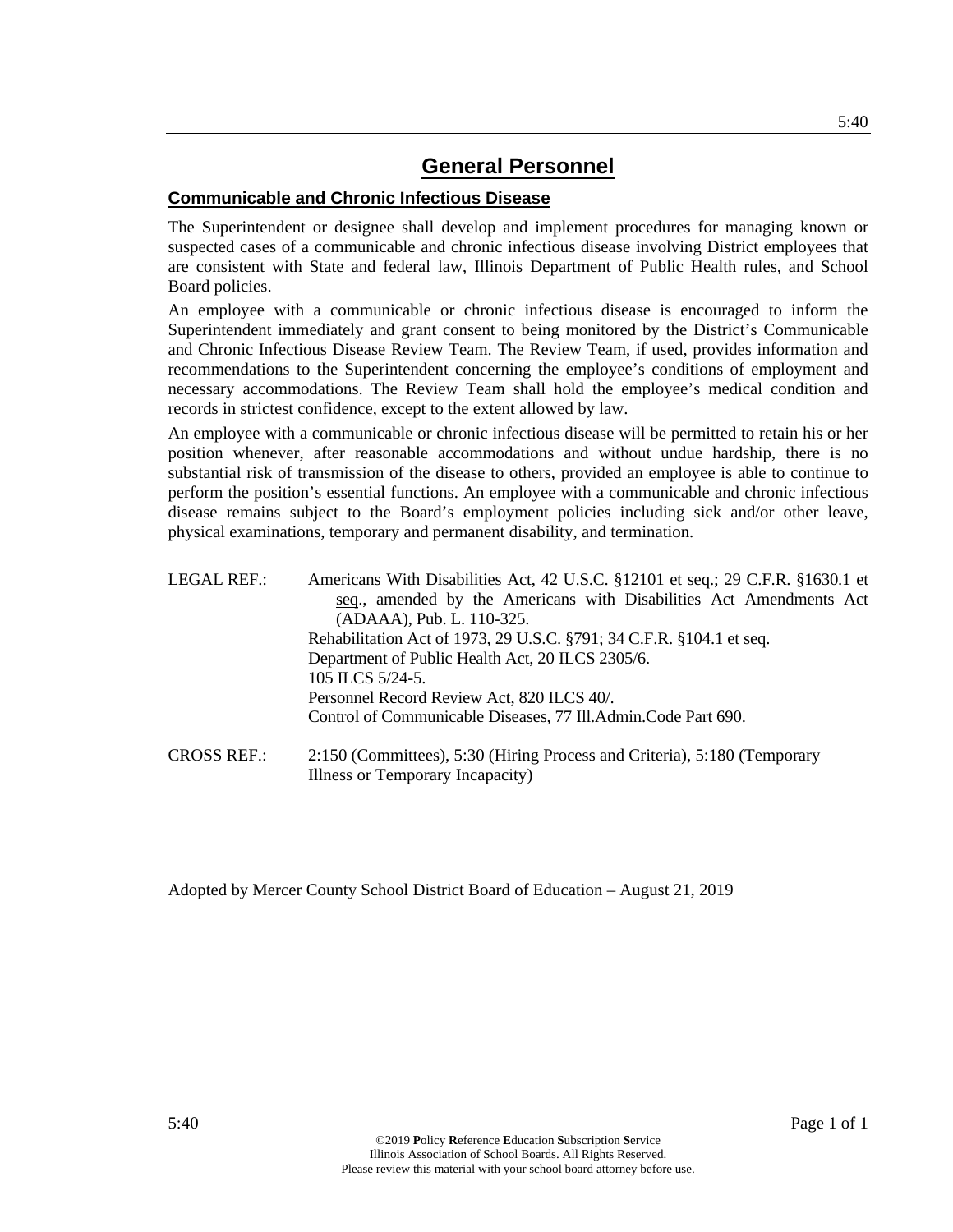### **Drug- and Alcohol-Free Workplace; E-Cigarette, Tobacco, and Cannabis Prohibition**

All District workplaces are drug- and alcohol-free workplaces.

All employees are prohibited from engaging in any of the following activities while on District premises or while performing work or being *on call* for the District:

- 1. Unlawful manufacture, dispensing, distribution, possession, or use of an illegal or controlled substance.
- 2. Distribution, consumption, use, possession, or being impaired by or under the influence of an alcoholic beverage; being present on District premises or while performing work for the District when alcohol consumption is detectible, regardless of when and/or where the use occurred.
- 3. Distribution, consumption, possession, use, or being impaired by or under the influence of cannabis; being present on District premises or while performing work for the District when impaired by or under the influence of cannabis, regardless of when and/or where the use occurred, unless distribution, possession, and/or use is by a school nurse or school administrator pursuant to *Ashley's Law*, 105 ILCS 5/22-33. The District considers employees impaired by or under the influence of cannabis when there is a good faith belief that an employee manifests specific articulable symptoms while working that decrease or lessen the employee's performance of the duties or tasks of the employee's job position.

Upon the Superintendent or designee's reasonable suspicion of an employee's violation of any of the prohibited activities stated above, the Superintendent or designee may direct the employee to undergo a drug and/or alcohol test to corroborate or refute the alleged violation. State law protects the District from liability when it takes actions pursuant to a reasonable workplace drug policy, including but not limited to subjecting an employee or applicant to reasonable drug and alcohol testing, reasonable and nondiscriminatory random drug testing, discipline, termination of employment, or withdrawal of a job offer due to a failure of a drug test.

For purposes of this policy, a controlled substance means a substance that is:

- 1. Not legally obtainable,
- 2. Being used in a manner different than prescribed,
- 3. Legally obtainable, but has not been legally obtained, or
- 4. Referenced in federal or State controlled substance acts.

For purposes of this policy, *District premises* means workplace as defined in the Cannabis Regulation and Tax Act (CRTA) in addition to District and school buildings, grounds, and parking areas; vehicles used for school purposes; and any location used for a School Board meeting, school athletic event, or other school-sponsored or school-sanctioned events or activities. *School grounds* means the real property comprising any school, any conveyance used to transport students to school or a school-related activity, and any public way within 1,000 feet of any school ground, designated school bus stops where students are waiting for the school bus, and school-sponsored or school-sanctioned events or activities. "Vehicles used for school purposes" means school buses or other school vehicles.

As a condition of employment, each employee shall:

1. Abide by the terms of this Board policy respecting a drug- and alcohol-free workplace; and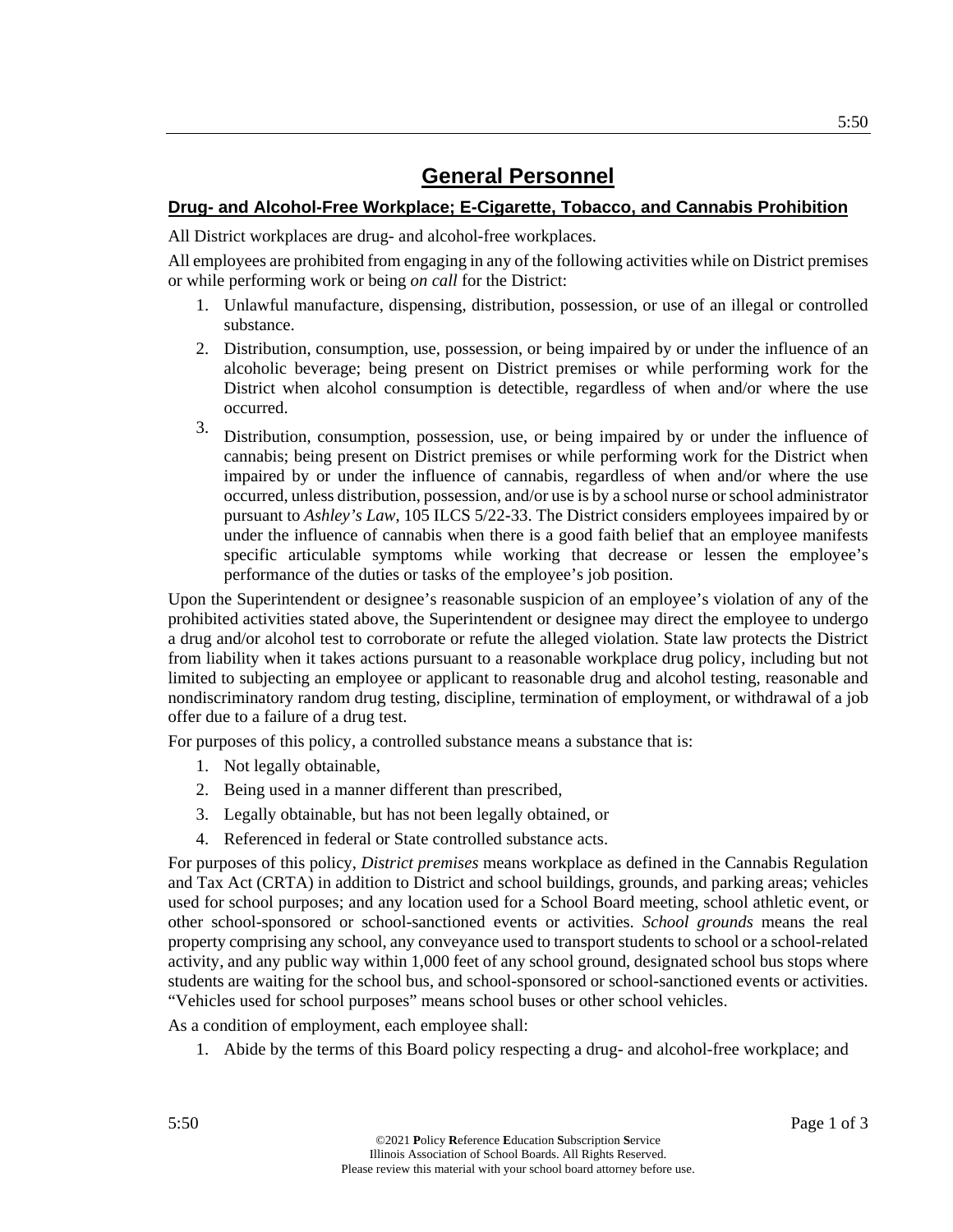2. Notify his or her supervisor of his or her conviction under any criminal drug statute for a violation occurring on the District premises or while performing work for the District, no later than five calendar days after such a conviction.

Unless otherwise prohibited by this policy, prescription and over-the-counter medications are not prohibited when taken in standard dosages and/or according to prescriptions from the employee's licensed health care provider, provided that an employee's work performance is not impaired.

To make employees aware of the dangers of drug and alcohol abuse, the Superintendent or designee shall perform each of the following:

- 1. Provide each employee with a copy of this policy.
- 2. Post notice of this policy in a place where other information for employees is posted.
- 3. Make available materials from local, State, and national anti-drug and alcohol-abuse organizations.
- 4. Enlist the aid of community and State agencies with drug and alcohol informational and rehabilitation programs to provide information to District employees.
- 5. Establish a drug-free awareness program to inform employees about:
	- a. The dangers of drug abuse in the workplace,
	- b. Available drug and alcohol counseling, rehabilitation, re-entry, and any employee assistance programs, and
	- c. The penalties that the District may impose upon employees for violations of this policy.
- 6. Remind employees that policy 6:60, *Curriculum Content*, requires the District to educate students, depending upon their grade, about drug and substance abuse prevention and relationships between drugs, alcohol, and violence.

### E-Cigarette, Tobacco, and Cannabis Prohibition

All employees are covered by the conduct prohibitions contained in policy 8:30, *Visitors to and Conduct on School Property*. The prohibition on the use of e-cigarettes, tobacco, and cannabis products applies both (1) when an employee is on school property, and (2) while an employee is performing work for the District at a school event regardless of the event's location.

*Tobacco* has the meaning provided in 105 ILCS 5/10-20.5b.

*Cannabis* has the meaning provided in the CRTA, 410 ILCS 705/1-10.

*E-Cigarette* is short for electronic cigarette and includes, but is not limited to, any electronic nicotine delivery system (ENDS), electronic cigar, electronic cigarillo, electronic pipe, electronic hookah, vape pen, or similar product or device, and any components or parts that can be used to build the product or device.

### District Action Upon Violation of Policy

An employee who violates this policy may be subject to disciplinary action, including termination. In addition or alternatively, the Board may require an employee to successfully complete an appropriate drug- or alcohol-abuse rehabilitation program.

The Board shall take disciplinary action with respect to an employee convicted of a drug offense in the workplace within 30 days after receiving notice of the conviction.

Should District employees be engaged in the performance of work under a federal contract or grant, or under a State contract or grant of \$5,000 or more, the Superintendent shall notify the appropriate State or federal agency from which the District receives contract or grant monies of the employee's conviction within 10 days after receiving notice of the conviction.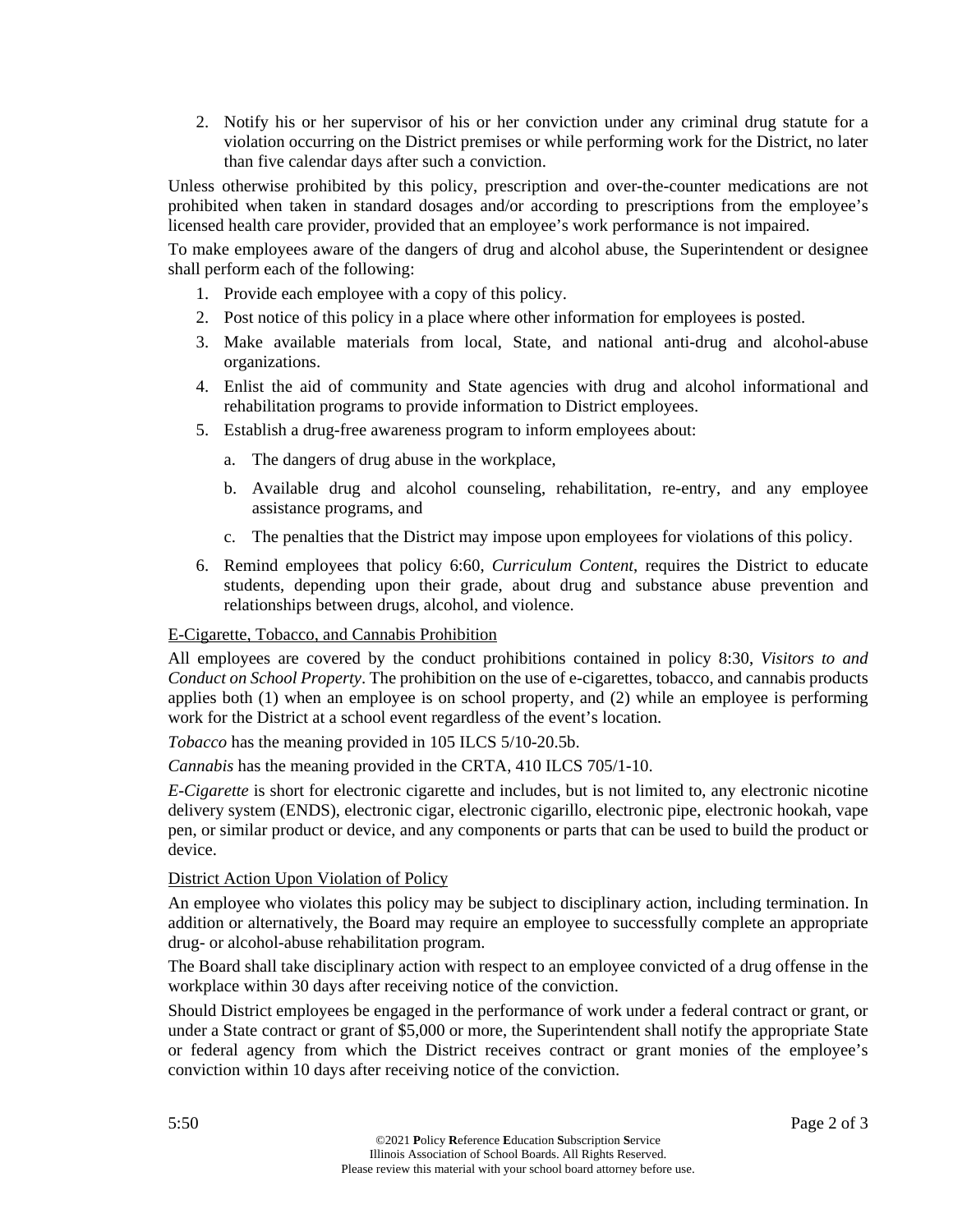### Disclaimer

The Board reserves the right to interpret, revise or discontinue any provision of this policy pursuant to the **Suspension of Policies** subhead in policy 2:240, *Board Policy Development*.

| LEGAL REF.:        | 42 U.S.C. §12114, Americans With Disabilities Act.                               |
|--------------------|----------------------------------------------------------------------------------|
|                    | 21 U.S.C. §812; 21 C.F.R. §1308.11-1308.15, Controlled Substances Act.           |
|                    | 41 U.S.C. §8101 et seq., Drug-Free Workplace Act of 1988.                        |
|                    | 20 U.S.C. §7101 et seq., Safe and Drug-Free School and Communities Act of 1994.  |
|                    | 30 ILCS 580/, Drug-Free Workplace Act.                                           |
|                    | 105 ILCS 5/10-20.5b.                                                             |
|                    | 410 ILCS 82/, Smoke Free Illinois Act.                                           |
|                    | 410 ILCS 130/, Compassionate Use of Medical Cannabis Program Act.                |
|                    | 410 ILCS 705/1-1 et seq., Cannabis Regulation and Tax Act.                       |
|                    | 720 ILCS 675, Prevention of Tobacco Use by Persons under 21 Years of Age and     |
|                    | Sale and Distribution of Tobacco Products Act.                                   |
|                    | 820 ILCS 55/, Right to Privacy in the Workplace Act.                             |
|                    | 21 C.F.R. Parts 1100, 1140, and 1143.                                            |
|                    | 23 Ill.Admin.Code §22.20.                                                        |
| <b>CROSS REF.:</b> | 5:10 (Equal Employment Opportunity and Minority Recruitment), 5:120              |
|                    | (Employee Ethics; Conduct; and Conflict of Interest), 6:60 (Curriculum Content), |
|                    | 8:30 (Visitors to and Conduct on School Property)                                |

Adopted by Mercer County School Board of Education on December 15, 2021.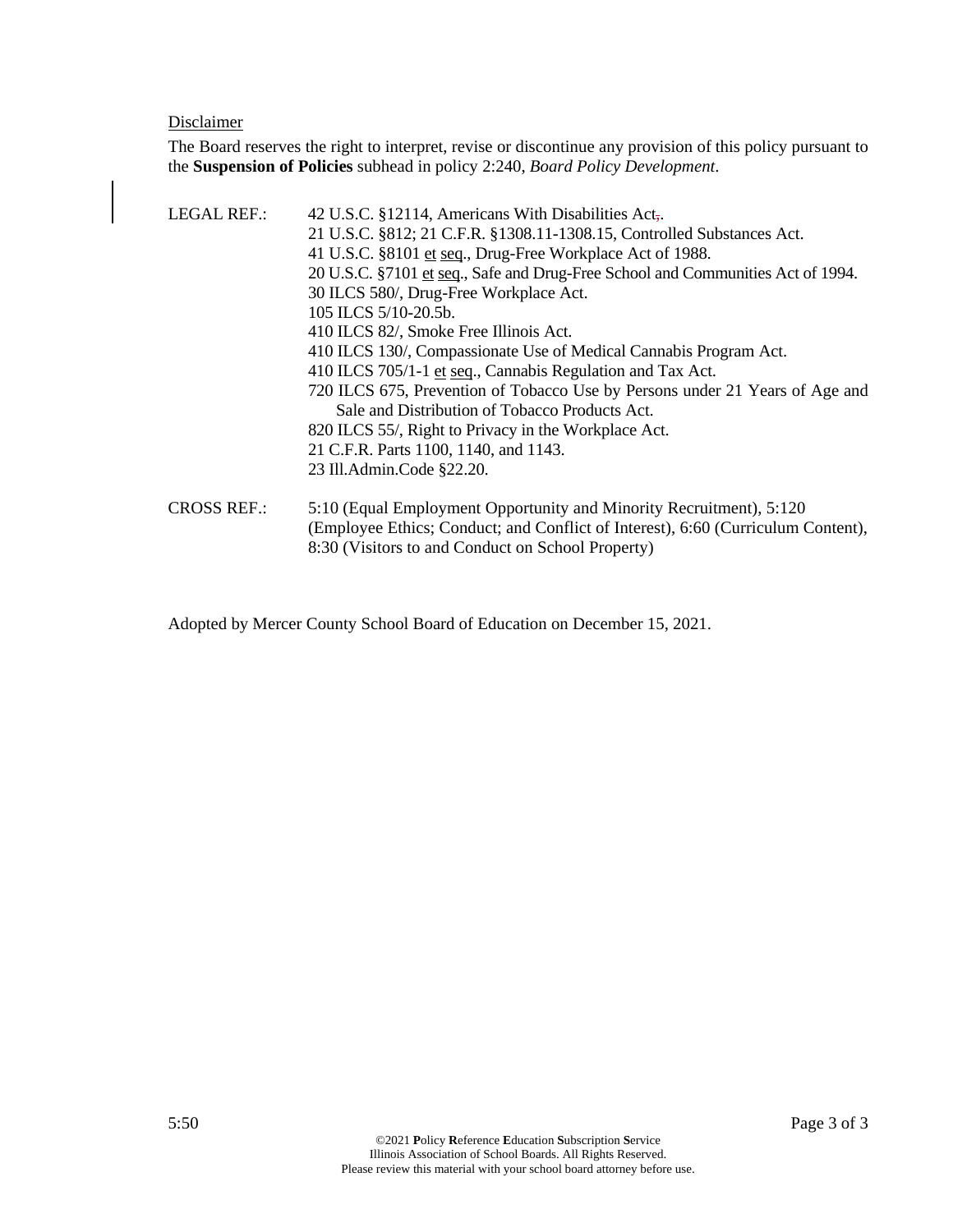### **Expenses**

The Board regulates the reimbursement of all travel, meal, and lodging expenses by resolution. Money shall not be advanced or reimbursed, or purchase orders issued for: (1) the expenses of any person except the employee, (2) anyone's personal expenses, or (3) entertainment expenses. Entertainment includes, but is not limited to, shows, amusements, theaters, circuses, sporting events, or any other place of public or private entertainment or amusement, unless the entertainment is ancillary to the purpose of the program or event. The District is not responsible for losses due to an employee's own negligence, losses due to normal wear, or losses due to theft, unless the theft was a result of the District's negligence. Employees must submit the appropriate itemized, signed, standardized form(s) to support any requests for expense advancements, reimbursements, or purchase orders that show the following:

- 1. The amount of the estimated or actual expense, with attached receipts for actual incurred expenses.
- 2. The name and title of the employee who is requesting the expense advancement or reimbursement. Receipts from group functions must include the names, offices, and job titles of all participants.
- 3. The date(s) of the official business on which the expense advancement, reimbursement, or purchase order will be or was expended.
- 4. The nature of the official business conducted when the expense advancement, reimbursement, or purchase order will be or was expended.

#### Advancements

The Superintendent may advance expenses to teachers and other licensed employees for the anticipated actual and necessary expenses to be incurred while attending meetings that are related to their duties and will contribute to their professional development, provided they fall below the maximum allowed in the Board's expense regulations.

Expense advancement requests must be submitted to the Superintendent or designee on the District's standardized estimated expense approval form for employees. After spending expense advancements, employees must use the District's standardized expense reimbursement form and submit to the Superintendent: (a) the itemized, signed advancement voucher that was issued, and (b) the amount of actual expenses by attaching receipts. Any portion of an expense advancement not used must be returned to the District. Expense advancements and vouchers shall be presented to the Board in its regular bill process.

### Reimbursements and Purchase Orders

Expense reimbursements and purchase orders may be issued by the Superintendent or designee to employees, along with other expenses necessary for the performance of their duties, provided the expenses fall below the maximum allowed in the Board's expense regulations.

Expense reimbursements and purchase order approvals are not guaranteed and, when possible, employees should seek pre-approval of expenses by providing an estimation of expenses on the District's standardized estimated expense approval form for employees, except in situations when the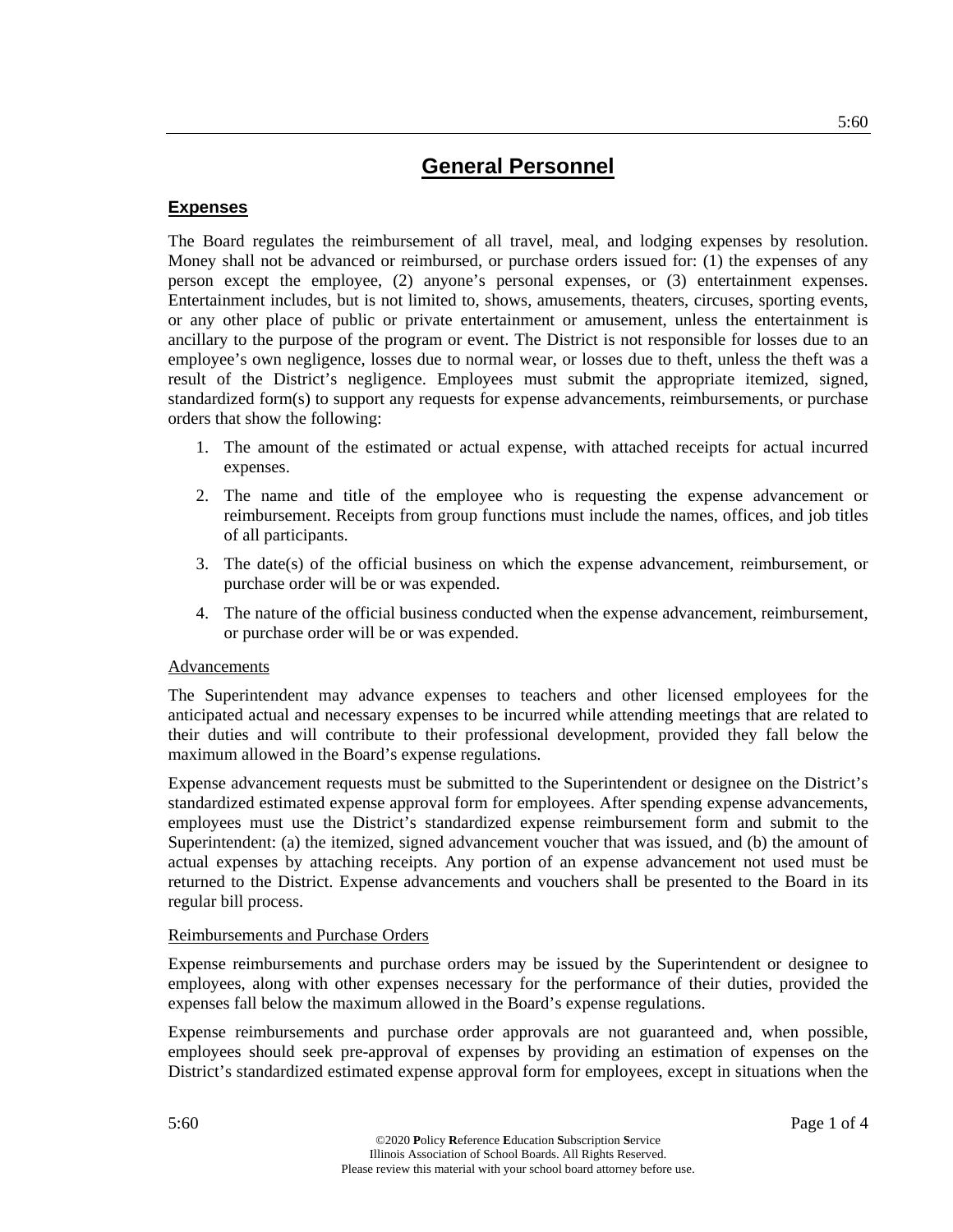expense is diminutive. When pre-approval is not sought, employees must seek reimbursement on the District's standardized expense reimbursement form for employees. Expense reimbursements and purchase orders shall be presented to the Board in its regular bill process.

#### Use of Credit and Procurement Cards

Credit and procurement card usage is governed by policy 4:55, *Use of Credit and Procurement Cards*.

#### Exceeding the Maximum Allowable Expense Amount(s)

All requests for expense advancements, reimbursements, and purchase orders exceeding the maximum allowed in the Board's expense regulations may only be approved when:

- 1. The Board's resolution to regulate expenses allows for such approval;
- 2. An emergency or other extraordinary circumstance exists; and
- 3. The request is approved by a roll call vote at an open Board meeting.

#### Registration

When possible, registration fees will be paid by the District in advance.

#### Travel

The least expensive method of travel will be used, provided that no hardship will be caused to the employee. Employees will be reimbursed for:

- 1. Air travel at the coach or economy class commercial airline rate. First class or business class air travel will be reimbursed only if emergency circumstances warrant. The emergency circumstances must be explained on the expense form and Board approval of the additional expense is required. Fees for the first checked bag will be reimbursed. Copies of airline tickets and baggage receipts must be attached to the expense form.
- 2. Rail or bus travel at actual cost. Rail or bus travel costs may not exceed the cost of coach airfare. Copies of tickets must be attached to the expense form to substantiate amounts.
- 3. Use of personal automobiles at the standard mileage rate approved by the Internal Revenue Service for income tax purposes. The reimbursement may not exceed the cost of coach airfare. Mileage for use of personal automobiles in trips to and from transportation terminals will also be reimbursed. Toll charges and parking costs will be reimbursed.
- 4. Automobile rental costs when the vehicle's use is warranted. The circumstances for such use must be explained on the expense form.
- 5. Taxis, airport limousines, ride sharing services, or other local transportation costs.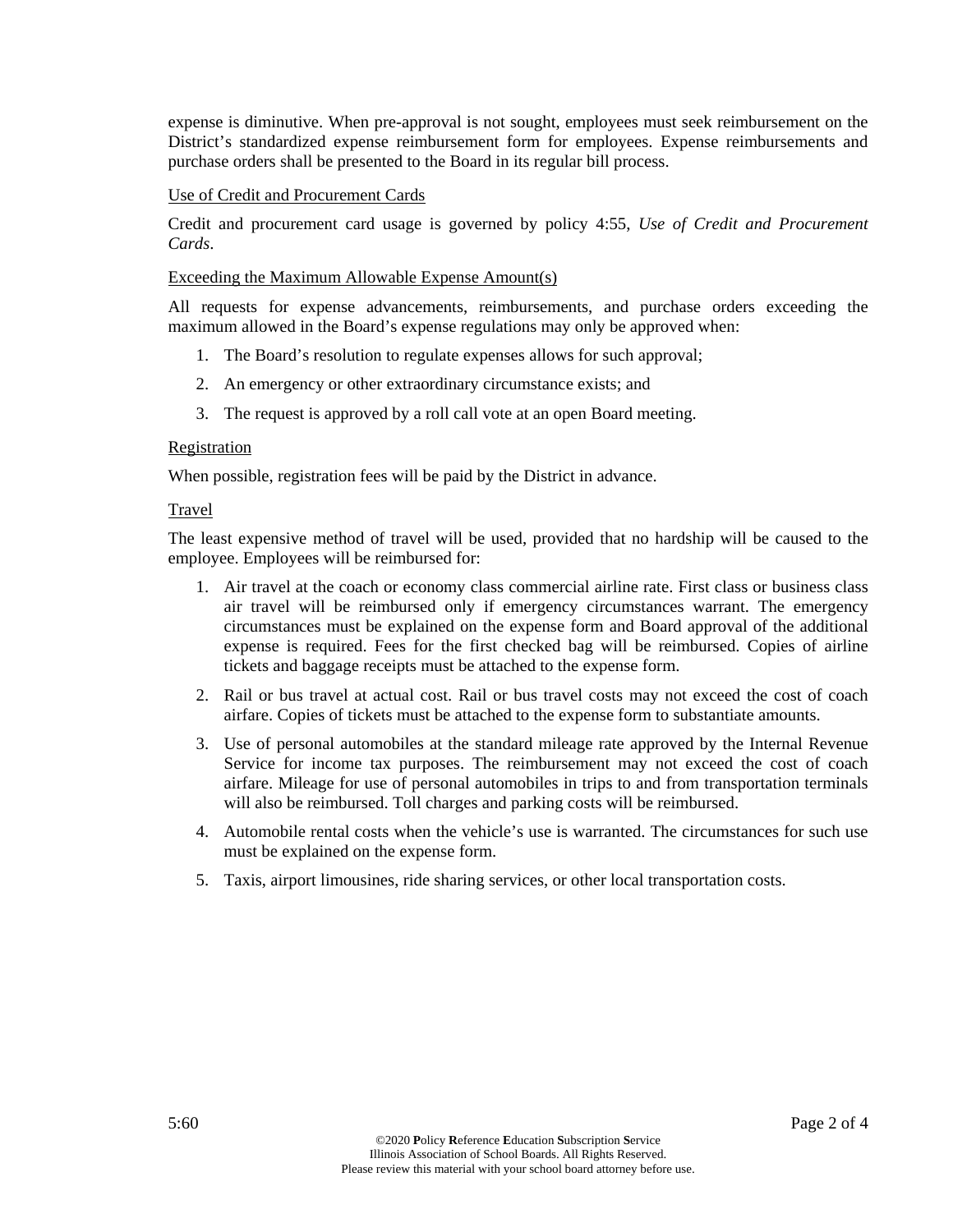### Meals

Meals charged to the District should represent mid-fare selections for the hotel/meeting facility or general area. Tips are included with meal charges. Expense forms must explain the meal charges incurred. Alcoholic beverages will not be reimbursed.

#### Lodging

Employees should request conference rate or mid-fare room accommodations. A single room rate will be reimbursed. Employees should pay personal expenses at checkout. If that is impossible, deductions for the charges should be made on the expense form.

#### Miscellaneous Expenses

Employees may seek reimbursement for other expenses incurred while attending a meeting sponsored by organizations described herein by fully describing the expenses on the expense form, attaching receipts.

#### Additional Requirements for Travel Expenses Charged to Federal and State Grants

All grant-related travel expenses must be pre-approved by the Superintendent or designee.

Expenses for travel, including expenses for transportation, lodging, meals, and related items incurred by employees and charged to a federal grant or State grant governed by the Grant Accountability and Transparency Act (30 ILCS 708/) must also meet the following requirements:

- 1. The participation of the employee is necessary to the award, and the costs are specifically related to the award.
- 2. Expenses must be permissible under the terms and conditions of the award.
- 3. Expenses must be reasonable and consistent with this policy.
- 4. The Board does not reimburse actual expenses or pay a per diem allowance unless the employee is on official *travel status* for more than 12 hours. However, employees remain eligible for mileage reimbursement (minus regular commuting mileage/costs) and other transportation expenses if on travel status less than 12 hours.
- 5. Expenses may be charged based on an actual cost basis or on a per diem basis in lieu of actual costs incurred; however, only one method may be applied per trip.
- 6. Commercial airfare costs in excess of the least expensive coach or economy class are prohibited except when such accommodations would: (1) require circuitous routing; (2) require travel during unreasonable hours; (3) excessively prolong travel; (4) result in additional costs that would offset transportation savings; or (5) offer accommodations not reasonably adequate for the traveler's medical needs. Qualifying circumstances must be explained on the expense form, and Board approval of the additional expense is required.
- 7. Per diem rates and actual reimbursement amounts for mileage, meals, and lodging may not exceed the rates established by the Governor's Travel Control Board or federal travel regulations, whichever is less. These limits do not apply when: (1) an employee stays in the lowest-priced room available at or near a hotel where a conference or seminar is located or in accommodations arranged by the conference/seminar organization, or (2) lodging at or below the established rate is unavailable. In those cases, the employee will be reimbursed for actual lodging expenses with prior approval, but in no case will the reimbursement exceed 300% of the applicable maximum per diem rate. If a conference fee includes a meal, the meal or per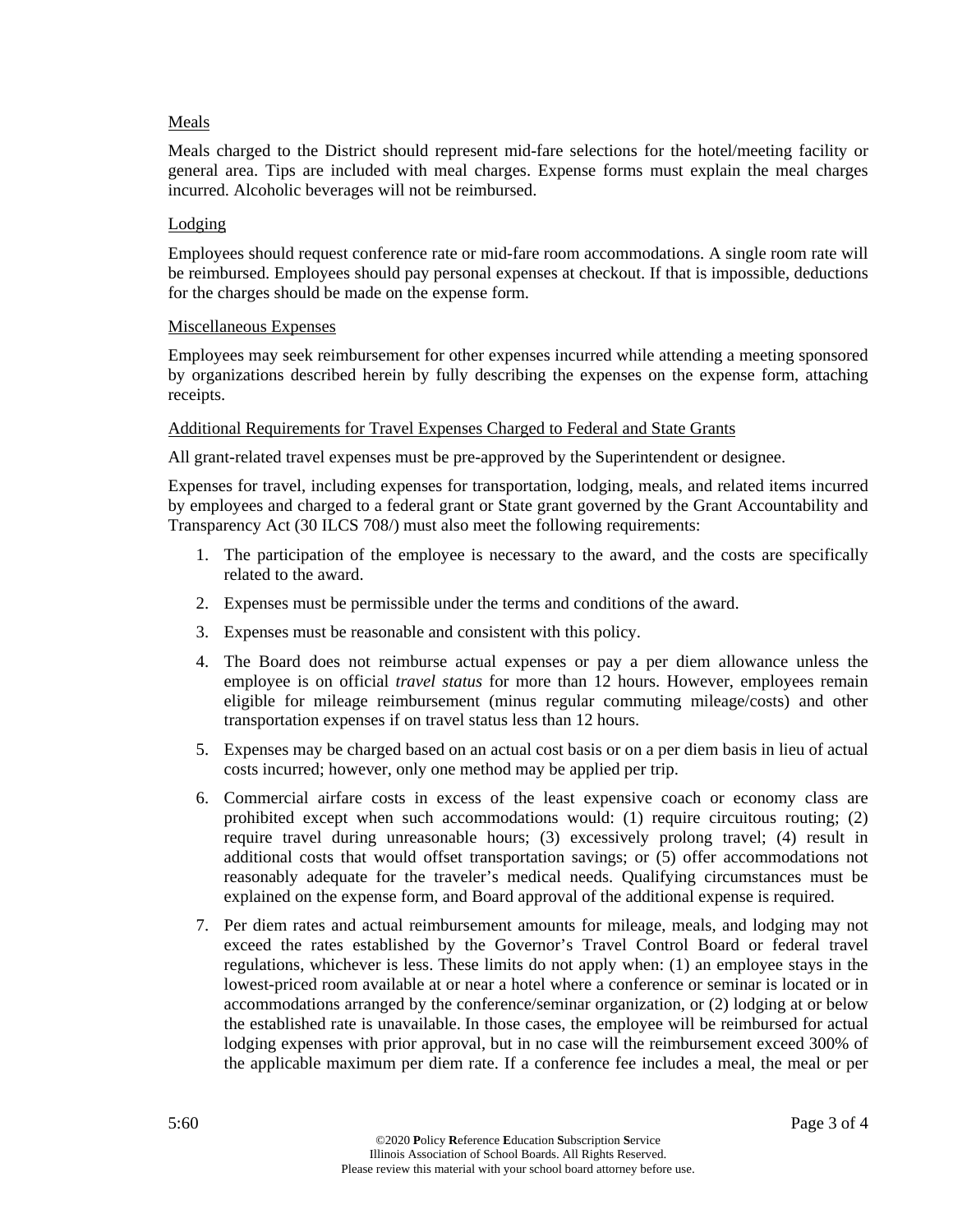diem allowance will be reduced by the actual value of the meal or the applicable meal allowance, whichever is less.

- 8. Employees must use the least expensive compact car available when using a rental car for travel, unless an exception is approved. The Board does not reimburse employees for collision damage waiver or theft insurance.
- 9. The Board will reimburse travel expenses not chargeable to an award from other District funds consistent with this policy.

| LEGAL REF.: | 2 C.F.R. §200.474.<br>30 ILCS 708/130, Grant Accountability and Transparency Act.<br>50 ILCS 150/, Local Government Travel Expense Control Act.<br>105 ILCS 5/10-22.32.<br>820 ILCS 115/9.5, Ill. Wage Payment and Collection Act. |
|-------------|------------------------------------------------------------------------------------------------------------------------------------------------------------------------------------------------------------------------------------|
| CROSS REF.: | 2:125 (Board Member Compensation; Expenses), 2:240 (Board Policy<br>Development), 4:50 (Payment Procedures), 4:55 (Use of Credit and Procurement<br>Cards)                                                                         |

Adopted by Mercer County School District Board of Education – May 20, 2020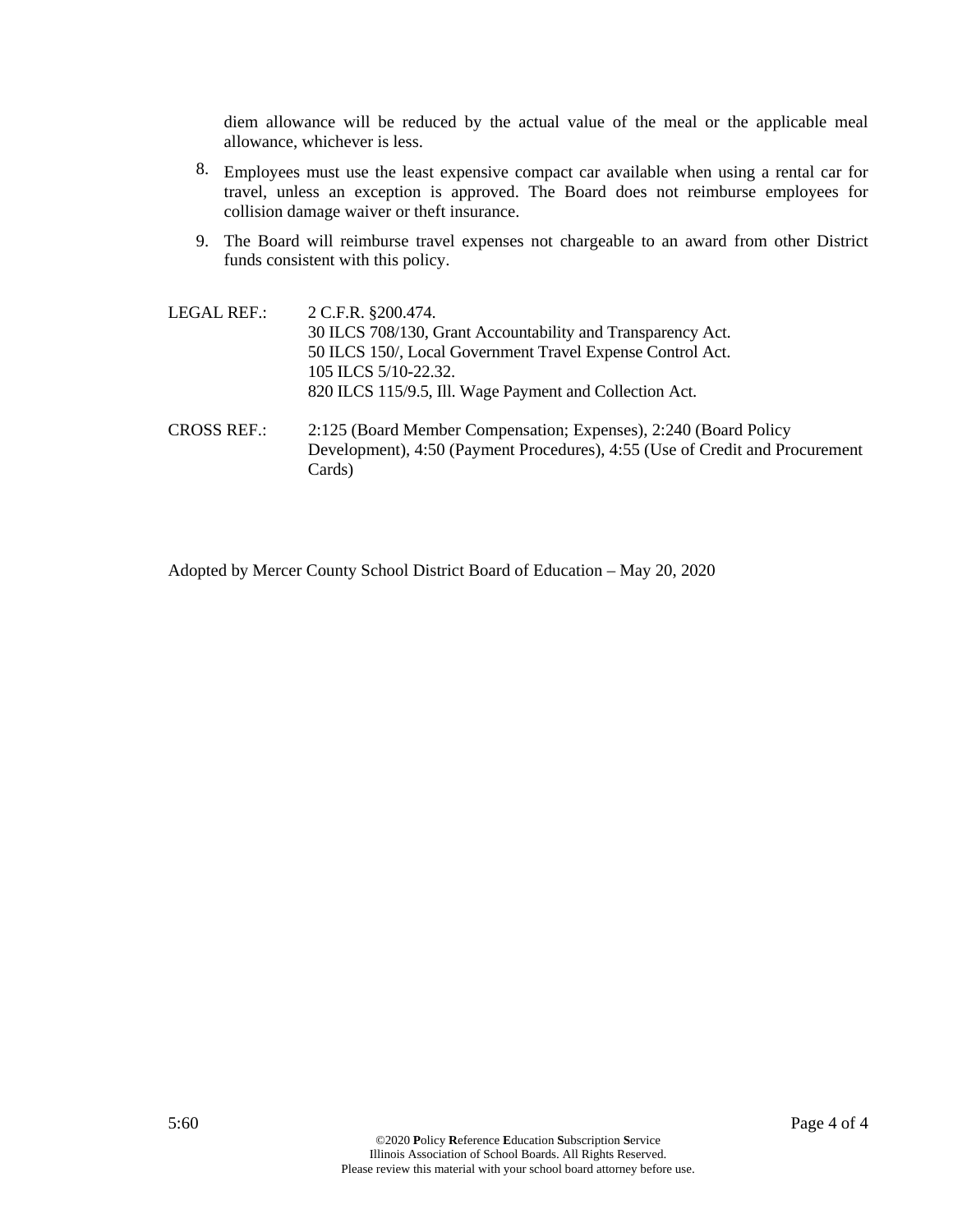### **Religious Holidays**

The Superintendent shall grant an employee's request for time off to observe a religious holiday if the employee gives at least five days' prior notice and the absence does not cause an undue hardship.

Employees may use earned vacation time or personal leave to make up the absence, provided such time is consistent with the District's operational needs. A per diem deduction may also be requested by the employee.

LEGAL REF.: Religious Freedom Restoration Act, 775 ILCS 35/15. Illinois Human Rights Act, 775 ILCS 5/2-101 and 5/2-102.

Adopted by the Mercer County School Board of Education on July 19, 2017.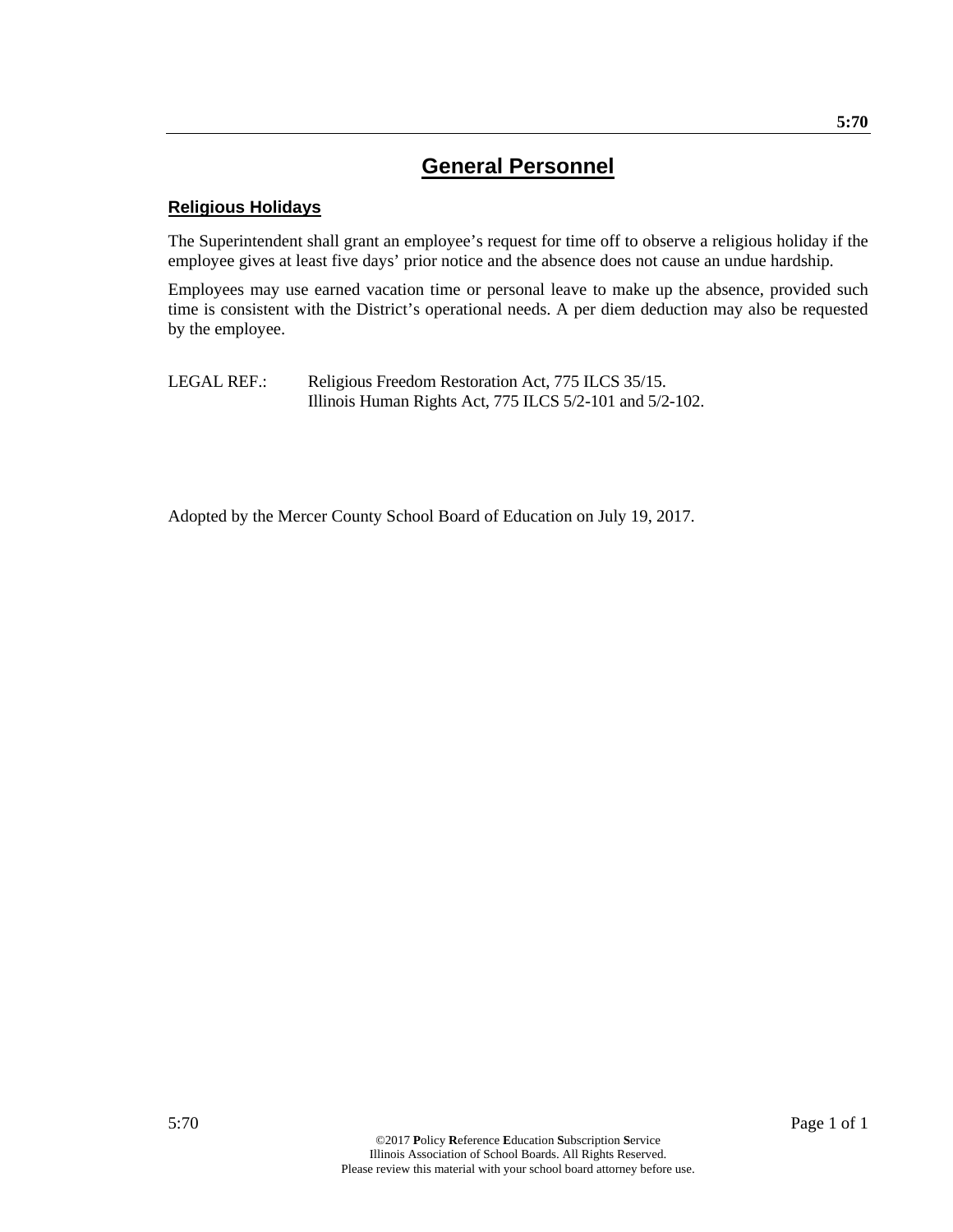### **Court Duty**

The District will pay full salary during the time an employee is absent due to court duty or, pursuant to a subpoena, serves as a witness or has a deposition taken in any school-related matter pending in court.

The District will deduct any fees that an employee receives for such duties, less mileage and meal expenses, from the employee's compensation, or make arrangements for the employee to endorse the fee check to the District.

An employee should give at least five days' prior notice of pending court duty to the District.

LEGAL REF.: 105 ILCS 5/10-20.7.

Adopted by the Mercer County School Board of Education on July 19, 2017.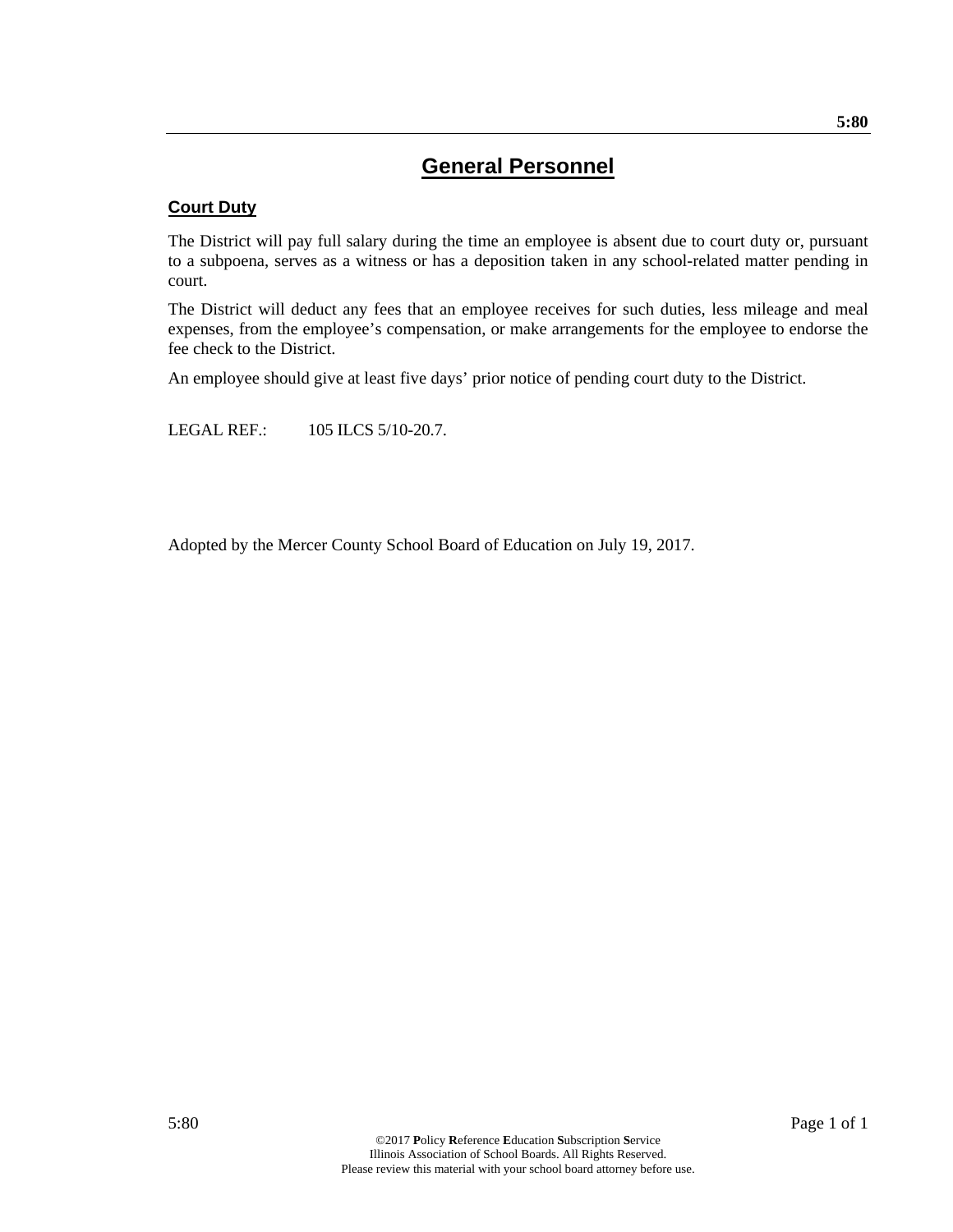### **Abused and Neglected Child Reporting**

Any District employee who suspects or receives knowledge that a student may be an abused or neglected child or, for a student aged 18 through 22, an abused or neglected individual with a disability, shall: (1) immediately report or cause a report to be made to the Ill. Dept. of Children and Family Services (DCFS) on its Child Abuse Hotline 1-800-25-ABUSE (1-800-252-2873)(within Illinois); 1- 217-524-2606 (outside of Illinois); or 1-800-358-5117 (TTY), and (2) follow directions given by DCFS concerning filing a written report within 48 hours with the nearest DCFS field office. Any District employee who believes a student is in immediate danger of harm, shall first call 911. The employee shall also promptly notify the Superintendent or Building Principal that a report has been made. The Superintendent or Building Principal shall immediately coordinate any necessary notifications to the student's parent(s)/guardian(s) with DCFS, the applicable school resource officer (SRO), and/or local law enforcement. *Negligent failure to report* occurs when a District employee personally observes an instance of suspected child abuse or neglect and reasonably believes, in his or her professional or official capacity, that the instance constitutes an act of child abuse or neglect under the Abused and Neglected Child Reporting Act (ANCRA) and he or she, without willful intent, fails to immediately report or cause a report to be made of the suspected abuse or neglect to DCFS.

Any District employee who discovers child pornography on electronic and information technology equipment shall immediately report it to local law enforcement, the National Center for Missing and Exploited Children's CyberTipline 1-800-THE-LOST (1-800-843-5678) or online at www.report.cybertip.org or www.missingkids.org. The Superintendent or Building Principal shall also be promptly notified of the discovery and that a report has been made.

Any District employee who observes any act of hazing that does bodily harm to a student must report that act to the Building Principal, Superintendent, or designee who will investigate and take appropriate action. If the hazing results in death or great bodily harm, the employee must first make the report to law enforcement and then to the Superintendent or Building Principal. Hazing is defined as any intentional, knowing, or reckless act directed to or required of a student for the purpose of being initiated into, affiliating with, holding office in, or maintaining membership in any group, organization, club, or athletic team whose members are or include other students.

Abused and Neglected Child Reporting Act (ANCRA), School Code, and *Erin's Law* Training

The Superintendent or designee shall provide staff development opportunities for District employees in the detection, reporting, and prevention of child abuse and neglect.

All District employees shall:

- 1. Before beginning employment, sign the *Acknowledgement of Mandated Reporter Status* form provided by DCFS. The Superintendent or designee shall ensure that the signed forms are retained.
- 2. Complete mandated reporter training as required by law within three months of initial employment and at least every three years after that date.
- 3. Complete an annual evidence-informed training related to child sexual abuse, grooming behaviors, and boundary violations as required by law and policy 5:100, *Staff Development Program*.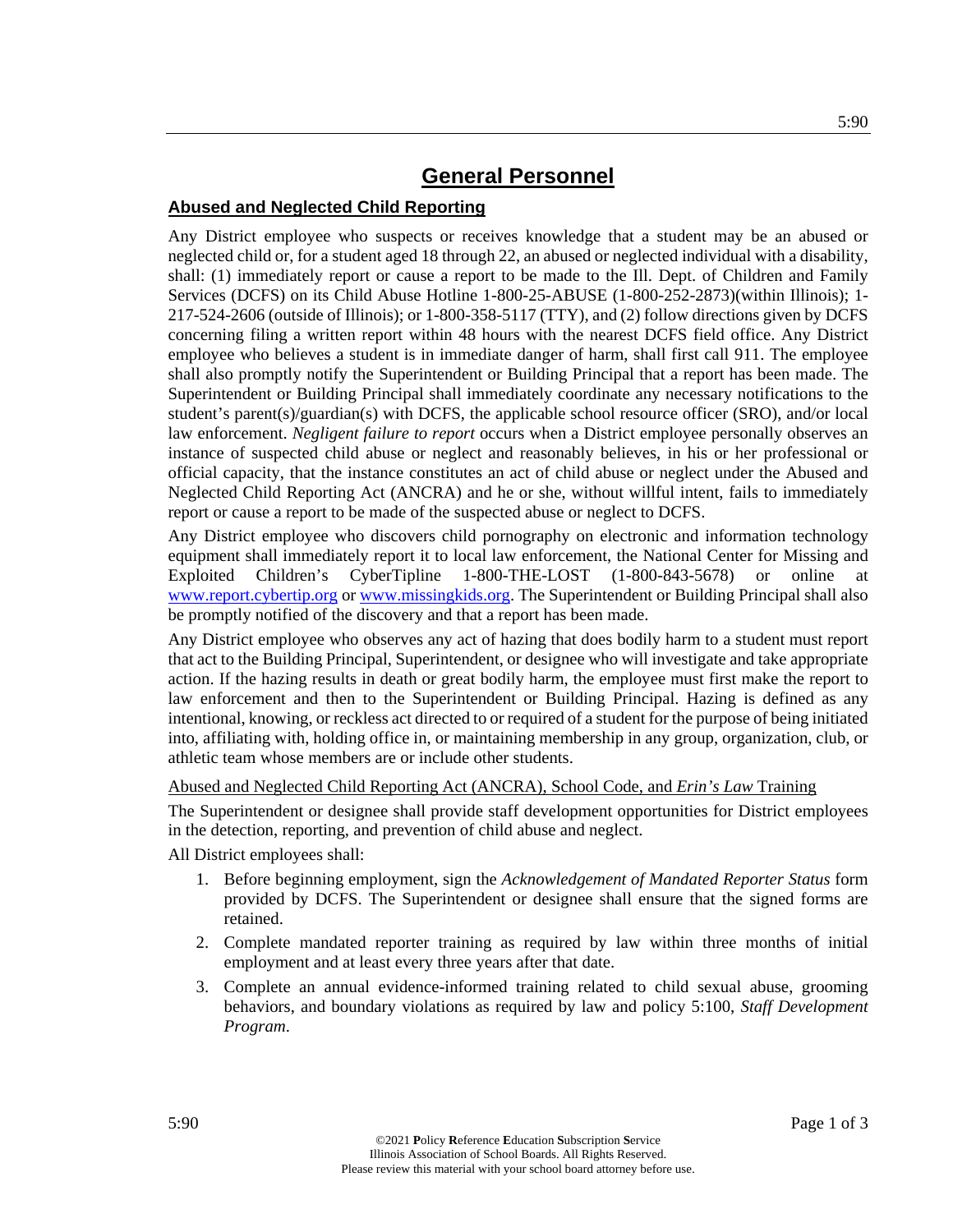#### Alleged Incidents of Sexual Abuse; Investigations

An *alleged incident of sexual abuse* is an incident of sexual abuse of a child, as defined in 720 ILCS 5/11-9.1A, that is alleged to have been perpetrated by school personnel, including a school vendor or volunteer, that occurred: on school grounds during a school activity; or outside of school grounds or not during a school activity.

If a District employee reports an alleged incident of sexual abuse to DCFS and DCFS accepts the report for investigation, DCFS will refer the matter to the local Children's Advocacy Center (CAC). The Superintendent or designee will implement procedures to coordinate with the CAC.

DCFS and/or the appropriate law enforcement agency will inform the District when its investigation is complete or has been suspended, as well as the outcome of its investigation. The existence of a DCFS and/or law enforcement investigation will not preclude the District from conducting its own parallel investigation into the alleged incident of sexual abuse in accordance with policy 7:20, *Harassment of Students Prohibited*.

#### Special Superintendent Responsibilities

The Superintendent shall execute the requirements in Board policy 5:150, *Personnel Records*, whenever another school district requests a reference concerning an applicant who is or was a District employee and was the subject of a report made by a District employee to DCFS.

When the Superintendent has reasonable cause to believe that a license holder committed an intentional act of abuse or neglect with the result of making a child an abused child or a neglected child under ANCRA, and that act resulted in the license holder's dismissal or resignation from the District, he or she shall notify the State Superintendent and the Regional Superintendent in writing, providing the Ill. Educator Identification Number as well as a brief description of the misconduct alleged. The Superintendent must make the report within 30 days of the dismissal or resignation and mail a copy of the notification to the license holder.

#### Special School Board Member Responsibilities

Each individual Board member must, if an allegation is raised to the member during an open or closed Board meeting that a student is an abused child as defined in ANCRA, direct or cause the Board to direct the Superintendent or other equivalent school administrator to comply with ANCRA's requirements concerning the reporting of child abuse.

If the Board determines that any District employee, other than an employee licensed under 105 ILCS 5/21B, has willfully or negligently failed to report an instance of suspected child abuse or neglect as required by ANCRA, the Board may dismiss that employee immediately.

When the Board learns that a licensed teacher was convicted of any felony, it must promptly report it to the State agencies listed in policy 2:20, *Powers and Duties of the School Board; Indemnification*.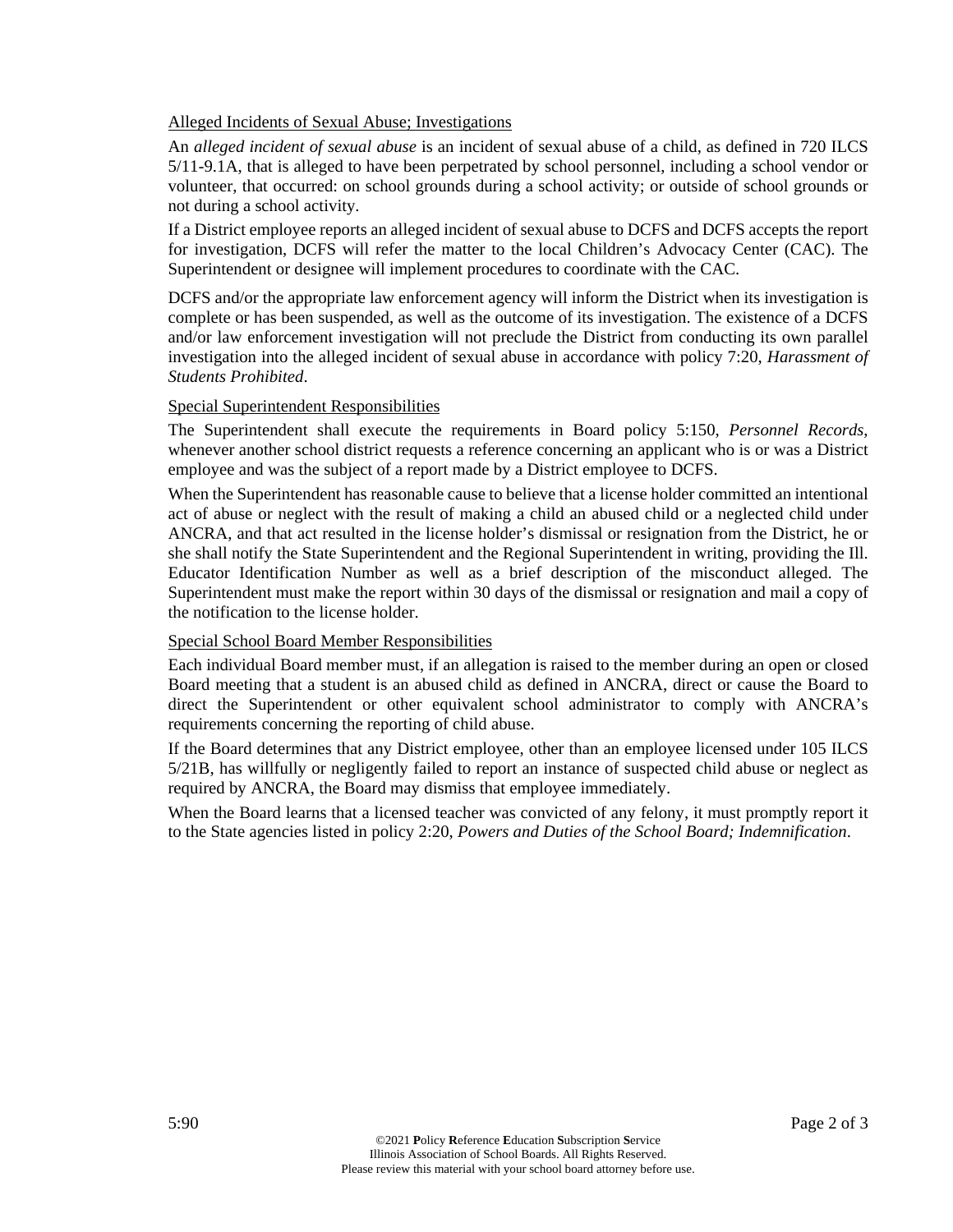| <b>LEGAL REF.:</b> | 20 U.S.C. §7926, Elementary and Secondary Education Act.                         |
|--------------------|----------------------------------------------------------------------------------|
|                    | 105 ILCS 5/10-21.9, 5/10-23.13, and 5/21B-85.                                    |
|                    | 20 ILCS 1305/1-1 et seq., Department of Human Services Act.                      |
|                    | 325 ILCS 5/, Abused and Neglected Child Reporting Act.                           |
|                    | 720 ILCS 5/12C-50.1, Criminal Code of 2012.                                      |
| <b>CROSS REF.:</b> | 2:20 (Powers and Duties of the School Board; Indemnification), 3:40              |
|                    | (Superintendent), 3:50 (Administrative Personnel Other Than the                  |
|                    | Superintendent), 3:60 (Administrative Responsibility of the Building Principal), |
|                    | 4:165 (Awareness and Prevention of Child Sexual Abuse and Grooming               |
|                    | Behaviors), 5:20 (Workplace Harassment Prohibited), 5:30 (Hiring Process and     |
|                    | Criteria), 5:100 (Staff Development Program), 5:120 (Employee Ethics; Conduct;   |
|                    | and Conflict of Interest), 5:150 (Personnel Records), 5:200 (Terms and           |
|                    | Conditions of Employment and Dismissal), 5:290 (Employment Termination and       |
|                    | Suspensions), 6:120 (Education of Children with Disabilities), 6:250             |
|                    | (Community Resource Persons and Volunteers), 7:20 (Harassment of Students        |
|                    | Prohibited), 7:150 (Agency and Police Interviews)                                |

Adopted by Mercer County School Board of Education on December 15, 2021.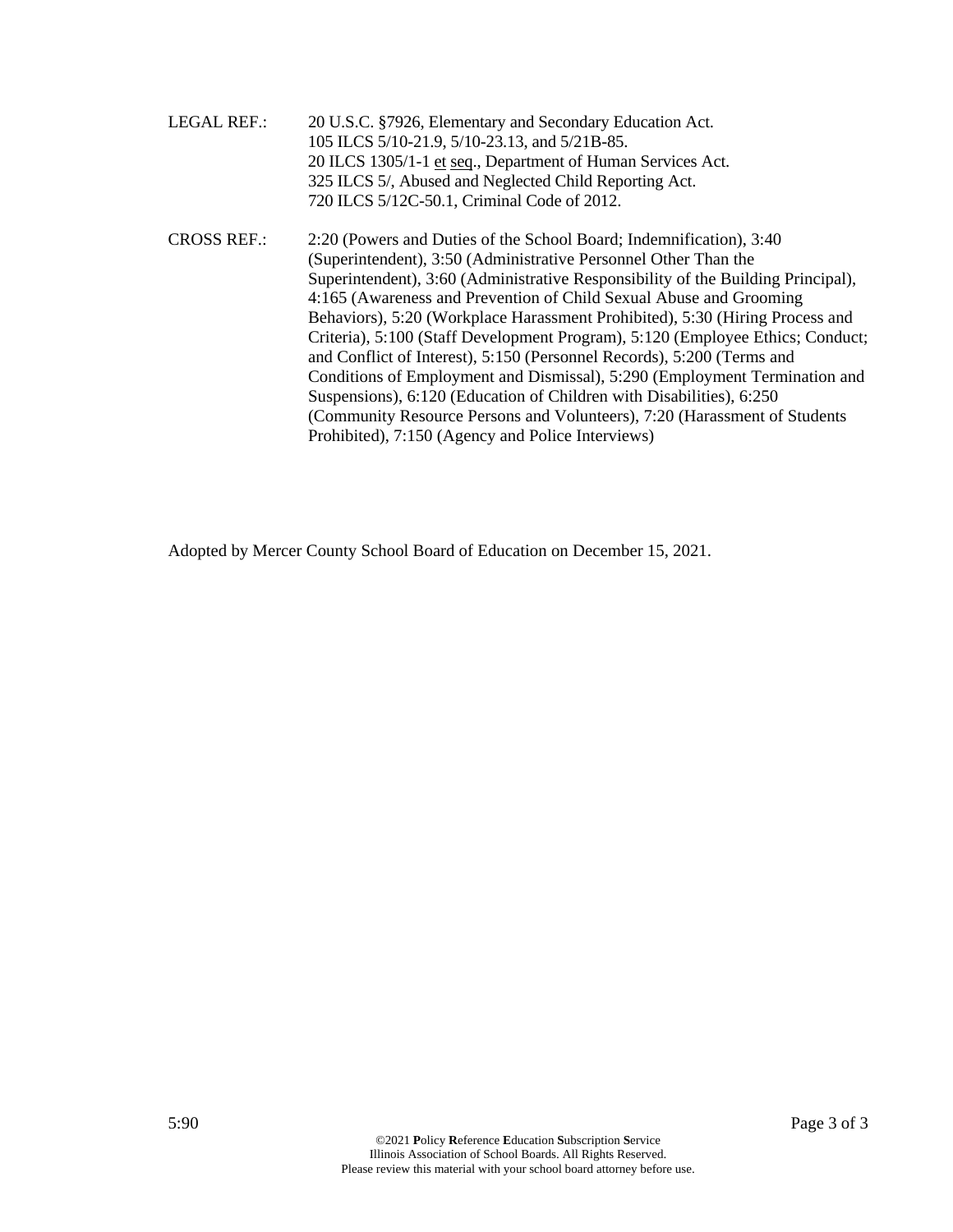#### **Staff Development Program**

The Superintendent or designee shall implement a staff development program. The goal of such program shall be to update and improve the skills and knowledge of staff members in order to achieve and maintain a high level of job performance and satisfaction. Additionally, the development program for licensed staff members shall be designed to effectuate the District and School Improvement Plans so that student learning objectives meet or exceed goals established by the District and State.

The staff development program shall include the Abused and Neglected Child Reporting Act (ANCRA), School Code, and awareness and prevention of child sexual abuse and grooming behaviors (*Erin's Law*) training as follows (see policies 4:165, *Awareness and Prevention of Child Sexual Abuse and Grooming Behaviors*, and 5:90, *Abused and Neglected Child Reporting*):

- 1. Staff development for local school site personnel who work with students in grades kindergarten through 8, in the detection, reporting, and prevention of child abuse and neglect.
- 2. Within three months of employment, each staff member must complete mandated reporter training from a provider or agency with expertise in recognizing and reporting child abuse. Mandated reporter training must be completed again at least every three years.
- 3. By January 31, 2023, and every year after, all school personnel must complete evidenceinformed training on preventing, reporting, and responding to child sexual abuse, grooming behaviors, and boundary violations.

The staff development program shall provide, at a minimum, at least once every two years, the inservice training of licensed school personnel and administrators on current best practices regarding the identification and treatment of attention deficit disorder and attention deficit hyperactivity disorder, the application of non-aversive behavioral interventions in the school environment, and the use of psychotropic or psychostimulant medication for school-age children.

The staff development program shall provide, at a minimum, once every two years, the in-service training of all District staff on educator ethics, teacher-student conduct, and school employee-student conduct.

The Superintendent shall develop protocols for administering youth suicide awareness and prevention education to staff consistent with Board policy 7:290, *Suicide and Depression Awareness and Prevention*.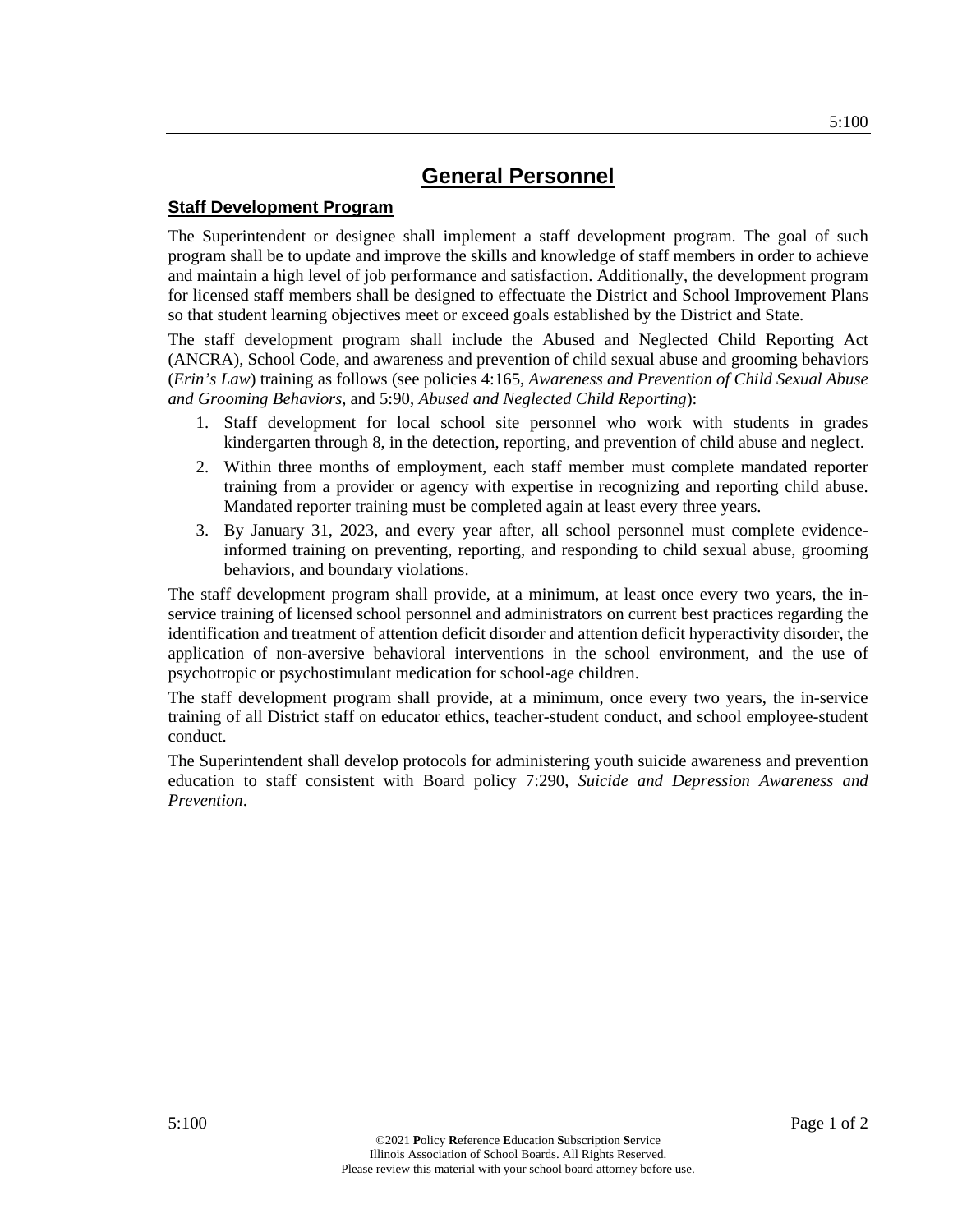- LEGAL REF.: 20 U.S.C. §1681 et seq., Title IX of the Educational Amendments of 1972; 34 C.F.R. Part 106.
	- 42 U.S.C. §1758b, Pub. L. 111-296, Healthy, Hunger-Free Kids Act of 2010; 7 C.F.R. Parts 210 and 235.
	- 105 ILCS 5/2-3.62, 5/10-20.17a, 5/10-20.61, 5/10-22.6(c-5), 5/10-22.39, 5/10- 23.12, 5/10-23.13, 5/22-80(h), and 5/24-5.
	- 105 ILCS 25/1.15, Interscholastic Athletic Organization Act.
	- 105 ILCS 150/25, Seizure Smart School Act.
	- 105 ILCS 110/3, Critical Health Problems and Comprehensive Health Education Act.
	- 325 ILCS 5/4, Abused and Neglected Child Reporting Act.
	- 745 ILCS 49/, Good Samaritan Act.
	- 775 ILCS 5/2-109, Ill. Human Rights Act.
	- 23 Ill.Admin.Code §§ 22.20, 226.800, and Part 525.
	- 77 Ill.Admin.Code §527.800.

CROSS REF.: 2:265 (Title IX Sexual Harassment Grievance Procedure), 3:40 (Superintendent), 3:50 (Administrative Personnel Other Than the Superintendent), 4:160 (Environmental Quality of Buildings and Grounds), 4:165 (Awareness and Prevention of Child Sexual Abuse and Grooming Behaviors), 5:20 (Workplace Harassment Prohibited), 5:90 (Abused and Neglected Child Reporting), 5:120 (Employee Ethics; Conduct; and Conflict of Interest), 5:250 (Leaves of Absence), 6:15 (School Accountability), 6:20 (School Year Calendar and Day), 6:50 (School Wellness), 6:160 (English Learners), 7:10 (Equal Educational Opportunities), 7:20 (Harassment of Students Prohibited), 7:180 (Prevention of and Response to Bullying, Intimidation, and Harassment), 7:185 (Teen Dating Violence Prohibited), 7:270 (Administering Medicines to Students), 7:285 (Food Allergy Management Program), 7:290 (Suicide and Depression Awareness and Prevention), 7:305 (Student Athlete Concussions and Head Injuries)

ADMIN. PROC.: 2:265-AP1 (Title IX Sexual Harassment Response), 2:265-AP2 (Formal Title IX Sexual Harassment Complaint Grievance Process), 4:160-AP (Environmental Quality of Buildings and Grounds), 4:170-AP6 (Plan for Responding to a Medical Emergency at a Physical Fitness Facility with an AED), 5:100-AP (Staff Development Program), 5:120-AP2 (Employee Conduct Standards), 5:150-AP (Personnel Records), 6:120-AP4 (Care of Students with Diabetes), 7:250-AP1 (Measures to Control the Spread of Head Lice at School)

Adopted by Mercer County School Board of Education on December 15, 2021.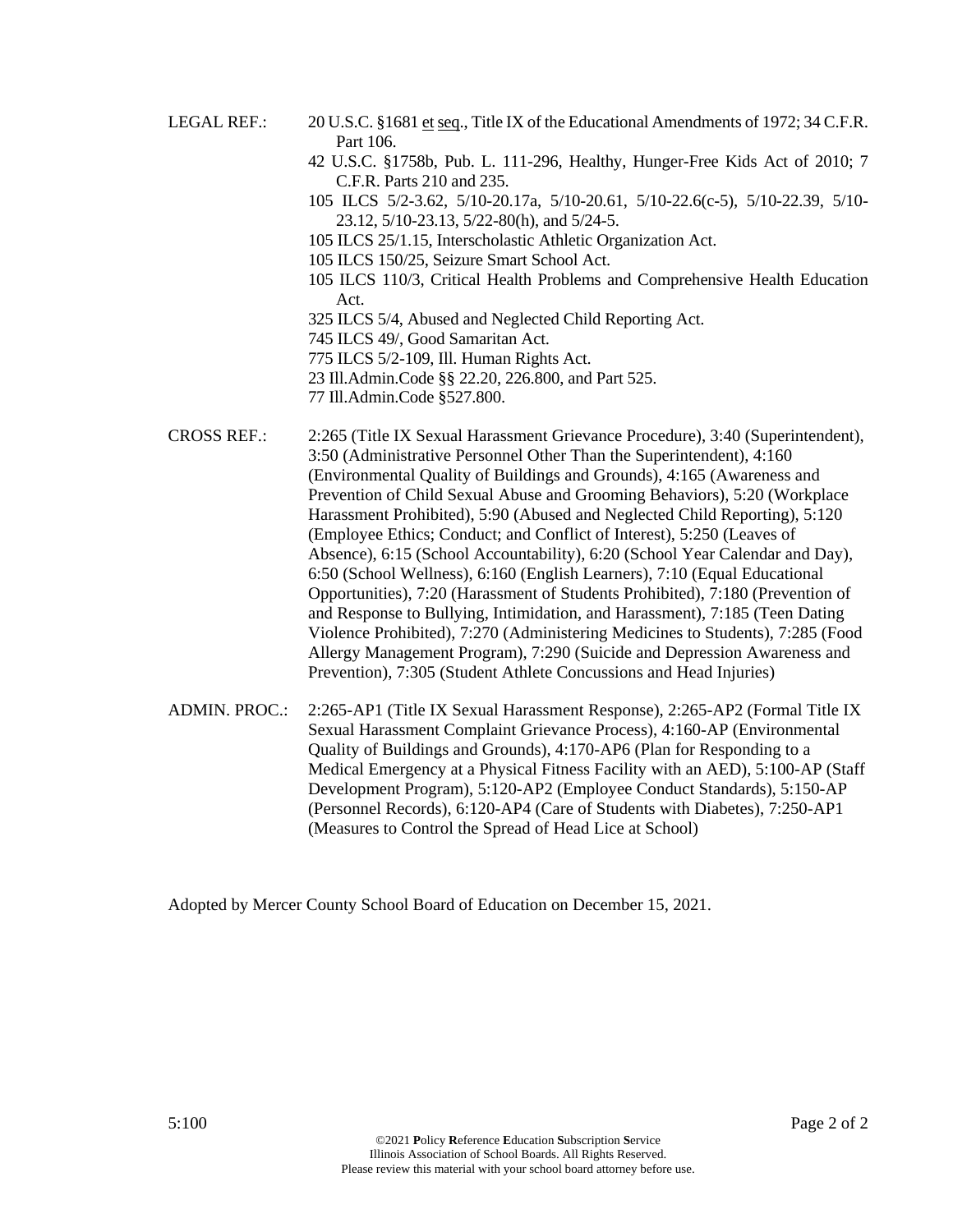### **Recognition for Service**

The School Board will periodically recognize those District employees who contribute significantly to the educational programs and welfare of the students.

Adopted by the Mercer County School Board of Education on July 19, 2017.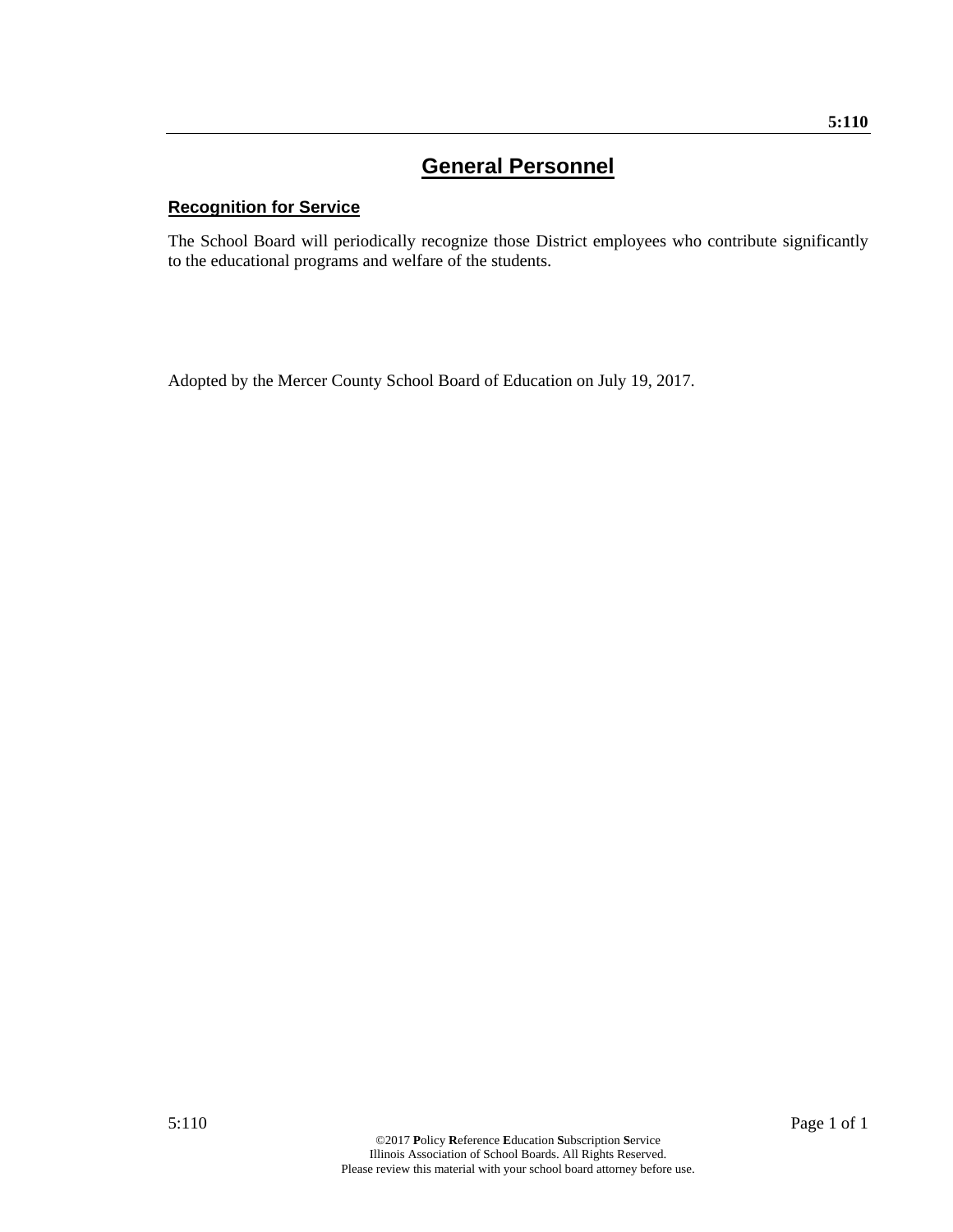### **Employee Ethics; Conduct; and Conflict of Interest**

#### Professional and Appropriate Conduct

All District employees are expected to maintain high standards in their school relationships, to demonstrate integrity and honesty, to be considerate and cooperative, and to maintain professional and appropriate relationships with students, parents, staff members, and others. In addition, the *Code of Ethics for Illinois Educators*, adopted by the Illinois State Board of Education, is incorporated by reference into this policy. Any employee who sexually harasses a student, willfully or negligently fails to report an instance of suspected child abuse or neglect as required by the Abused and Neglected Child Reporting Act (325 ILCS 5/), engages in *grooming* as defined in 720 ILCS 5/11-25, engages in grooming behaviors, violates boundaries for appropriate school employee-student conduct, or otherwise violates an employee conduct standard will be subject to discipline up to and including dismissal.

The Superintendent or designee shall identify appropriate employee conduct standards and provide them to all District employees. Standards related to school employee-student conduct shall, at a minimum:

- 1. Incorporate the prohibitions noted in paragraph 1 of this policy;
- 2. Define prohibited grooming behaviors to include, at a minimum, *sexual misconduct. Sexual misconduct* is (i) any act, including but not limited to, any verbal, nonverbal, written, or electronic communication or physical activity, (ii) by an employee with direct contact with a student, (iii) that is directed toward or with a student to establish a romantic or sexual relationship with the student. Examples include, but are not limited to:
	- a. A sexual or romantic invitation
	- b. Dating or soliciting a date
	- c. Engaging in sexualized or romantic dialog
	- d. Making sexually suggestive comments that are directed toward or with a student
	- e. Self-disclosure or physical exposure of a sexual, romantic, or erotic nature
	- f. A sexual, indecent, romantic, or erotic contact with the student
- 3. Identify expectations for employees to maintain professional relationships with students, including expectations for employee-student boundaries based upon students' ages, grade levels, and developmental levels. Such expectations shall establish guidelines for specific areas, including but not limited to:
	- a. Transporting a student
	- b. Taking or possessing a photo or video of a student
	- c. Meeting with a student or contacting a student outside the employee's professional role
- 4. Reference employee reporting requirements of the Abused and Neglected Child Reporting Act (325 ILCS 5/), Title IX of the Education Amendments of 1972 (20 U.S.C. §1681 et seq.), and the Elementary and Secondary Education Act (20 U.S.C. § 7926);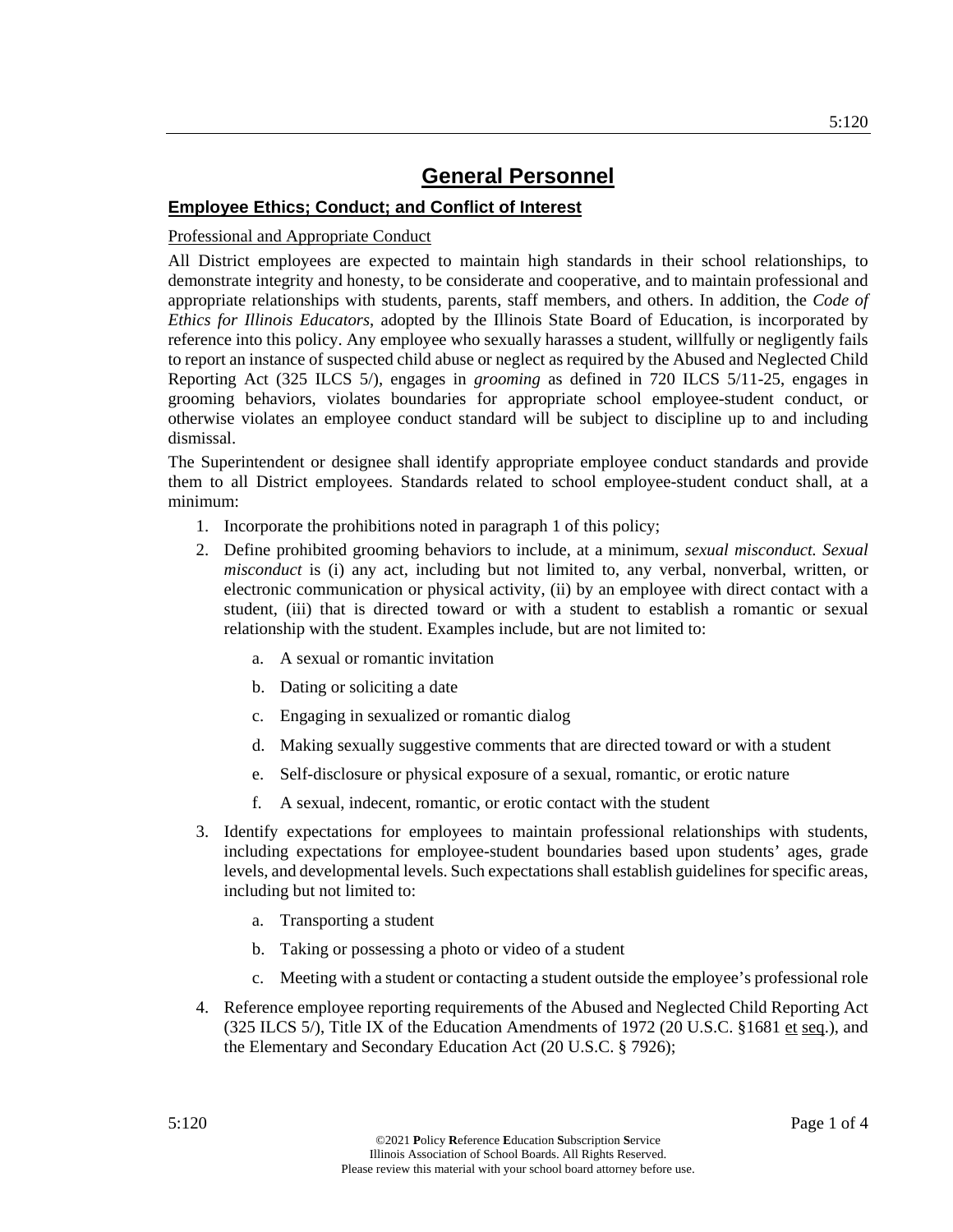- 5. Outline how employees can report prohibited behaviors and/or boundary violations pursuant to Board policies 2:260, *Uniform Grievance Procedure*; 2:265, *Title IX Sexual Harassment Grievance Procedure*; and 5:90, *Abused and Neglected Child Reporting*; and
- 6. Reference required employee training related to educator ethics, child abuse, grooming behaviors, and boundary violations as required by law and policies 2:265, *Title IX Sexual Harassment Grievance Procedure*; 4:165, *Awareness and Prevention of Child Sexual Abuse and Grooming Behaviors*; 5:90, *Abused and Neglected Child Reporting*; and 5:100, *Staff Development Program*.

### Statement of Economic Interests

The following employees must file a *Statement of Economic Interests* as required by the Ill. Governmental Ethics Act:

- 1. Superintendent;
- 2. Building Principal;
- 3. Head of any department;
- 4. Any employee who, as the District's agent, is responsible for negotiating one or more contracts including collective bargaining agreement(s), in the amount of \$1,000 or greater;
- 5. Hearing officer;
- 6. Any employee having supervisory authority for 20 or more employees; and
- 7. Any employee in a position that requires an administrative or a chief school business official endorsement.

### Ethics and Gift Ban

School Board policy 2:105, *Ethics and Gift Ban,* applies to all District employees. Students shall not be used in any manner for promoting a political candidate or issue.

### Prohibited Interests; Conflict of Interest; and Limitation of Authority

In accordance with Section 22-5 of the School Code, "no school officer or teacher shall be interested in the sale, proceeds, or profits of any book, apparatus, or furniture used or to be used in any school with which such officer or teacher may be connected," except when the employee is the author or developer of instructional materials listed with the Illinois State Board of Education and adopted for use by the Board. An employee having an interest in instructional materials must file an annual statement with the Board Secretary.

For the purpose of acquiring profit or personal gain, no employee shall act as an agent of the District nor shall an employee act as an agent of any business in any transaction with the District. This includes participation in the selection, award or administration of a contract supported by a federal award or State award governed by the Grant Accountability and Transparency Act (GATA) (30 ILCS 708/) when the employee has a real or apparent conflict of interest. A conflict of interest arises when an employee or any of the following individuals has a financial or other interest in the entity selected for the contract:

- 1. Any person that has a close personal relationship with an employee that may compromise or impair the employee's fairness and impartiality, including a member of the employee's immediate family or household;
- 2. An employee's business partner; or
- 3. An entity that employs or is about to employ the employee or one of the individuals listed in one or two above.

Employees shall neither solicit nor accept gratuities, favors, or anything of monetary value from contractors, potential contractors, or parties to agreements or contracts. Situations in which the interest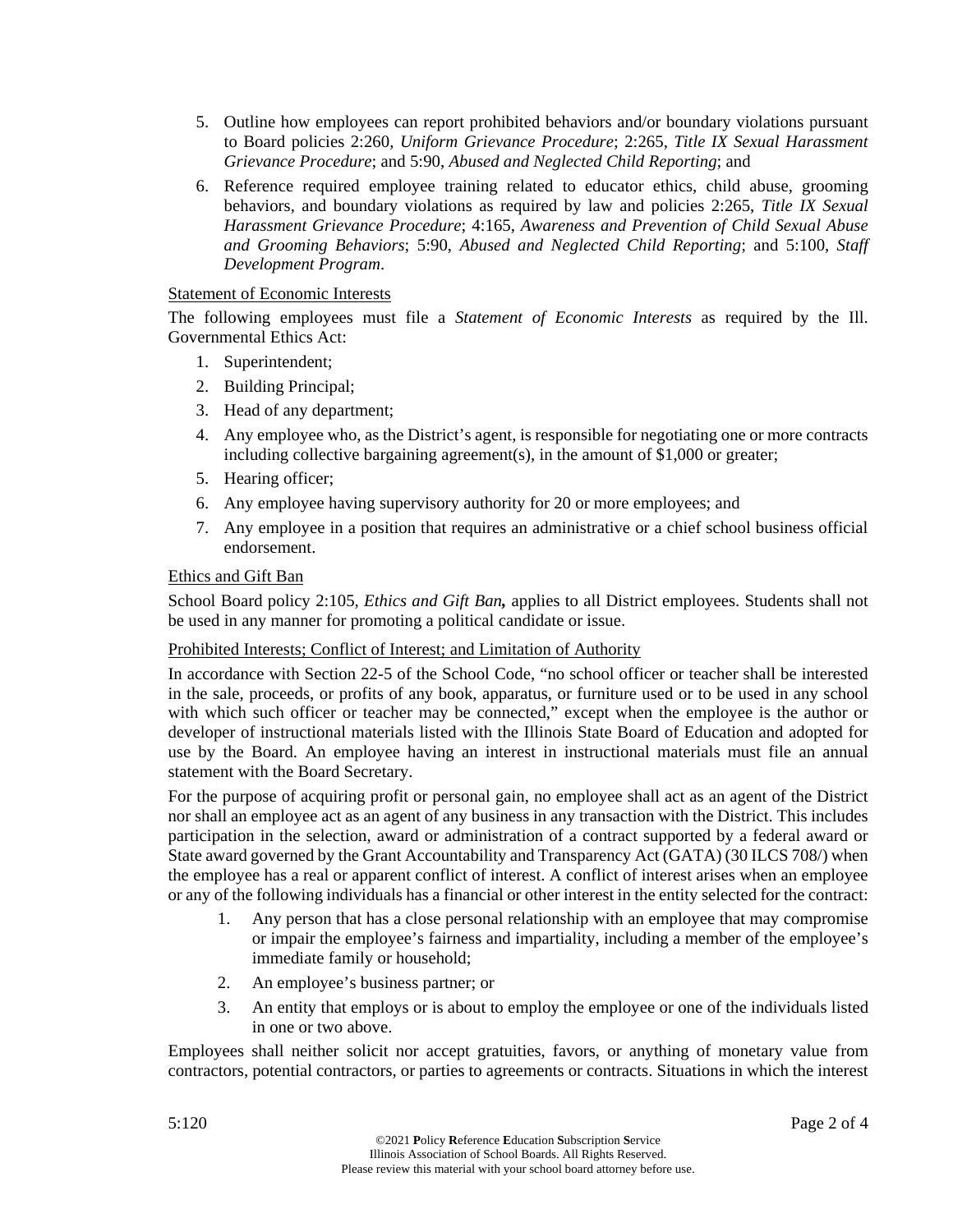is not substantial or the gift is an unsolicited item of nominal value must comply with State law and Board policy 2:105, *Ethics and Gift Ban*.

#### Guidance Counselor Gift Ban

Guidance counselors are prohibited from intentionally soliciting or accepting any gift from a *prohibited source* or any gift that would be in violation of any federal or State statute or rule. For guidance counselors, a *prohibited source* is any person who is (1) employed by an institution of higher education, or (2) an agent or spouse of or an immediate family member living with a person employed by an institution of higher education. This prohibition does not apply to:

- 1. Opportunities, benefits, and services available on the same conditions as for the general public.
- 2. Anything for which the guidance counselor pays market value.
- 3. A gift from a relative.
- 4. Anything provided by an individual on the basis of a personal friendship, unless the guidance counselor believes that it was provided due to the official position or employment of the guidance counselor and not due to the personal friendship. In determining whether a gift is provided on the basis of personal friendship, the guidance counselor must consider the circumstances in which the gift was offered, including any of the following:
	- a. The history of the relationship between the individual giving the gift and the guidance counselor, including any previous exchange of gifts between those individuals.
	- b. Whether, to the actual knowledge of the guidance counselor, the individual who gave the gift personally paid for the gift or sought a tax deduction or business reimbursement for the gift.
	- c. Whether, to the actual knowledge of the guidance counselor, the individual who gave the gift also, at the same time, gave the same or a similar gift to other school district employees.
- 5. Bequests, inheritances, or other transfers at death.
- 6. Any item(s) during any calendar year having a cumulative total value of less than \$100.
- 7. Promotional materials, including, but not limited to, pens, pencils, banners, posters, and pennants.

A guidance counselor does not violate this prohibition if he or she promptly returns the gift to the prohibited source or donates the gift or an amount equal to its value to a tax exempt charity.

#### Outside Employment

Employees shall not engage in any other employment or in any private business during regular working hours or at such other times as are necessary to fulfill appropriate assigned duties.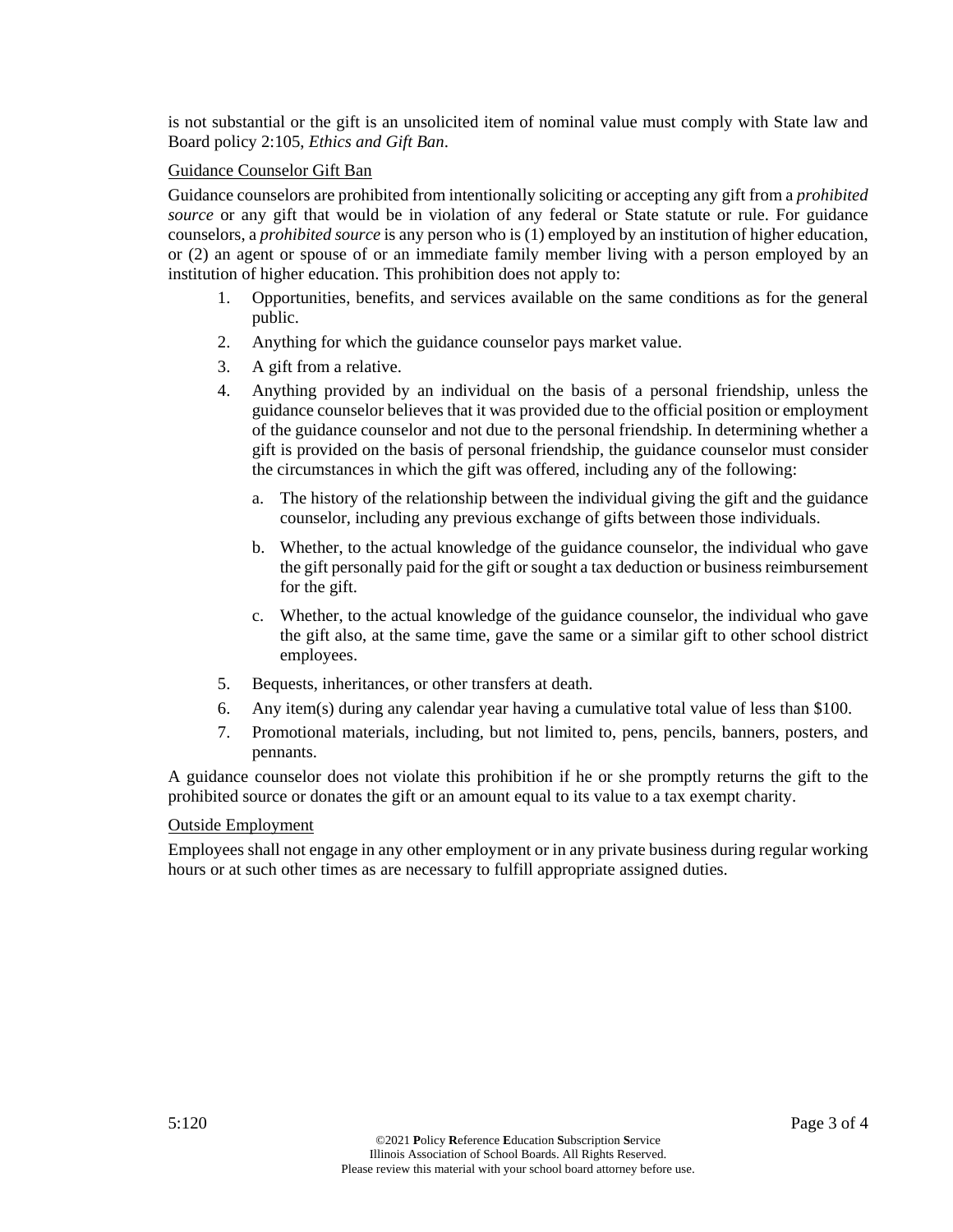| Incorporated       |                                                                                |
|--------------------|--------------------------------------------------------------------------------|
| by reference:      | 5:120-E (Code of Ethics for Ill. Educators)                                    |
| <b>LEGAL REF.:</b> | U.S. Constitution, First Amendment.                                            |
|                    | 2 C.F.R. $§200.318(c)(1)$ .                                                    |
|                    | 5 ILCS 420/4A-101, Ill. Governmental Ethics Act.                               |
|                    | 5 ILCS 430/, State Officials and Employee Ethics Act.                          |
|                    | 30 ILCS 708/, Grant Accountability and Transparency Act.                       |
|                    | 50 ILCS 135/, Local Governmental Employees Political Rights Act.               |
|                    | 105 ILCS 5/10-22.39, 5/10-23.13, 5/22-5, and 5/22-90 (final citation pending). |
|                    | 325 ILCS 5/, Abused and Neglected Child Reporting Act.                         |
|                    | 775 ILCS 5/5A-102, Ill. Human Rights Act.                                      |
|                    | 23 Ill. Admin. Code Part 22, Code of Ethics for Ill. Educators.                |
|                    | Pickering v. Board of Township H.S. Dist. 205, 391 U.S. 563 (1968).            |
|                    | Garcetti v. Ceballos, 547 U.S. 410 (2006).                                     |
| <b>CROSS REF.:</b> | 2:105 (Ethics and Gift Ban), 2:265 (Title IX Sexual Harassment Grievance       |
|                    | Procedure), 4:60 (Purchases and Contracts), 4:165 (Awareness and Prevention of |
|                    | Child Sexual Abuse and Grooming Behaviors), 5:90 (Abused and Neglected         |
|                    | Child Reporting), 5:100 (Staff Development Program), 5:125 (Personal           |
|                    | Technology and Social Media; Usage and Conduct), 7:20 (Harassment of           |
|                    | <b>Students Prohibited)</b>                                                    |

Adopted by Mercer County School Board of Education on December 15, 2021.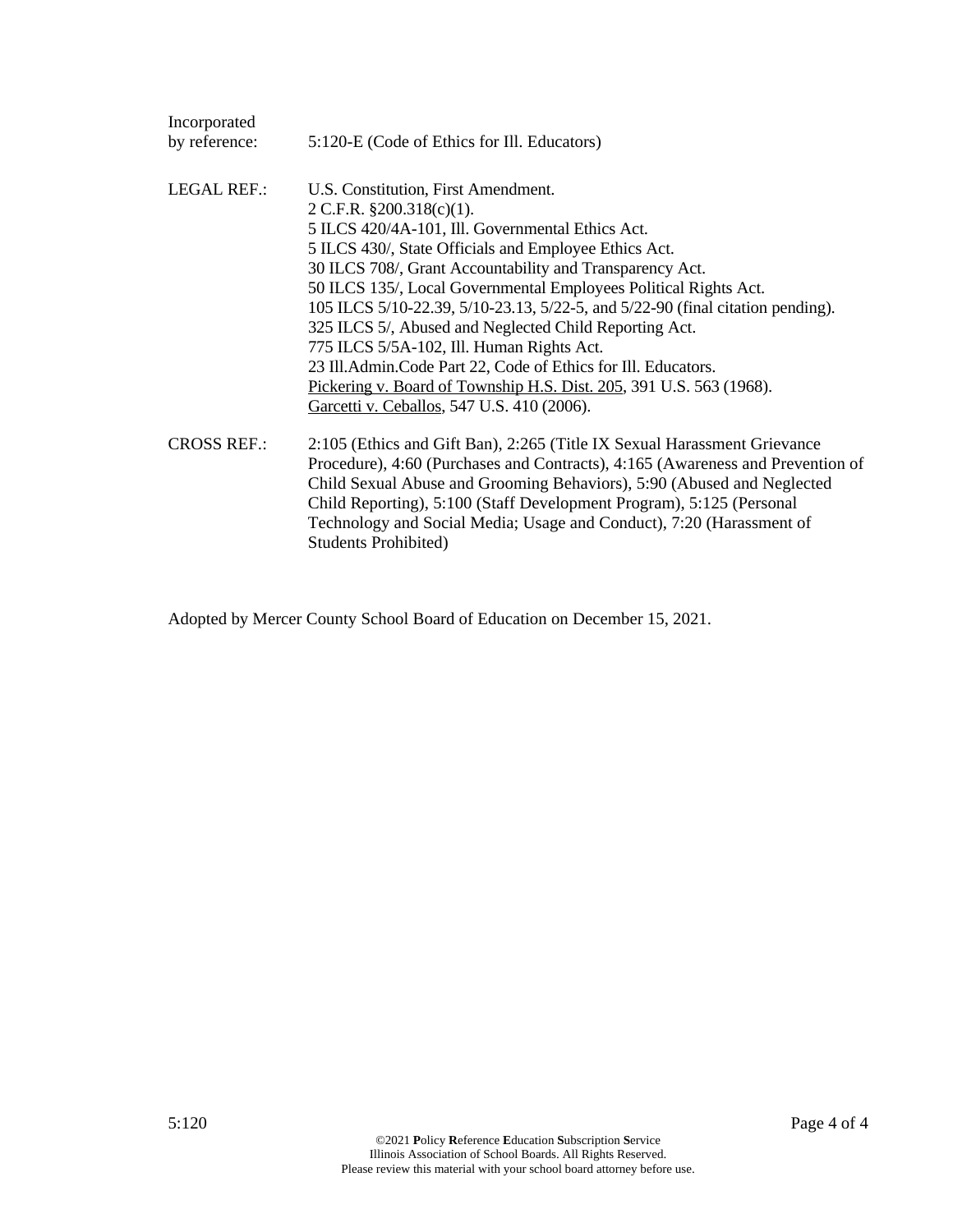### **Personal Technology and Social Media; Usage and Conduct**

#### Definitions

**Includes** - Means "includes without limitation" or "includes, but is not limited to."

**Social media** - Media for social interaction, using highly accessible communication techniques through the use of web-based and mobile technologies to turn communication into interactive dialogue. This includes, but is not limited to, services such as *Facebook*, *LinkedIn*, *Twitter*, *Instagram, Snapchat,* and *YouTube*.

**Personal technology** - Any device that is not owned or leased by the District or otherwise authorized for District use and: (1) transmits sounds, images, text, messages, videos, or electronic information, (2) electronically records, plays, or stores information, or (3) accesses the Internet, or private communication or information networks. This includes laptop computers (e.g., laptops, ultrabooks, and chromebooks), tablets (e.g., iPads®, Kindle®, Microsoft Surface®, and other Android® platform or Windows® devices), smartphones (e.g., iPhone®, BlackBerry®, Android® platform phones, and Windows Phone®), and other devices (e.g., iPod®).

#### Usage and Conduct

All District employees who use personal technology and/or social media shall:

- 1. Adhere to the high standards for **Professional and Appropriate Conduct** required by policy 5:120, *Employee Ethics; Conduct; and Conflict of Interest,* at all times, regardless of the everchanging social media and personal technology platforms available. This includes District employees posting images or private information about themselves or others in a manner readily accessible to students and other employees that is inappropriate as defined by policy 5:20, *Workplace Harassment Prohibited*; 5:100, *Staff Development Program*; 5:120, *Employee Ethics; Conduct; and Conflict of Interest*; 6:235, *Access to Electronic Networks*; 7:20, *Harassment of Students Prohibited*; and the Ill. Code of Educator Ethics, 23 Ill.Admin.Code §22.20.
- 2. Choose a District-provided or supported method whenever possible to communicate with students and their parents/guardians.
- 3. Not interfere with or disrupt the educational or working environment, or the delivery of education or educational support services.
- 4. Inform their immediate supervisor if a student initiates inappropriate contact with them via any form of personal technology or social media.
- 5. Report instances of suspected abuse or neglect discovered through the use of social media or personal technology pursuant to a school employee's obligations under policy 5:90, *Abused and Neglected Child Reporting Child Reporting*.
- 6. Not disclose student record information, including student work, photographs of students, names of students, or any other personally identifiable information about students, in compliance with policy 5:130, *Responsibilities Concerning Internal Information*. For District employees, proper approval may include implied consent under the circumstances.
- 7. Refrain from using the District's logos without permission and follow Board policy 5:170, *Copyright*, and all District copyright compliance procedures.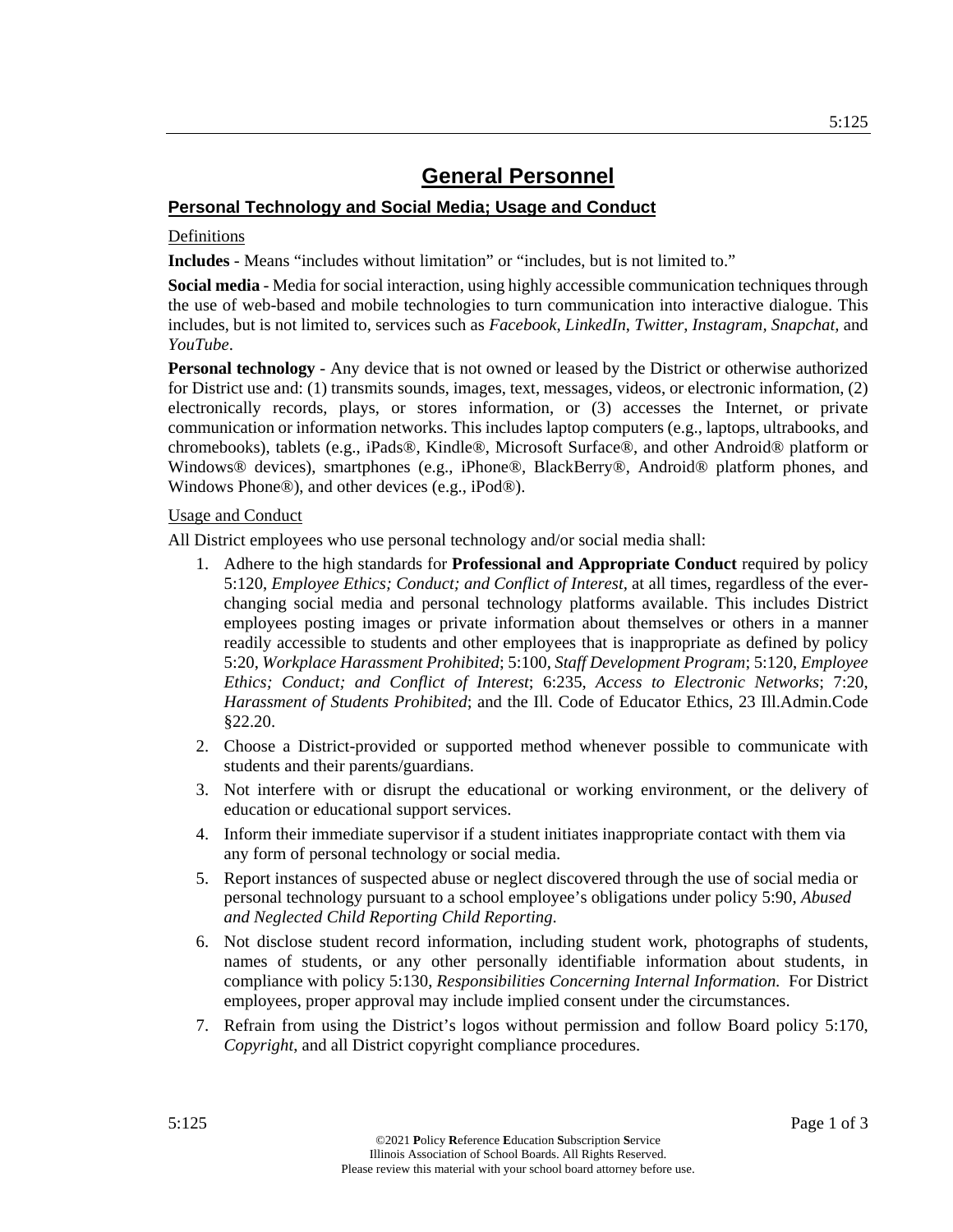- 8. Use personal technology and social media for personal purposes only during non-work times or hours. Any duty-free use must occur during times and places that the use will not interfere with job duties or otherwise be disruptive to the school environment or its operation.
- 9. Assume all risks associated with the use of personal technology and social media at school or school-sponsored activities, including students' viewing of inappropriate Internet materials through the District employee's personal technology or social media. The Board expressly disclaims any responsibility for imposing content filters, blocking lists, or monitoring of its employees' personal technology and social media.
- 10. Be subject to remedial and any other appropriate disciplinary action for violations of this policy ranging from prohibiting the employee from possessing or using any personal technology or social media at school to dismissal and/or indemnification of the District for any losses, costs, or damages, including reasonable attorney fees, incurred by the District relating to, or arising out of, any violation of this policy.

The Superintendent shall:

- 1. Inform District employees about this policy during the in-service on educator ethics, teacherstudent conduct, and school employee-student conduct required by Board policy 5:120, *Employee Ethics; Conduct; and Conflict of Interest*.
- 2. Direct Building Principals to annually:
	- a. Provide their building staff with a copy of this policy.
	- b. Inform their building staff about the importance of maintaining high standards in their school relationships.
	- c. Remind their building staff that those who violate this policy will be subject to remedial and any other appropriate disciplinary action up to and including dismissal.
- 3. Build awareness of this policy with students, parents, and the community.
- 4. Ensure that neither the District, nor anyone on its behalf, commits an act prohibited by the Right to Privacy in the Workplace Act, 820 ILCS 55/10; i.e., the *Facebook Password Law*.

Periodically review this policy and any procedures with District employee representatives and electronic network system administrator(s) and present proposed changes to the Board.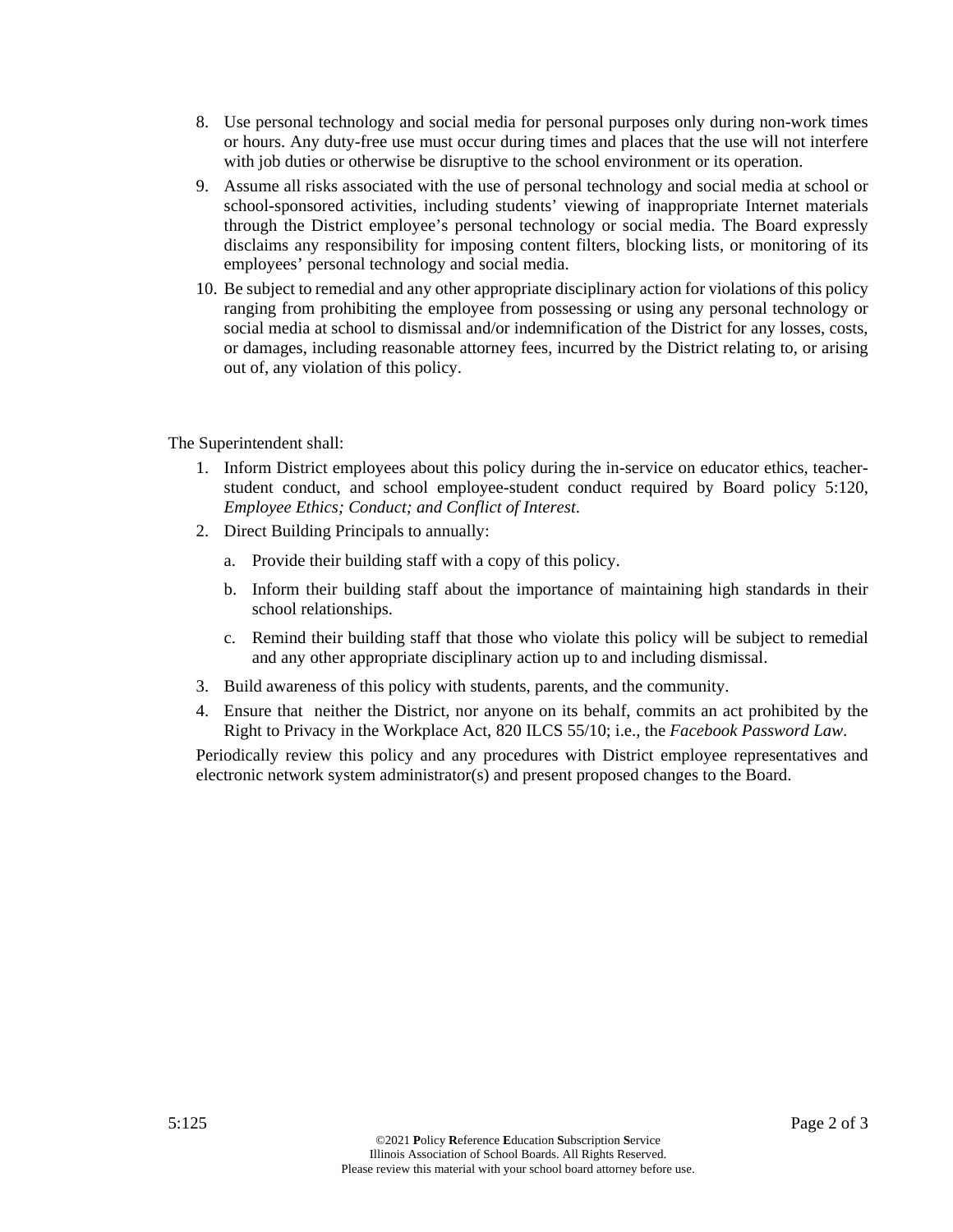- LEGAL REF.: 105 ILCS 5/21B-75 and 5/21B-80. 775 ILCS 5/5A-102, Ill. Human Rights Act. 820 ILCS 55/10, Right to Privacy in the Workplace Act. 23 Ill.Admin.Code §22.20, Code of Ethics for Ill. Educators. Garcetti v. Ceballos, 547 U.S. 410 (2006). Pickering v. High School Dist. 205, 391 U.S. 563 (1968). Mayer v. Monroe County Community School Corp., 474 F.3d 477 (7th Cir. 2007).
- CROSS REF.: 4:165 (Awareness and Prevention of Child Sexual Abuse and Grooming Behaviors), 5:20 (Workplace Harassment Prohibited), 5:30 (Hiring Process and Criteria), 5:100 (Staff Development Program), 5:120 (Employee Ethics; Conduct; and Conflict of Interest), 5:130 (Responsibilities Concerning Internal Information), 5:150 (Personnel Records), 5:170 (Copyright), 5:200 (Terms and Conditions of Employment and Dismissal), 6:235 (Access to Electronic Networks), 7:20 (Harassment of Students Prohibited), 7:340 (Student Records)

Adopted by Mercer County School Board of Education on December 15, 2021.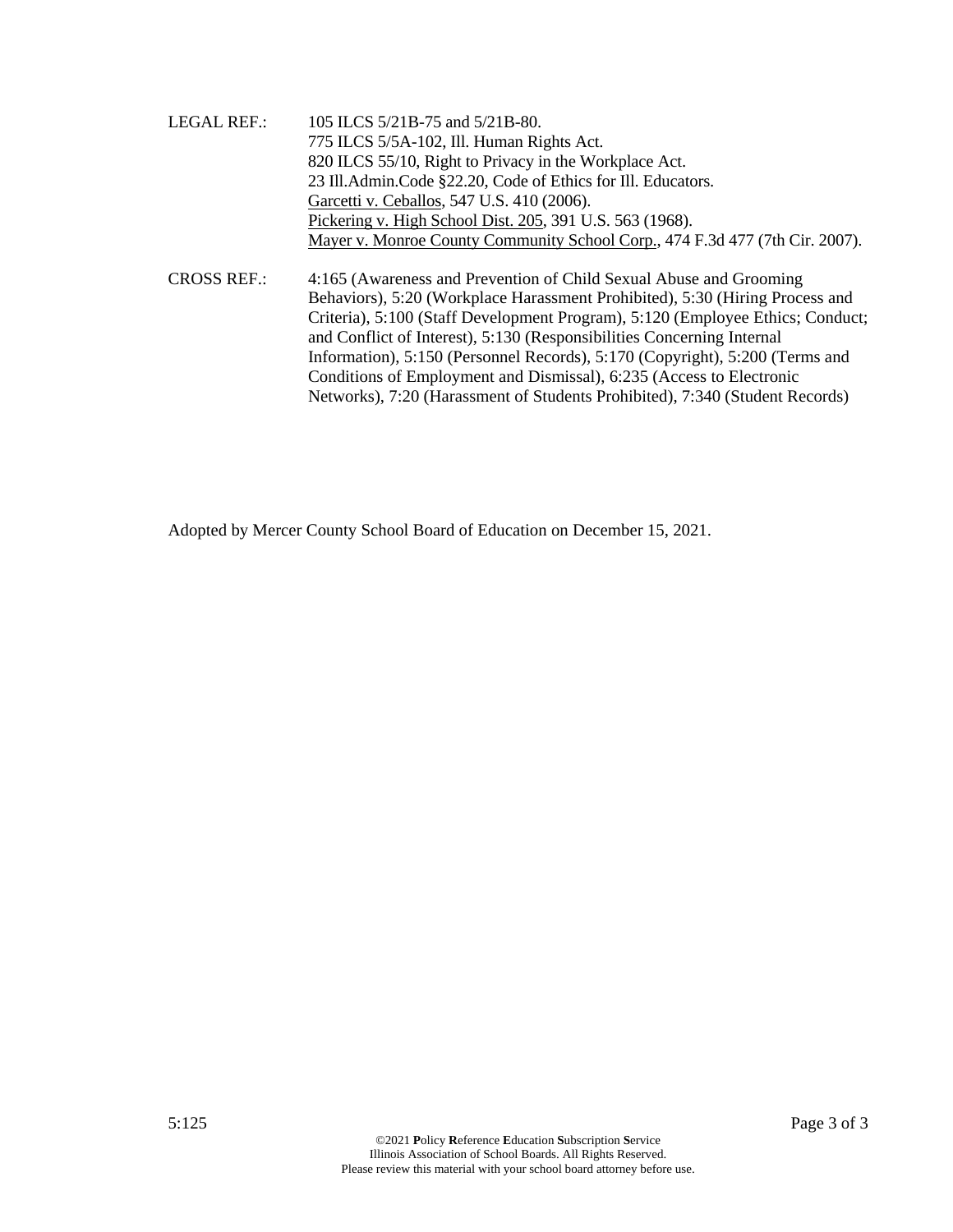### **Responsibilities Concerning Internal Information**

District employees are responsible for maintaining: (1) the integrity and security of all internal information, and (2) the privacy of confidential records, including but not limited to: student school records, personnel records, and the minutes of, and material disclosed in, a closed School Board meeting. Internal information is any information, oral or recorded in electronic or paper format, maintained by the District or used by the District or its employees. The Superintendent or designee shall manage procedures for safeguarding the integrity, security, and, as appropriate, confidentiality of internal information.

| LEGAL REF.: | Family Educational and Privacy Rights Act, 20 U.S.C. §1232g.                                                          |
|-------------|-----------------------------------------------------------------------------------------------------------------------|
|             | Uses and Disclosures of Protected Health Information; General Rules, 45 C.F.R.                                        |
|             | \$164.502.                                                                                                            |
|             | Ill. Freedom of Information Act, 5 ILCS 140/.                                                                         |
|             | Local Records Act, 50 ILCS 205/.                                                                                      |
|             | 105 ILCS 10/.                                                                                                         |
|             | Personnel Record Review Act, 820 ILCS 40/.                                                                            |
| CDOOCDPT    | $0.140$ (C $\cdot$ ) $\cdot$ T $1$ $\cdot$ 1 $\cdot$ 1 $\cdot$ 1 $\cdot$ 1 $0.250$ (A $\cdot$ $\cdot$ $\cdot$ $\cdot$ |

CROSS REF.: 2:140 (Communications To and From the Board), 2:250 (Access to District Public Records), 5:150 (Personnel Records), 7:340 (Student Records)

Adopted by Mercer County School District Board of Education – August 21, 2019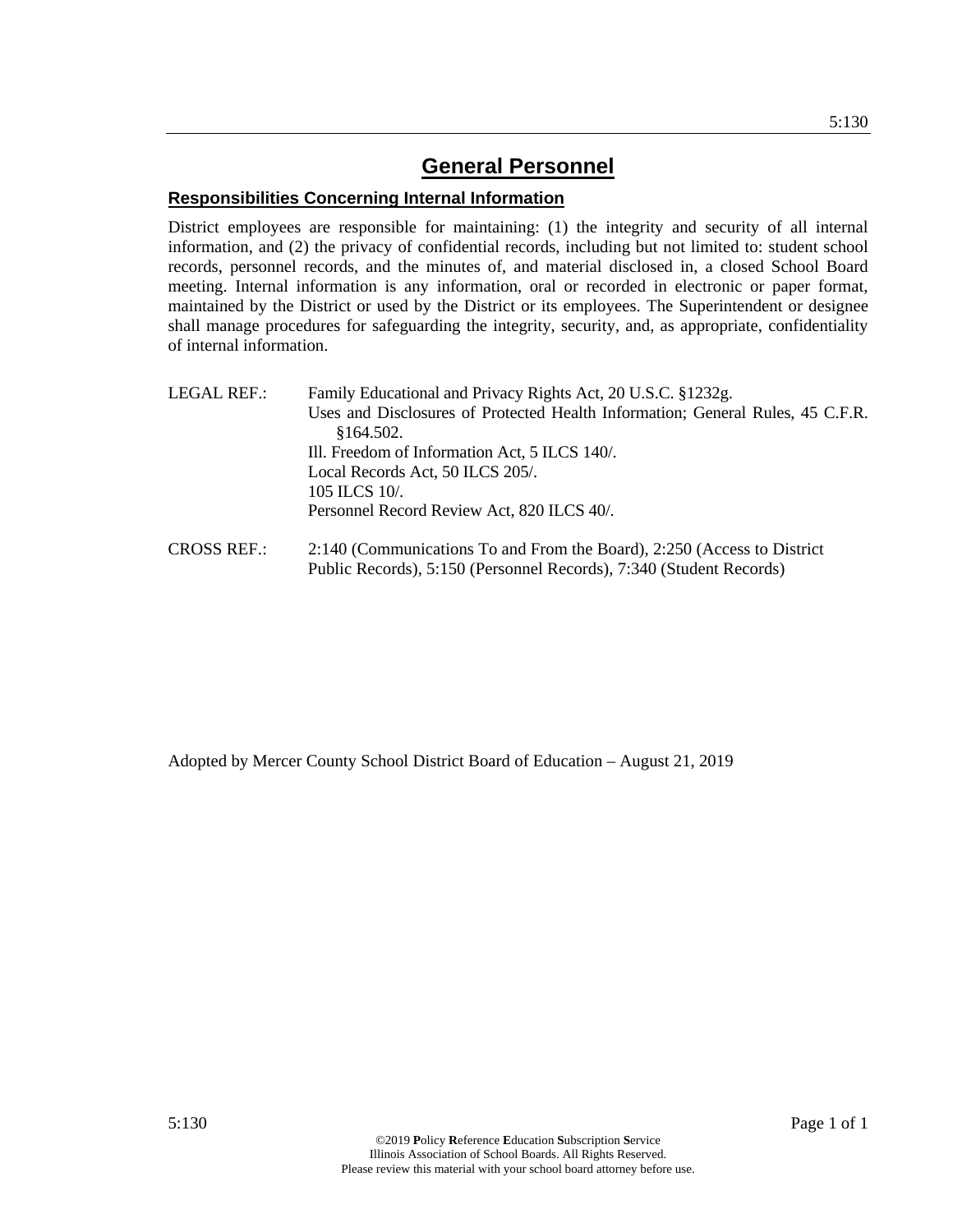# **Solicitations By or From Staff**

District employees shall not solicit donations or sales, nor shall they be solicited for donations or sales, on school grounds without prior approval from the Superintendent.

CROSS REF.: 8:90 (Parent Organizations and Booster Clubs)

Adopted by the Mercer County School Board of Education on July 19, 2017.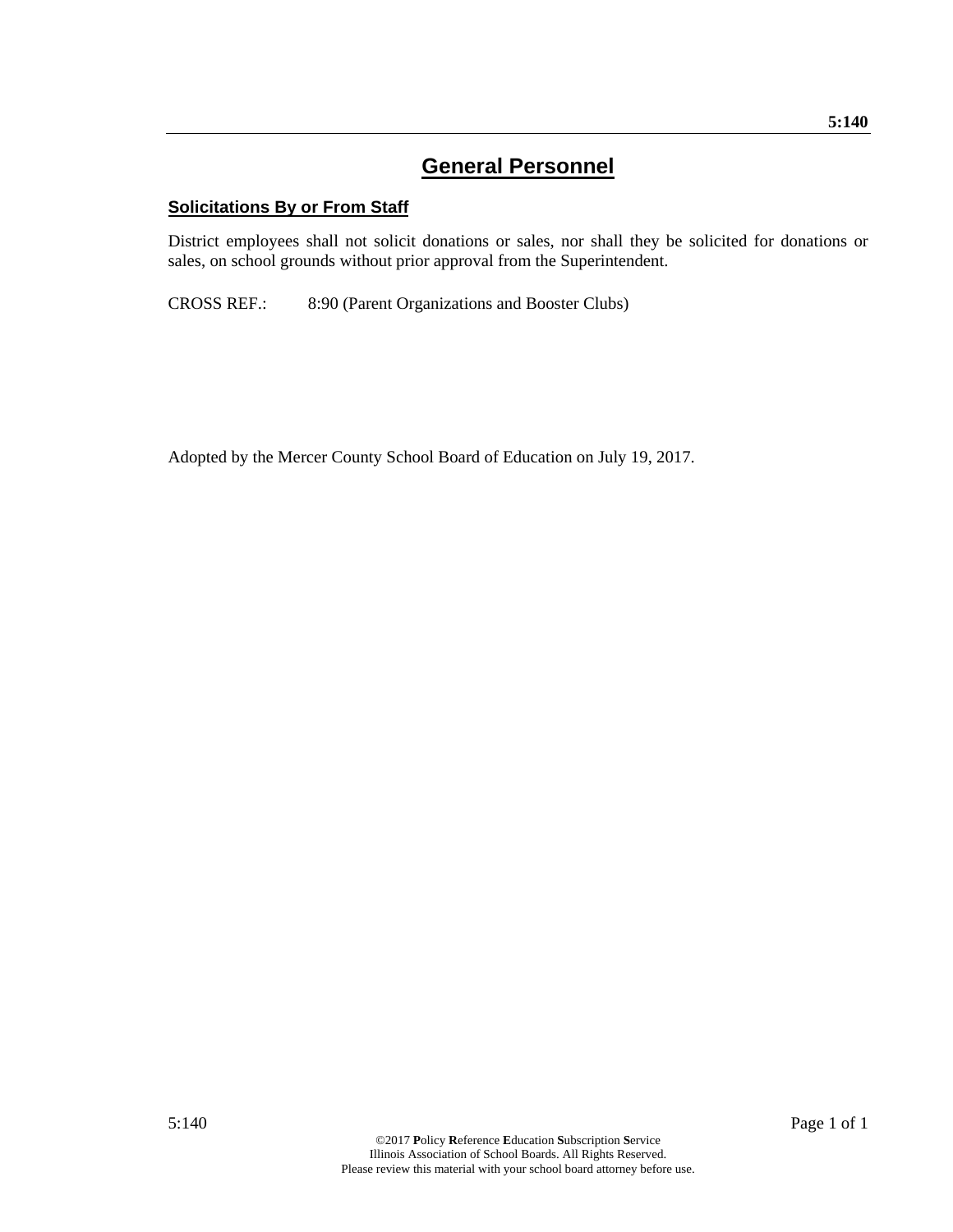# **Personnel Records**

### Maintenance and Access to Records

The Superintendent or designee shall manage the maintenance of personnel records in accordance with State and federal law and School Board policy. Records, as determined by the Superintendent, are retained for all employment applicants, employees, and former employees given the need for the District to document employment-related decisions, evaluate program and staff effectiveness, and comply with government recordkeeping and reporting requirements. Personnel records shall be maintained in the District's administrative office, under the Superintendent's direct supervision.

Access to personnel records is available as follows:

- 1. An employee will be given access to his or her personnel records according to State law and guidelines developed by the Superintendent.
- 2. An employee's supervisor or other management employee who has an employment or business-related reason to inspect the record is authorized to have access.
- 3. Anyone having the respective employee's written consent may have access.
- 4. Access will be granted to anyone authorized by State or federal law to have access.
- 5. All other requests for access to personnel information are governed by Board policy 2:250, *Access to District Public Records*.

#### Prospective Employer Inquiries Concerning a Current or Former Employee's Job Performance

The Superintendent or designee shall manage a process for responding to inquiries by a prospective employer concerning a current or former employee's job performance. The Superintendent shall:

- 1. Execute the requirements in the Abused and Neglected Child Reporting Act whenever another school district asks for a reference concerning an applicant who is or was a District employee and was the subject of a report made by a District employee to Ill. Dept. of Children and Family Services (DCFS); and
- 2. Comply with the federal law prohibiting the District from providing a recommendation of employment for an employee, contractor, or agent that District knows, or has probable cause to believe, has engaged in sexual misconduct with a student or minor in violation of the law, but the Superintendent or designee may follow routine procedures regarding the transmission of administrative or personnel files for that employee.

When requested for information about an employee by an entity other than a prospective employer, the District will only confirm position and employment dates unless the employee has submitted a written request to the Superintendent or designee.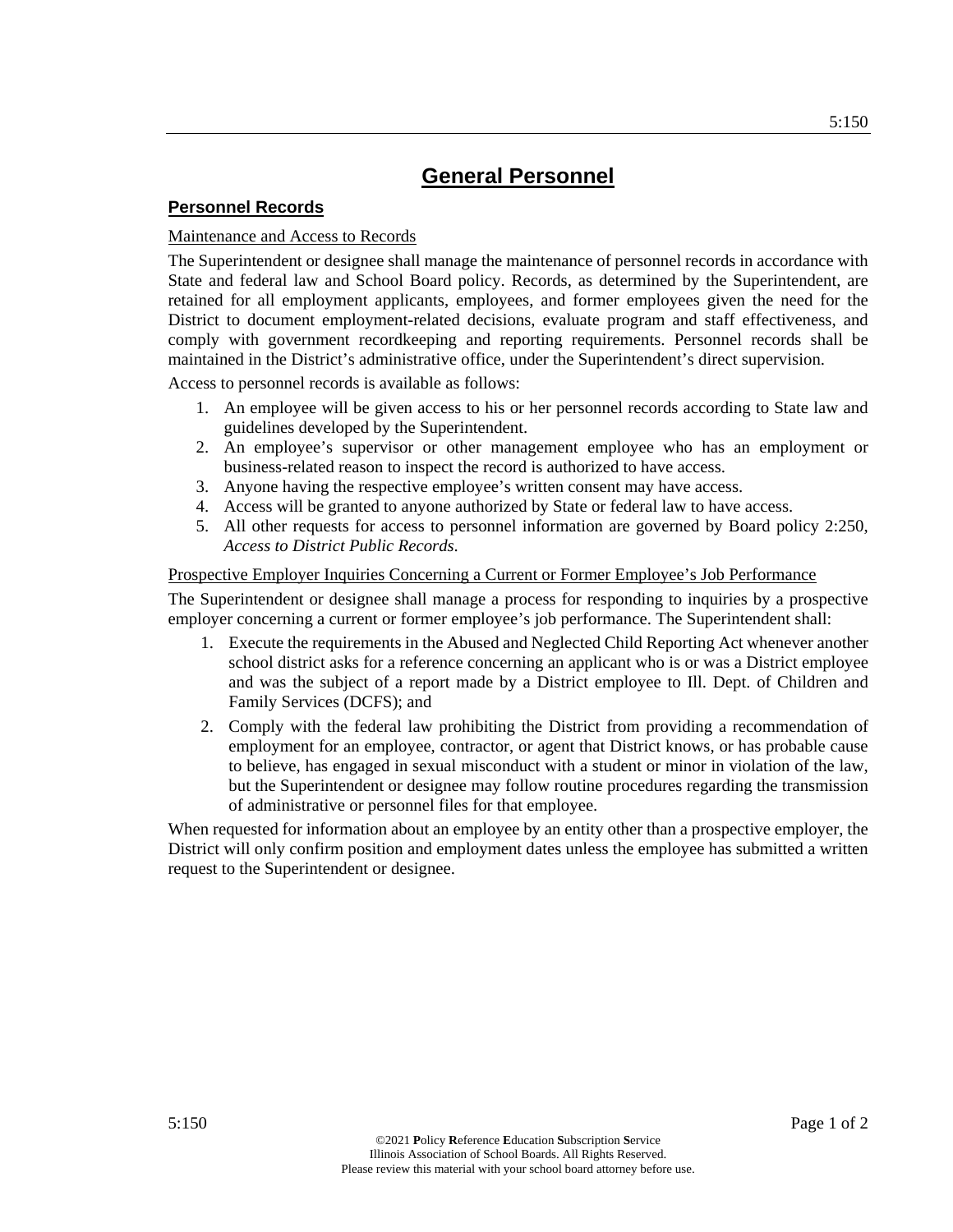- LEGAL REF.: 20 U.S.C. §7926. 325 ILCS 5/4, Abused and Neglected Child Reporting Act. 745 ILCS 46/10, Employment Record Disclosure Act. 820 ILCS 40/, Personal Record Review Act. 23 Ill.Admin.Code §1.660.
- CROSS REF.: 2:250 (Access to District Public Records), 5:90 (Abused and Neglected Child Reporting), 7:340 (Student Records)

Adopted by Mercer County School Board of Education on December 15, 2021.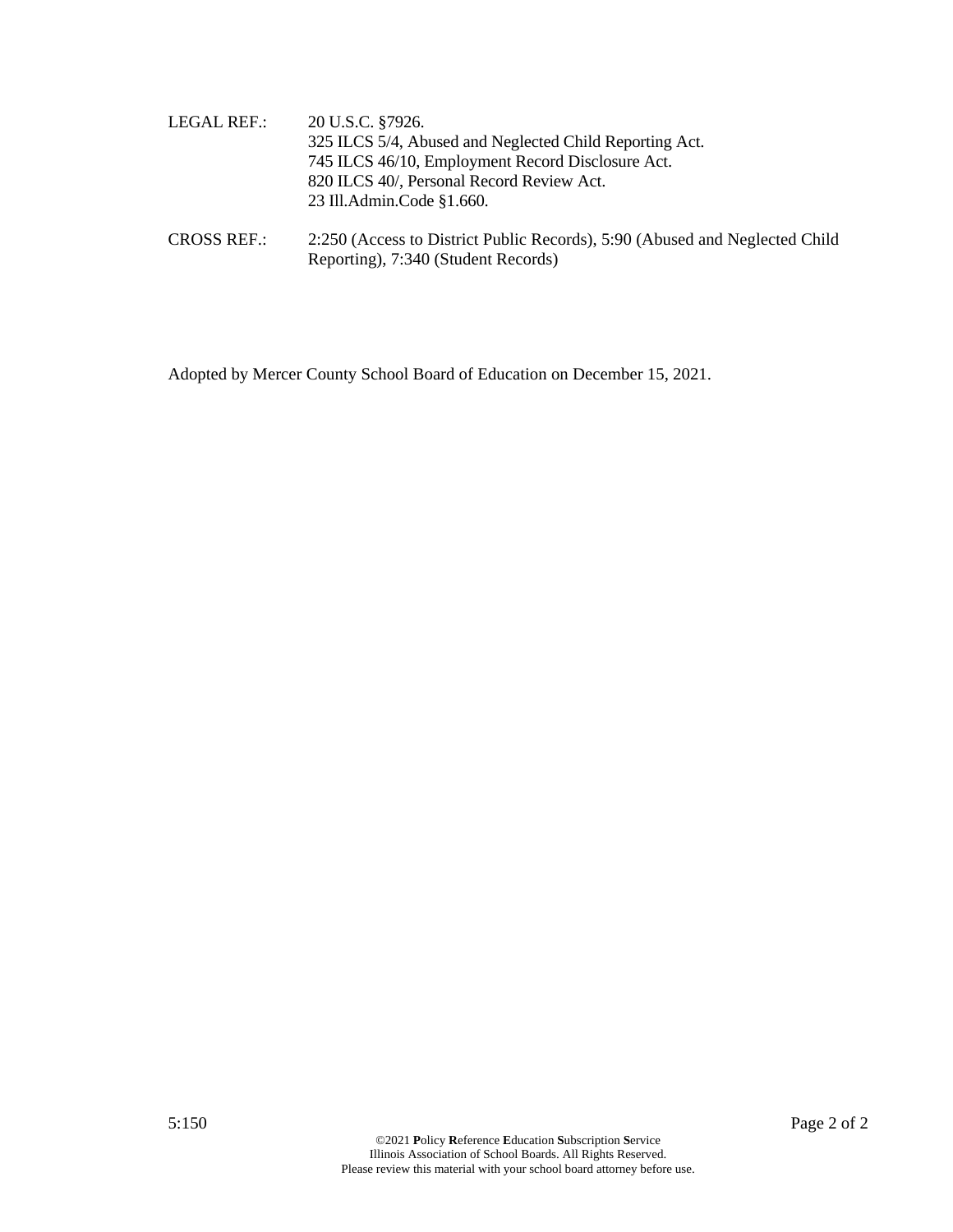# **Copyright**

### Works Made for Hire

The Superintendent shall manage the development of instructional materials and computer programs by employees during the scope of their employment in accordance with State and federal laws and School Board policies. Whenever an employee is assigned to develop instructional materials and/or computer programs, or otherwise performs such work within the scope of his or her employment, it is assured the District shall be the owner of the copyright.

#### Copyright Compliance

While staff members may use appropriate supplementary materials, it is each staff member's responsibility to abide by the District's copyright compliance procedures and to obey the copyright laws. The District is not responsible for any violations of the copyright laws by its staff or students. A staff member should contact the Superintendent or designee whenever the staff member is uncertain about whether using or copying material complies with the District's procedures or is permissible under the law, or wants assistance on when and how to obtain proper authorization. No staff member shall, without first obtaining the permission of the Superintendent or designee, install or download any program on a District-owned computer. At no time shall it be necessary for a District staff member to violate copyright laws in order to properly perform his or her duties.

#### Copyright Infringement; Designation of District Digital Millennium Copyright Act (DMCA) Agent

The employee listed below receives complaints about copyright infringement within the use of the District's online services. The Superintendent or designee will register this information with the federal Copyright Office as required by federal law.

# **District DMCA Agent:**

| <b>Scott Petrie</b>                             |  |
|-------------------------------------------------|--|
| Name                                            |  |
| 1002 SW $6^{\text{th}}$ Street, Aledo, IL 61231 |  |
| Address                                         |  |
| petries@mercerschools.org                       |  |
| Email                                           |  |
| 309-582-2238                                    |  |
| Telephone                                       |  |
|                                                 |  |

# LEGAL REF.: Federal Copyright Law of 1976, 17 U.S.C. §101 et seq. 105 ILCS 5/10-23.10.

CROSS REF.: 6:235 (Access to Electronic Networks)

#### **Approved by the Mercer County School Board on December 9th, 2015.**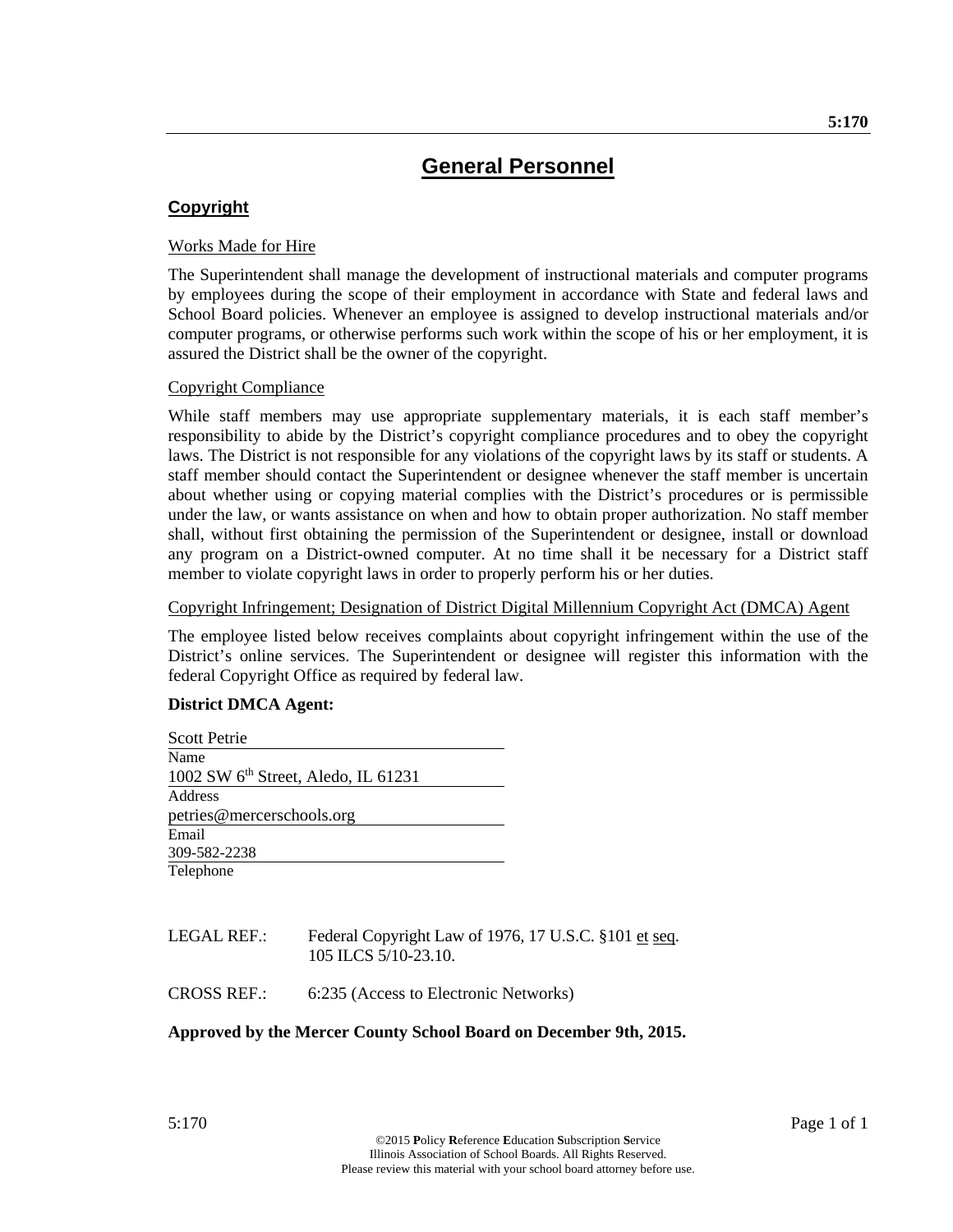# **Temporary Illness or Temporary Incapacity**

A temporary illness or temporary incapacity is an illness or other capacity of ill-being that renders an employee physically or mentally unable to perform assigned duties. During such a period, the employee can use accumulated sick leave benefits. However, income received from other sources (worker's compensation, District-paid insurance programs, etc.) will be deducted from the District's compensation liability to the employee. The School Board's intent is that in no case will the employee, who is temporarily disabled, receive more than 100 percent of his or her gross salary. Those insurance plans privately purchased by the employee and to which the District does not contribute, are not applicable to this policy.

If illness, incapacity, or any other condition causes a teacher or other licensed employee to be absent in one school year, after exhaustion of all available leave, for more than 90 consecutive work days, such absence may be considered a permanent disability and the Board may begin dismissal proceedings subject to State and federal law, including the Americans with Disabilities Act. The Superintendent may recommend this paragraph's use when circumstances strongly suggest that the teacher or other licensed employee returned to work intermittently in order to avoid this paragraph's application. This paragraph shall not be considered a limitation on the Board's authority to take any action concerning an employee that is authorized by State and federal law.

Any employee may be required to have an examination, at the District's expense, by a physician who is licensed in Illinois to practice medicine and surgery in all its branches, a licensed advanced practice registered nurse, or a licensed physician assistant if the examination is job-related and consistent with business necessity.

| LEGAL REF.:        | 42 U.S.C. §12101 et seq., Americans with Disabilities Act.                                                                                                    |  |  |
|--------------------|---------------------------------------------------------------------------------------------------------------------------------------------------------------|--|--|
|                    | 105 ILCS 5/10-22.4, 5/24-12, and 5/24-13.                                                                                                                     |  |  |
|                    | Elder v. School Dist. No.127 1/2, 60 Ill.App.2d 56 (1st Dist. 1965).                                                                                          |  |  |
|                    | School District No. 151 v. ISBE, 154 Ill.App.3d 375 (1st Dist. 1987).                                                                                         |  |  |
| <b>CROSS REF.:</b> | 5:30 (Hiring Process and Criteria), 5:40 (Communicable and Chronic Infectious<br>Disease), 5:185 (Family and Medical Leave), 5:250 (Leaves of Absence), 5:330 |  |  |

Adopted by Mercer County School District Board of Education – August 21, 2019

(Sick Days, Vacation, Holidays, and Leaves)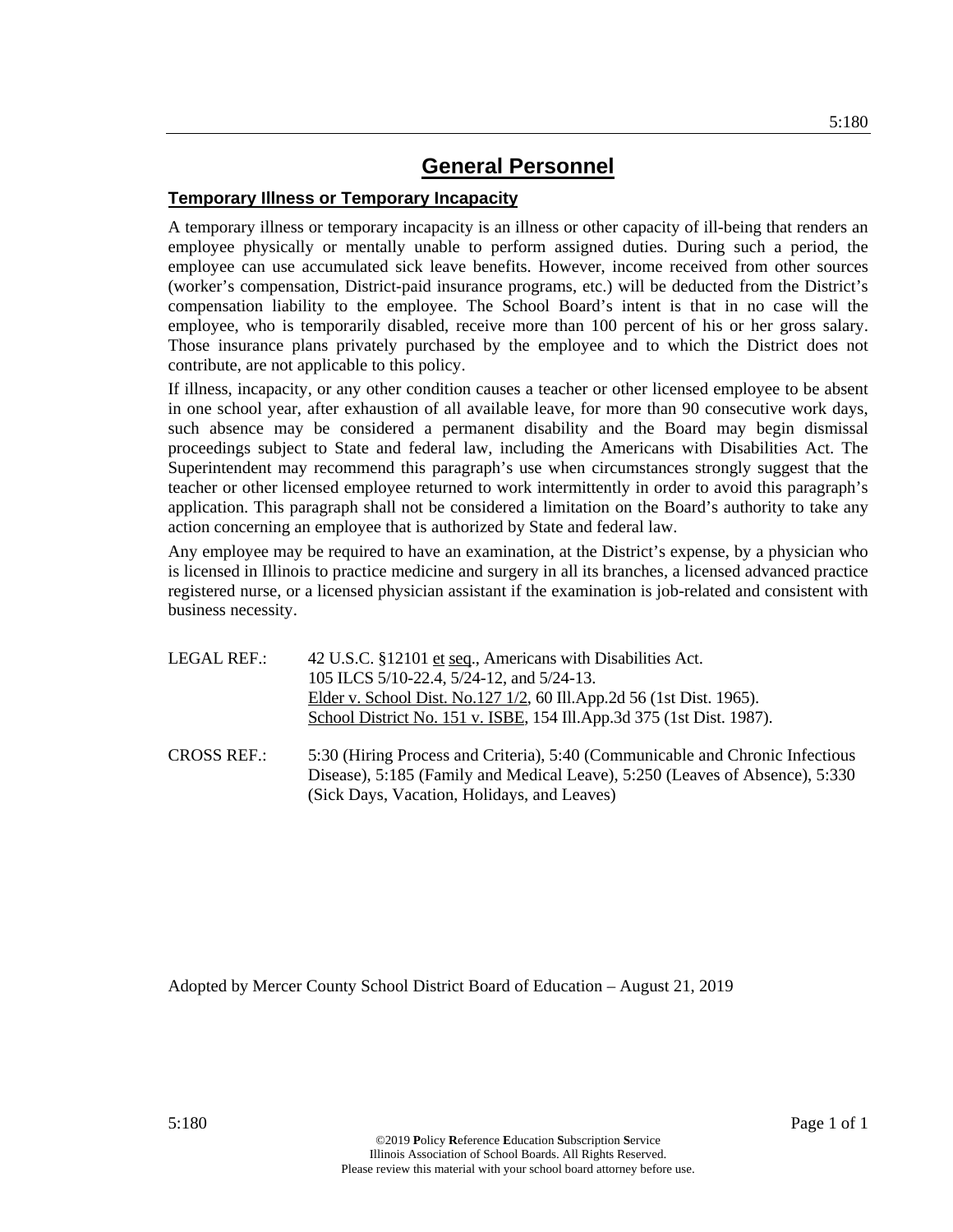# **Family and Medical Leave**

#### Leave Description

An eligible employee may use unpaid family and medical leave (FMLA leave), guaranteed by the federal Family and Medical Leave Act. The U.S. Department of Labor's rules (federal rules) implementing FMLA, as they may be amended from time to time, control FMLA leave.

An eligible employee may take FMLA leave for up to a combined total of 12 weeks each 12-month period, beginning September 1 and ending August 31 of the next year.

During a single 12-month period, an eligible employee's FMLA leave entitlement may be extended to a total of 26 weeks of unpaid leave to care for a covered servicemember (defined in the federal rules) with a serious injury or illness. The "single 12-month period" is measured forward from the date the employee's first FMLA leave to care for the covered servicemember begins.

While FMLA leave is normally unpaid, the District will substitute an employee's accrued compensatory time-off and/or paid leave for unpaid FMLA leave, provided such leave is available for use in accordance with Board policies and rules. In addition, all policies and rules regarding the use of paid leave apply when paid leave is substituted for unpaid FMLA leave. Any substitution of paid leave for unpaid FMLA leave will count against the employee's FMLA leave entitlement. Use of FMLA leave shall not preclude the use of other applicable unpaid leave that will extend the employee's leave beyond 12 weeks, provided that the use of FMLA leave shall not serve to extend such other unpaid leave. Any full workweek period during which the employee would not have been required to work, including summer break, winter break and spring break, is not counted against the employee's FMLA leave entitlement.

FMLA leave is available in one or more of the following instances:

- 1. The birth and first-year care of a son or daughter.
- 2. The adoption or foster placement of a son or daughter, including absences from work that are necessary for the adoption or foster care to proceed and expiring at the end of the 12-month period beginning on the placement date.
- 3. The serious health condition of an employee's spouse, child, or parent.
- 4. The employee's own serious health condition that makes the employee unable to perform the functions of his or her job.
- 5. The existence of a qualifying exigency arising out of the fact that the employee's spouse, child, or parent is a military member on covered active duty or has been notified of an impending call or order to active duty, as provided by federal rules.
- 6. To care for the employee's spouse, child, parent, or next of kin who is a covered servicemember with a serious injury or illness, as provided by federal rules.

If spouses are employed by the District, they may together take only 12-weeks for FMLA leaves when the reason for the leave is 1 or 2, above, or to care for a parent with a serious health condition, or a combined total of 26 weeks for item 6 above.

An employee may be permitted to work on an intermittent or reduced-leave schedule in accordance with federal rules.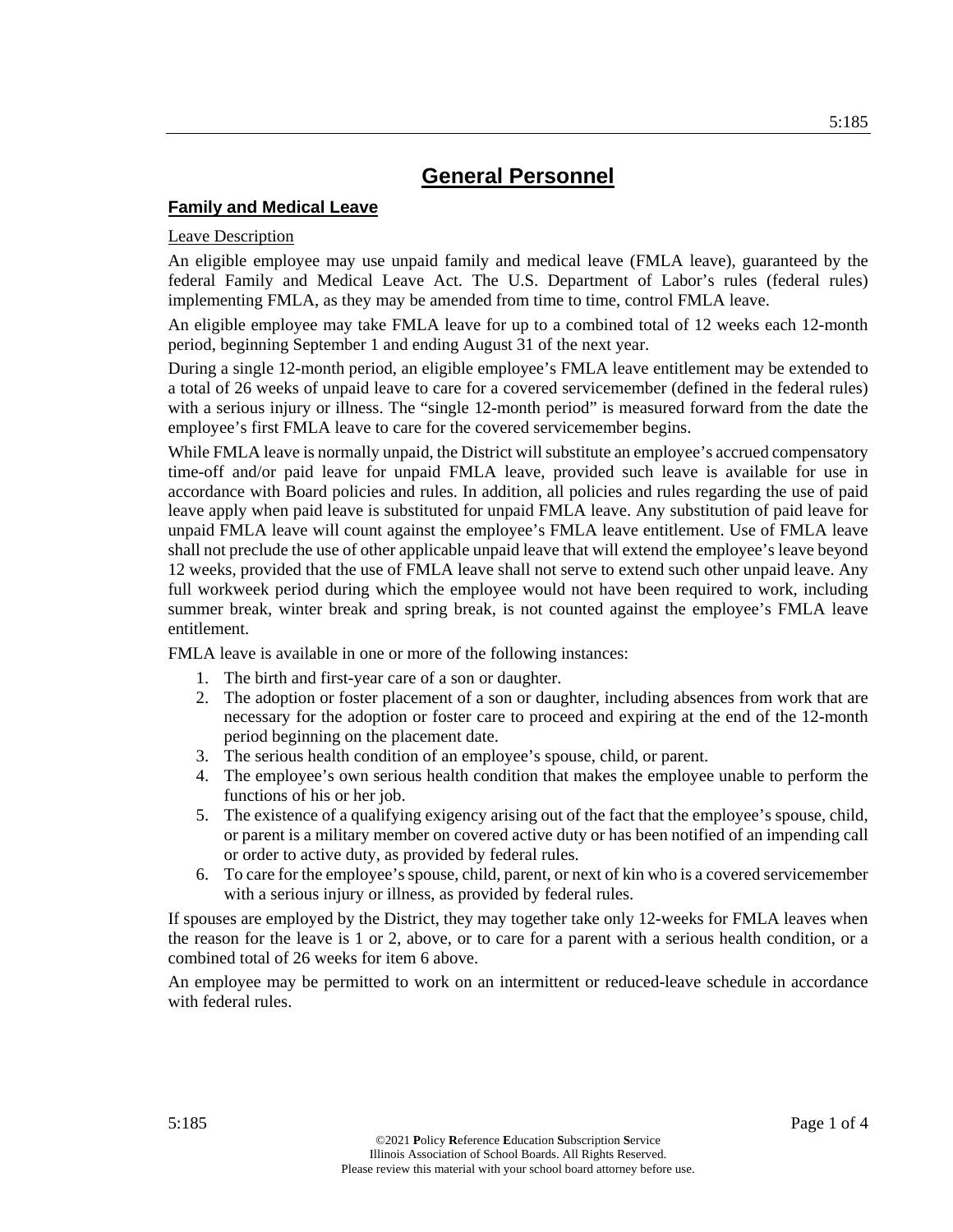# Eligibility

To be eligible for FMLA leave, an employee must be employed at a worksite where at least 50 employees are employed within 75 miles. In addition, one of the following provisions must describe the employee:

- 1. The employee has been employed by the District for at least 12 months and has been employed for at least 1,000 hours of service during the 12-month period immediately before the beginning of the leave. The 12 months an employee must have been employed by the District need not be consecutive. However, the District will not consider any period of previous employment that occurred more than seven years before the date of the most recent hiring, except when the service break is due to fulfillment of a covered service obligation under the employee's Uniformed Services Employment and Reemployment Rights Act (USERRA), 38 U.S.C. 4301, et seq., or when a written agreement exists concerning the District's intention to rehire the employee.
- 2. The employee is a full-time classroom teacher.

# Requesting Leave

If the need for the FMLA leave is foreseeable, an employee must provide the Superintendent or designee with at least 30 days' advance notice before the leave is to begin. If 30 days' advance notice is not practicable, the notice must be given as soon as practicable. The employee shall make a reasonable effort to schedule a planned medical treatment so as not to disrupt the District's operations, subject to the approval of the health care provider administering the treatment. The employee shall provide at least verbal notice sufficient to make the Superintendent or designee aware that he or she needs FMLA leave, and the anticipated timing and duration of the leave. Failure to give the required notice for a foreseeable leave may result in a delay in granting the requested leave until at least 30 days after the date the employee provides notice.

# **Certification**

Within 15 calendar days after the Superintendent or designee makes a request for certification for a FMLA leave, an employee must provide one of the following:

- 1. When the leave is to care for the employee's covered family member with a serious health condition, the employee must provide a complete and sufficient certificate signed by the family member's health care provider.
- 2. When the leave is due to the employee's own serious health condition, the employee must provide a complete and sufficient certificate signed by the employee's health care provider.
- 3. When the leave is to care for a covered servicemember with a serious illness or injury, the employee must provide a complete and sufficient certificate signed by an authorized health care provider for the covered servicemember.
- 4. When the leave is because of a qualified exigency, the employee must provide: (a) a copy of the covered military member's active duty orders or other documentation issued by the military indicating that the military member is on active duty or call to active duty status, and the dates of the covered military member's active duty service, and (b) a statement or description, signed by the employee, of appropriate facts regarding the qualifying exigency for which FMLA leave is requested.

The District may require an employee to obtain a second and third opinion at its expense when it has reason to doubt the validity of a medical certification.

The District may require recertification at reasonable intervals, but not more often than once every 30 days. Regardless of the length of time since the last request, the District may request recertification when the, (1) employee requests a leave extension, (2) circumstances described by the original certification change significantly, or (3) District receives information that casts doubt upon the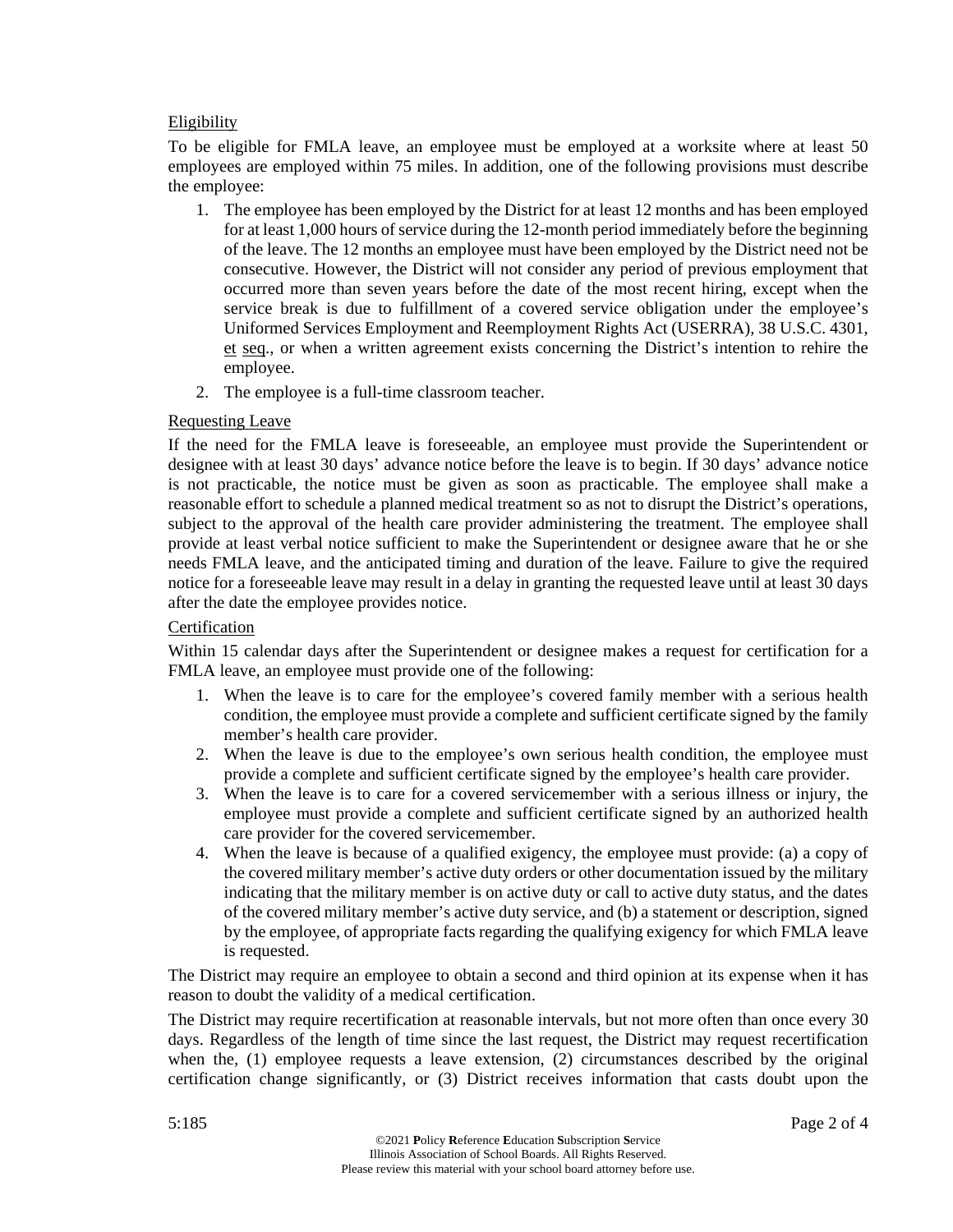continuing validity of the original certification. Recertification is at the employee's expense and must be provided to the District within 15 calendar days after the request. The District may request recertification every six months in connection with any absence by an employee needing an intermittent or reduced schedule leave for conditions with a duration in excess of six months.

Failure to furnish a complete and sufficient certification on forms provided by the District may result in a denial of the leave request.

#### Continuation of Health Benefits

During FMLA leave, employees are entitled to continuation of health benefits that would have been provided if they were working. Any share of health plan premiums being paid by the employee before taking the leave, must continue to be paid by the employee during the FMLA leave. A District's obligation to maintain health insurance coverage ceases if an employee's premium payment is more than 30 days late and the District notifies the employee at least 15 days before coverage will cease.

#### Changed Circumstances and Intent to Return

An employee must provide the Superintendent or designee reasonable notice of changed circumstances (i.e., within two business days if the changed circumstances are foreseeable) that will alter the duration of the FMLA leave. The Superintendent or designee, taking into consideration all of the relevant facts and circumstances related to an individual's leave situation, may ask an employee who has been on FMLA leave for eight consecutive weeks whether he or she intends to return to work.

#### Return to Work

If returning from FMLA leave occasioned by the employee's own serious health condition, the employee is required to obtain and present certification from the employee's health care provider that he or she is able to resume work.

An employee returning from FMLA leave will be given an equivalent position to his or her position before the leave, subject to: (1) permissible limitations the District may impose as provided in the FMLA or implementing regulations, and (2) the District's reassignment policies and practices.

Classroom teachers may be required to wait to return to work until the next semester in certain situations as provided by the FMLA regulations.

#### **Implementation**

The Superintendent or designee shall ensure that: (1) all required notices and responses to leave requests are provided to employees in accordance with the FMLA; and (2) this policy is implemented in accordance with the FMLA. In the event of a conflict between the policy and the FMLA or its regulations, the latter shall control. The terms used in this policy shall be defined as in the FMLA regulations.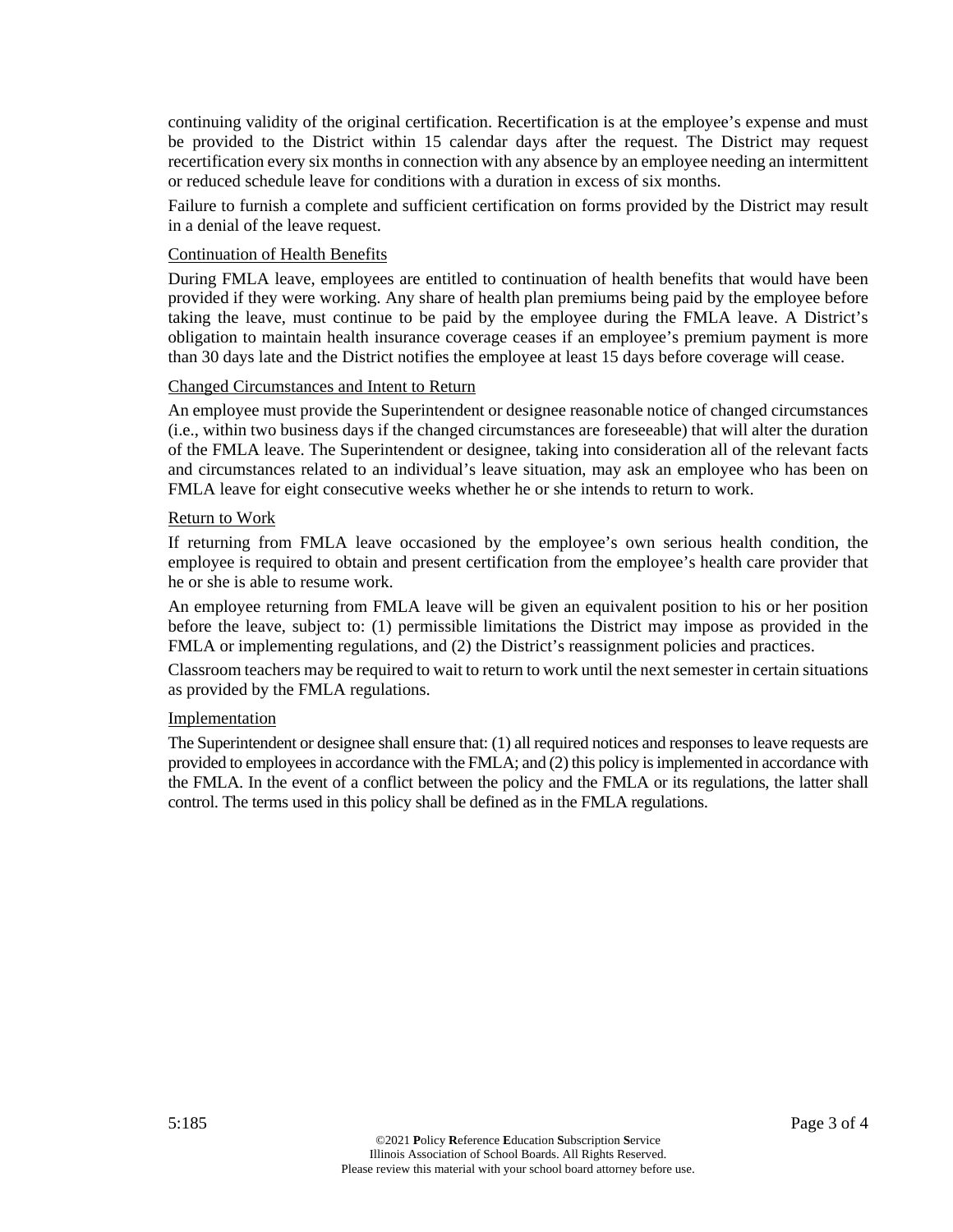- LEGAL REF.: 29 U.S.C. §2601 et seq., Family and Medical Leave Act; 29 C.F.R. Part 825. 105 ILCS 5/24-6.4.
- CROSS REF.: 5:180 (Temporary Illness or Temporary Incapacity), 5:250 (Leaves of Absence), 5:310 (Compensatory Time-Off), 5:330 (Sick Days, Vacation, Holidays, and Leaves)

Adopted by Mercer County School Board of Education on December 15, 2021.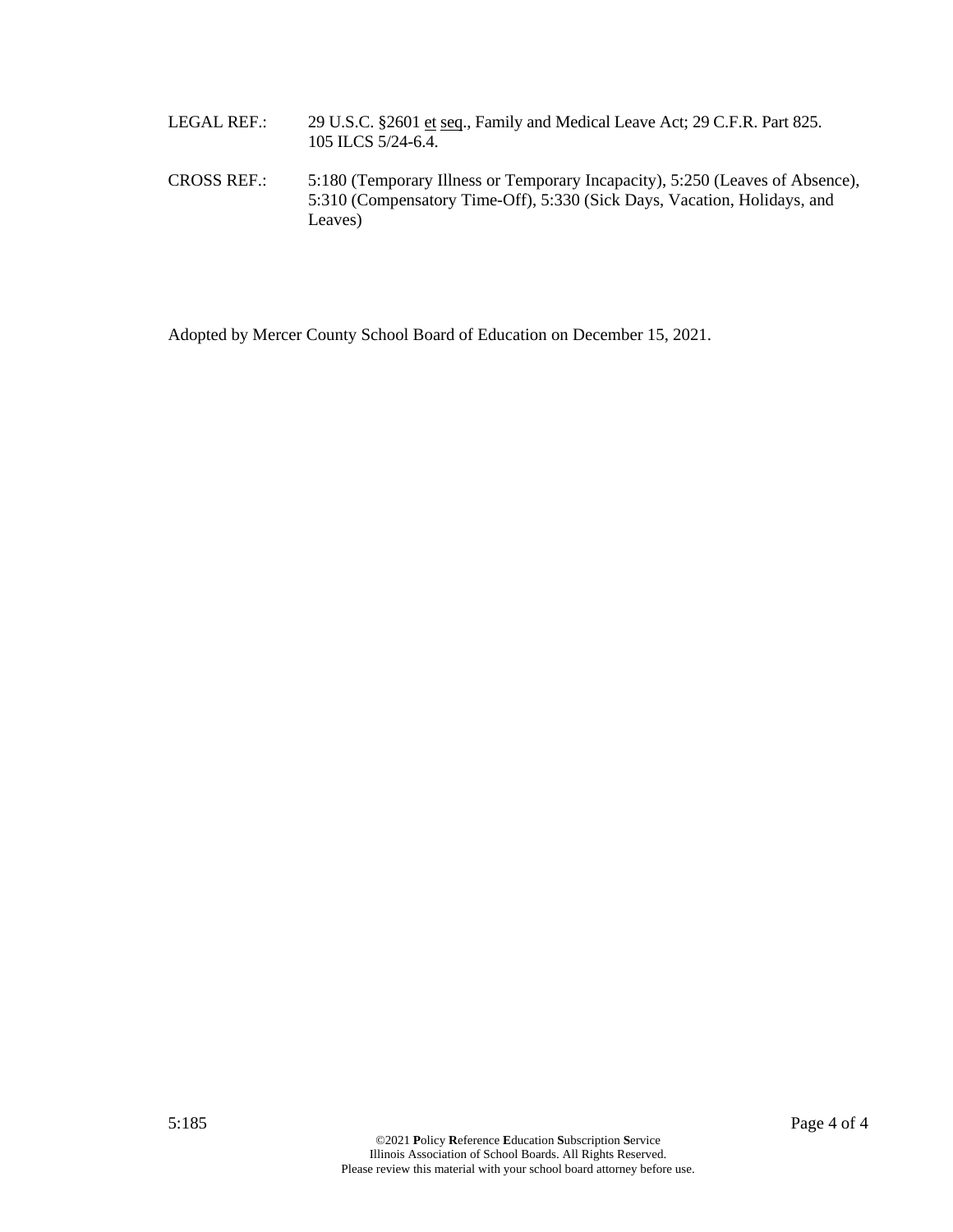# **Teacher Qualifications**

A teacher, as the term is used in this policy, refers to a District employee who is required to be licensed under State law. The following qualifications apply:

- 1. Each teacher must:
	- a. Have a valid Illinois Professional Educator License issued by the State Superintendent of Education with the required endorsements as provided in the School Code.
	- b. Provide the District Office with a complete transcript of credits earned in institutions of higher education.
	- c. On or before September 1 of each year, unless otherwise provided in an applicable collective bargaining agreement, provide the District Office with a transcript of any credits earned since the date the last transcript was filed.
	- d. Notify the Superintendent of any change in the teacher's transcript.
- 2. All teachers working in a program supported with federal funds under Title I, Part A must meet applicable State certification and licensure requirements.

The Superintendent or designee shall:

- 1. Monitor compliance with State and federal law requirements that teachers be appropriately licensed;
- 2. Through incentives for voluntary transfers, professional development, recruiting programs, or other effective strategies, ensure that minority students and students from low-income families are not taught at higher rates than other students by unqualified, out-of-field, or inexperienced teachers; and
- 3. Ensure parents/guardians of students in schools receiving Title I funds are notified of their right to request their students' classroom teachers' professional qualifications.
- LEGAL REF.: 20 U.S.C. §6312(e)(1)(A). 105 ILCS 5/10-20.15, 5/21-11.4, 5/21B-15, 5/21B-20, 5/21B-25, and 5/24-23. 23 Ill.Admin.Code §1.610 et seq., §1.705 et seq., and Part 25.
- CROSS REF.: 6:170 (Title I Programs)

Adopted by Mercer County School District Board of Education – January 20, 2021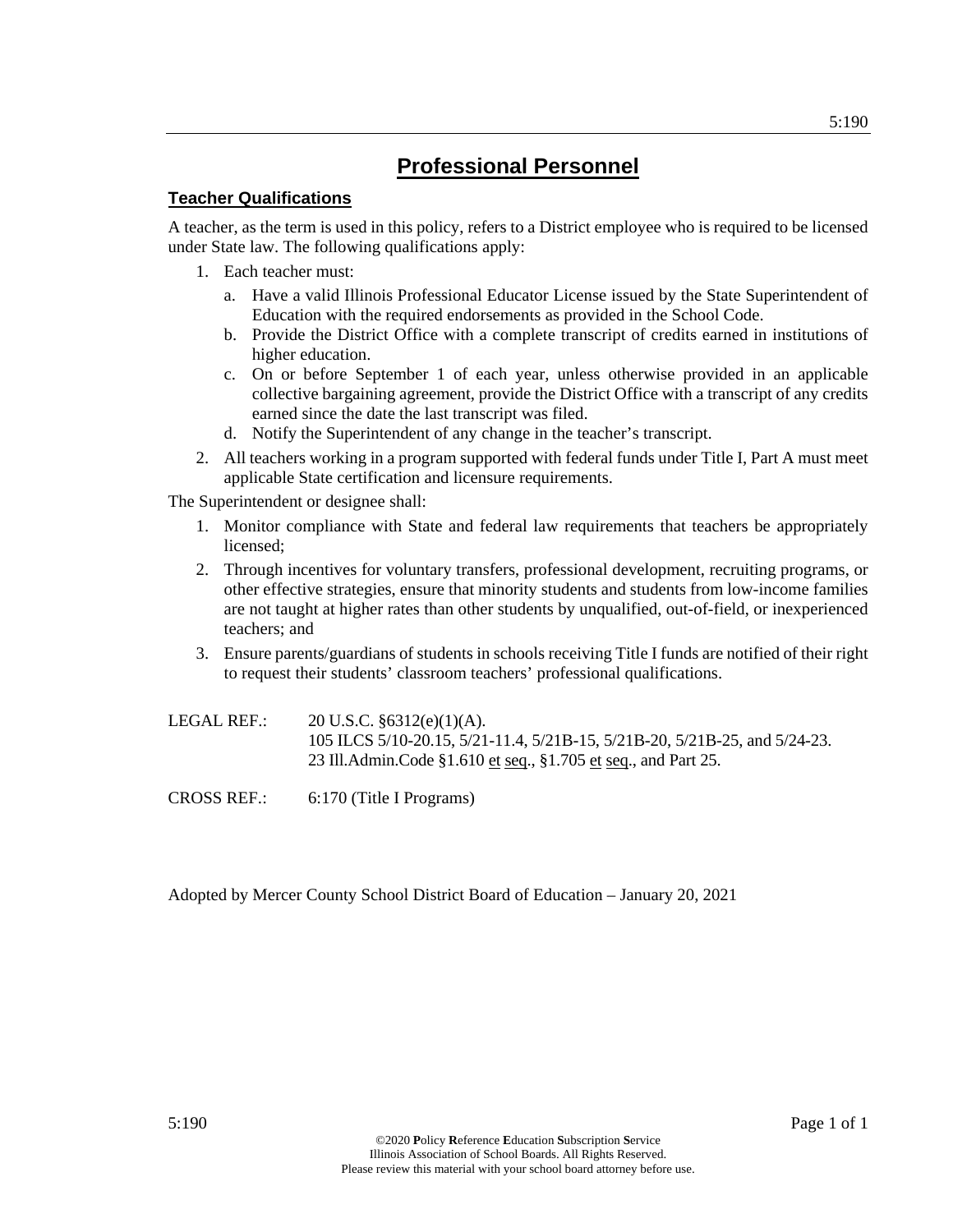# **Terms and Conditions of Employment and Dismissal**

The School Board delegates authority and responsibility to the Superintendent to manage the terms and conditions for the employment of professional personnel. The Superintendent shall act reasonably and comply with State and federal law as well as any applicable individual employment contract or collective bargaining agreement in effect. The Superintendent is responsible for making dismissal recommendations to the Board consistent with the Board's goal of having a highly qualified, high performing staff.

#### School Year

Teachers shall work according to the school calendar adopted by the Board, which shall have a minimum of 176 student attendance days and a minimum of 180 teacher work days, including teacher institute days. Teachers are not required to work on legal school holidays unless the District has followed applicable State law that allows it to hold school or schedule teachers' institutes, parentteacher conferences, or staff development on the third Monday in January (the Birthday of Dr. Martin Luther King, Jr.); February 12 (the Birthday of President Abraham Lincoln); the first Monday in March (known as Casimir Pulaski's birthday); the second Monday in October (Columbus Day); and November 11 (Veterans Day).

# School Day

Teachers are required to work the school day adopted by the Board. Teachers employed for at least four hours per day shall receive a duty-free lunch equivalent to the student lunch period, or 30 minutes, whichever is longer.

The District accommodates employees who are nursing mothers according to provisions in State and federal law.

# **Salary**

Teachers shall be paid according to the salaries fixed by the Board, but in no case less than the minimum salary provided by the School Code. Teachers shall be paid at least monthly on a 10- or 12-month basis.

#### Assignments and Transfers

The Superintendent is authorized to make teaching, study hall, extra class duty, and extracurricular assignments. In order of priority, assignments shall be made based on the District's needs and best interests, employee qualifications, and employee desires.

# School Social Worker Services Outside of District Employment

School social workers may not provide services outside of their District employment to any student(s) attending school in the District. *School social worker* has the meaning stated in 105 ILCS 5/14-1.09a.

# Dismissal

The District will follow State law when dismissing a teacher.

#### Evaluation

The District's teacher evaluation system will be conducted under the plan developed pursuant to State law.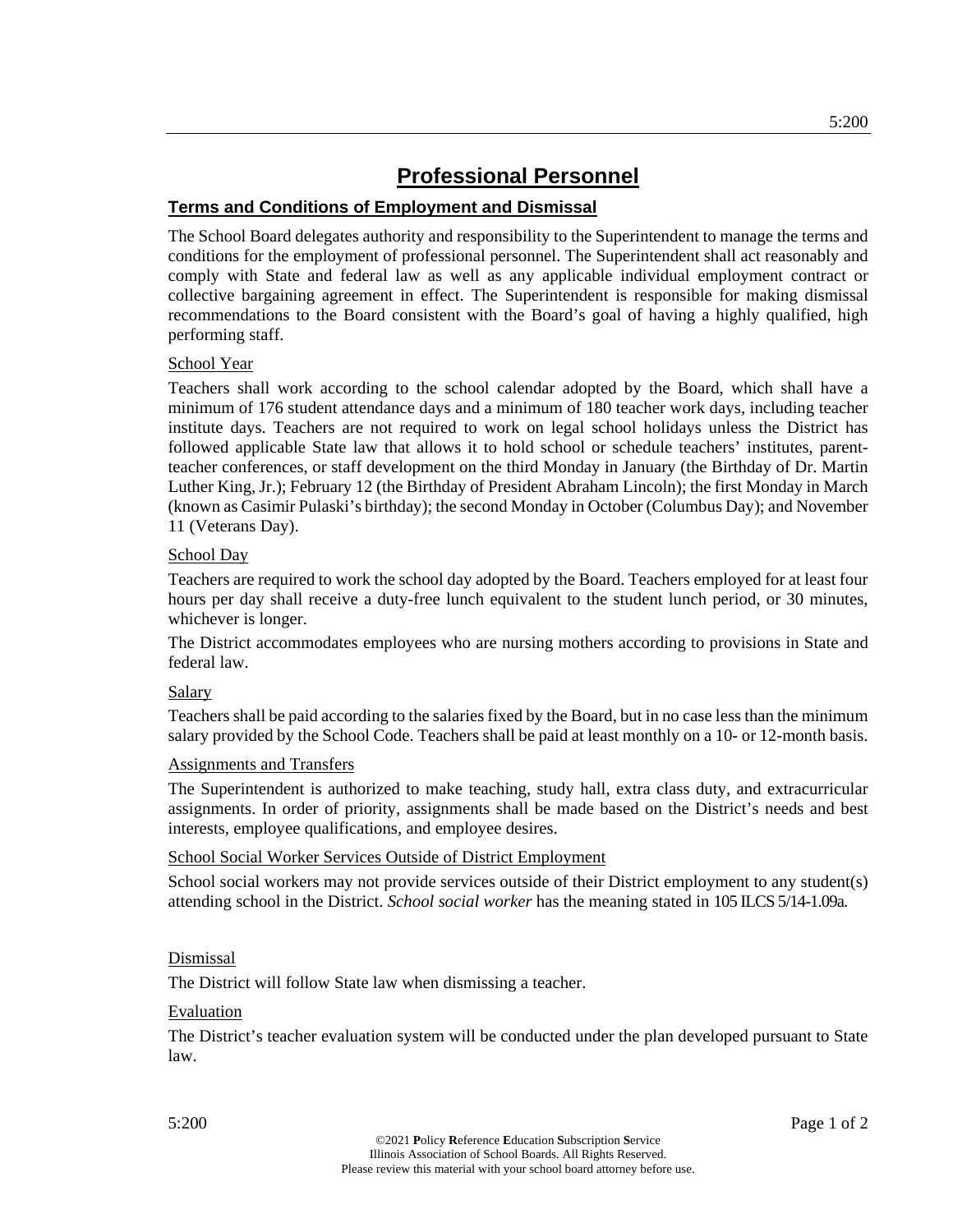On an annual basis, the Superintendent will provide the Board with a written report which outlines the results of the District's teacher evaluation system.

| LEGAL REF.:        | 105 ILCS 5/10-19, 5/10-19.05, 5/10-20.65, 5/14-1.09a, 5/22.4, 5/24-16.5, 5/24-2, |
|--------------------|----------------------------------------------------------------------------------|
|                    | 5/24-8, 5/24-9, 5/24-11, 5/24-12, 5/24-21, 5/24A-1 through 24A-20.               |
|                    | 820 ILCS 260/, Nursing Mothers in the Workplace Act.                             |
|                    | 23 Ill. Admin. Code Parts 50 (Evaluation of Educator Licensed Employees) and 51  |
|                    | (Dismissal of Tenured Teachers).                                                 |
|                    | Cleveland Bd. of Educ. v. Loudermill, 470 U.S. 532 (1985).                       |
| <b>CROSS REF.:</b> | 5:290 (Employment Termination and Suspensions), 6:20 (School Year Calendar       |

Adopted by Mercer County School Board of Education on December 15, 2021.

and Day)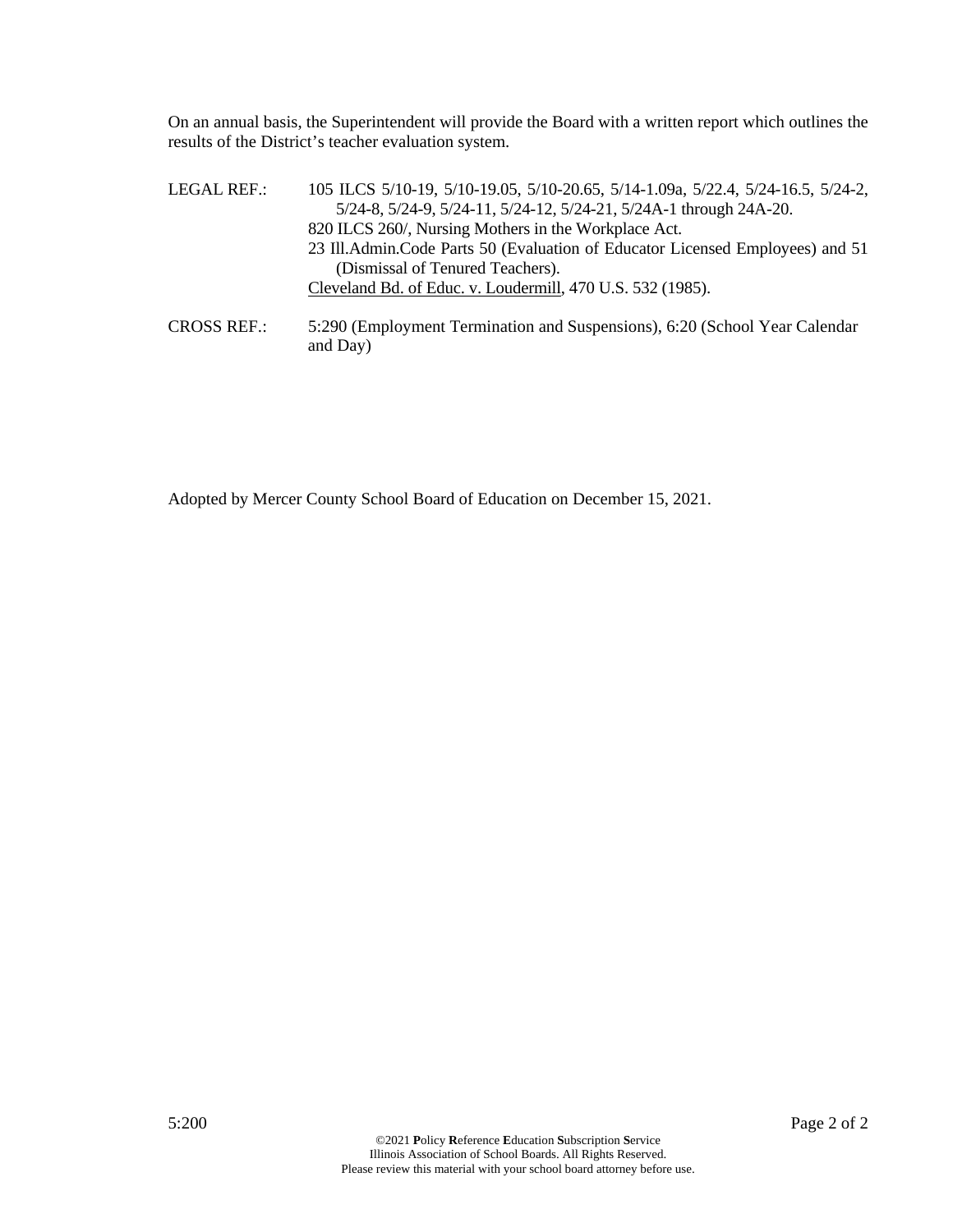# **Resignations**

Tenured teachers may resign at any time with consent of the School Board or by written notice sent to the Board Secretary at least 30 days before the intended date of resignation. However, no teacher may resign during the school term in order to accept another teaching position without the consent of the Board.

LEGAL REF.: 105 ILCS 5/24-14. Park Forest Heights School Dist. v. State Teacher Certification Bd., 363 Ill.App.3d 433 (1<sup>st</sup> Dist. 2006).

Adopted by Mercer County School Board of Education on December 15, 2021.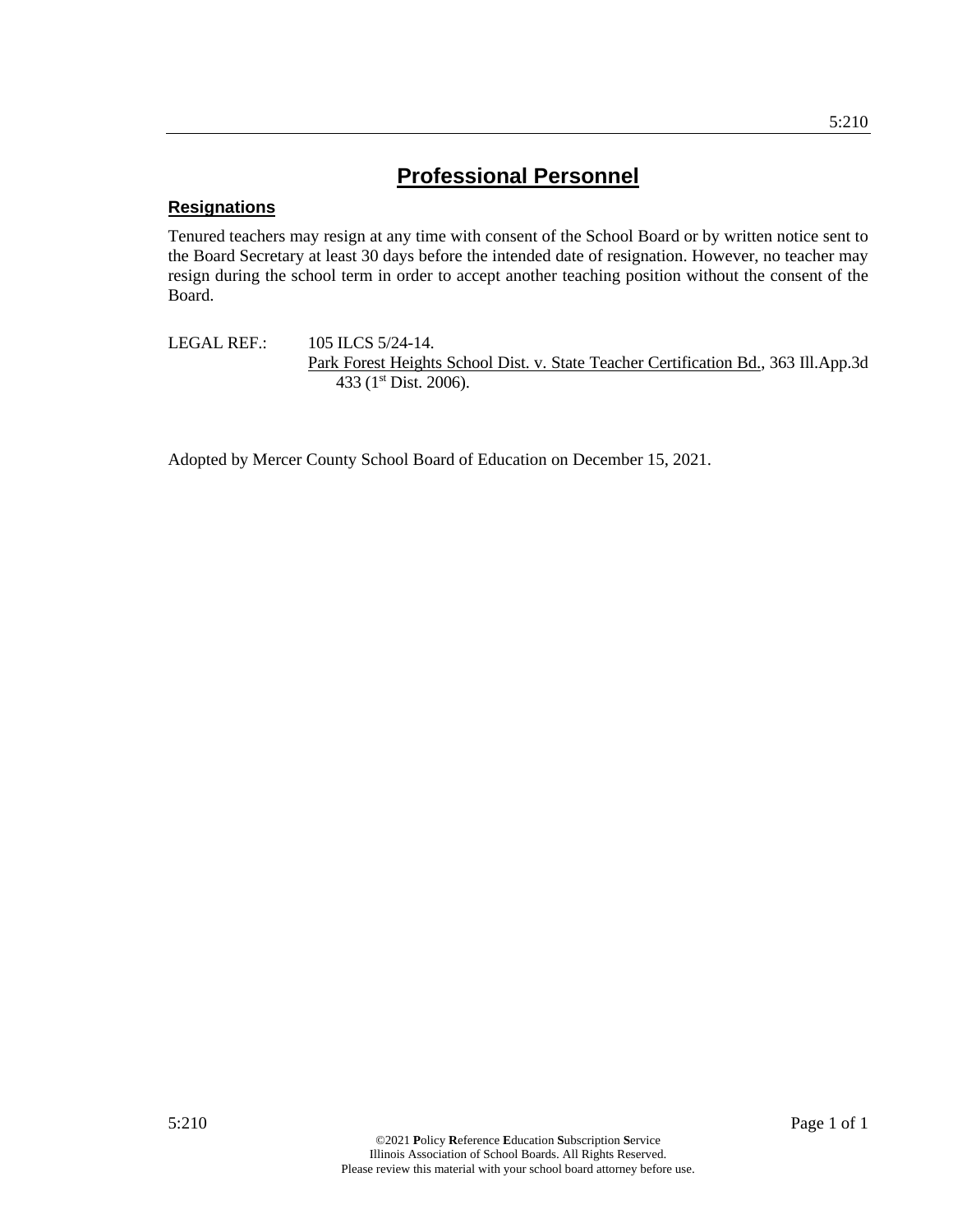# **Substitute Teachers**

The Superintendent may employ substitute teachers as necessary to replace teachers who are temporarily absent.

A substitute teacher must hold either a valid teaching or substitute license or short-term substitute license and may teach in the place of a licensed teacher who is under contract with the Board. There is no limit on the number of days that a substitute teacher may teach in the District during the school year, except as follows:

- 1. A substitute teacher holding a substitute license may teach for any one licensed teacher under contract with the District only for a period not to exceed 90 paid school days in any one school term.
- 2. A teacher holding a Professional Educator License or Educator License with Stipulations may teach for any one licensed teacher under contract with the District only for a period not to exceed 120 paid school days.
- 3. A short-term substitute teacher holding a short-term substitute teaching license may teach for any one licensed teacher under contract with the District only for a period not to exceed five consecutive school days.

The Ill. Teachers' Retirement System (TRS) limits a substitute teacher who is a TRS annuitant to substitute teaching for a period not to exceed 120 paid days or 600 paid hours in each school year, but not more than 100 paid days in the same classroom. Beginning July 1, 2023, a substitute teacher who is a TRS annuitant may substitute teach for a period not to exceed 100 paid days or 500 paid hours in any school year, unless the subject area is one where the Regional Superintendent has certified that a personnel shortage exists.

The School Board establishes a daily rate of pay for substitute teachers. Substitute teachers receive only monetary compensation for time worked and no other benefits.

# Short-Term Substitute Teachers

A short-term substitute teacher must hold a valid short-term substitute teaching license and have completed the District's short-term substitute teacher training program. Short-term substitutes may teach no more than five consecutive school days for each licensed teacher who is under contract with the Board.

# Emergency Situations

A substitute teacher may teach when no licensed teacher is under contract with the Board if the District has an emergency situation as defined in State law. During an emergency situation, a substitute teacher is limited to 30 calendar days of employment per each vacant position. The Superintendent shall notify the appropriate Regional Office of Education within five business days after the employment of a substitute teacher in an emergency situation.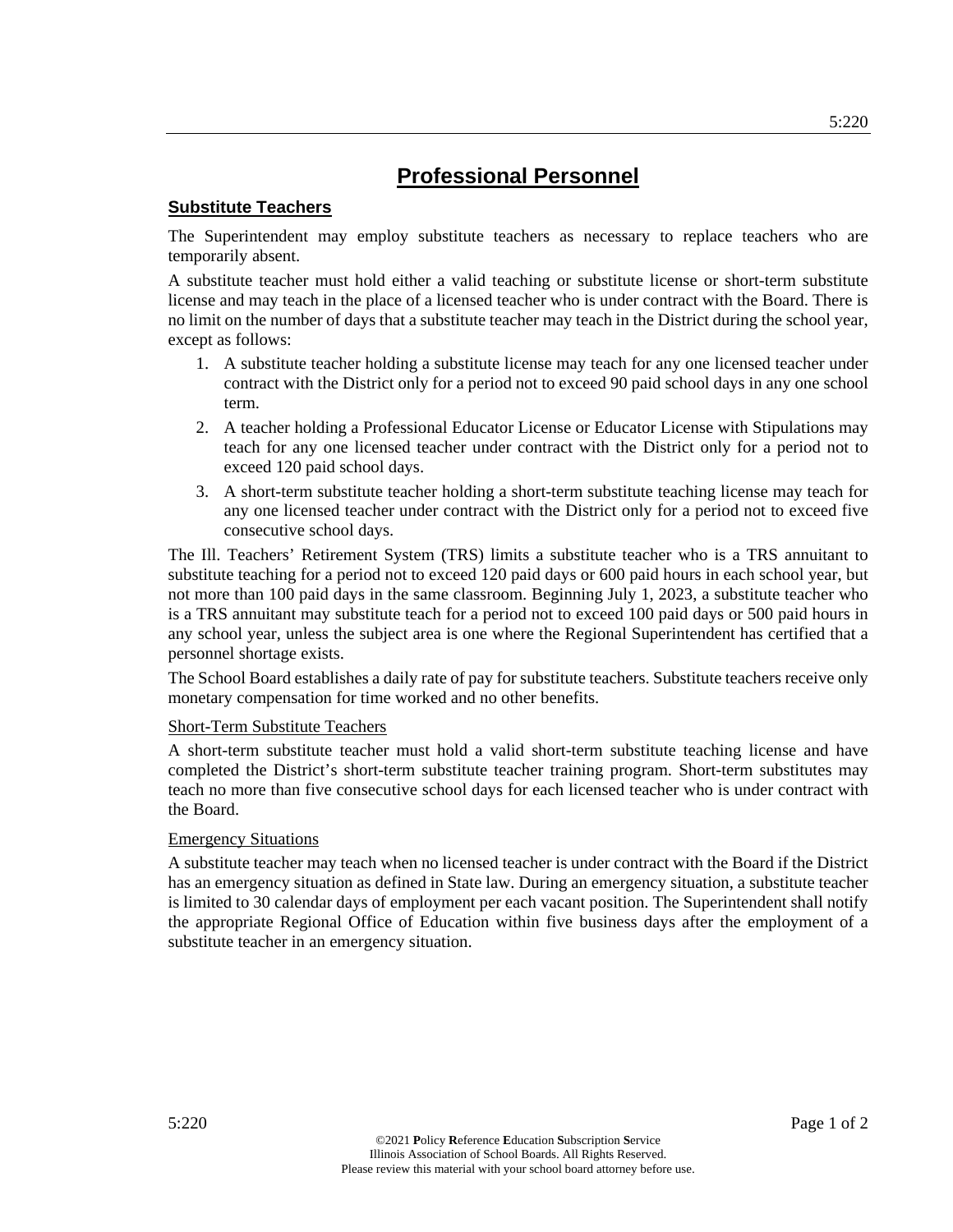LEGAL REF.: 105 ILCS 5/10-20.68, 5/21B-20(2), 5/21B-20(3), and 5/21B-20(4). 23 Ill.Admin.Code §1.790 (Substitute Teacher) and §25.520 (Substitute Teaching License).

CROSS REF.: 5:30 (Hiring Process and Criteria)

Adopted by Mercer County School Board of Education on December 15, 2021.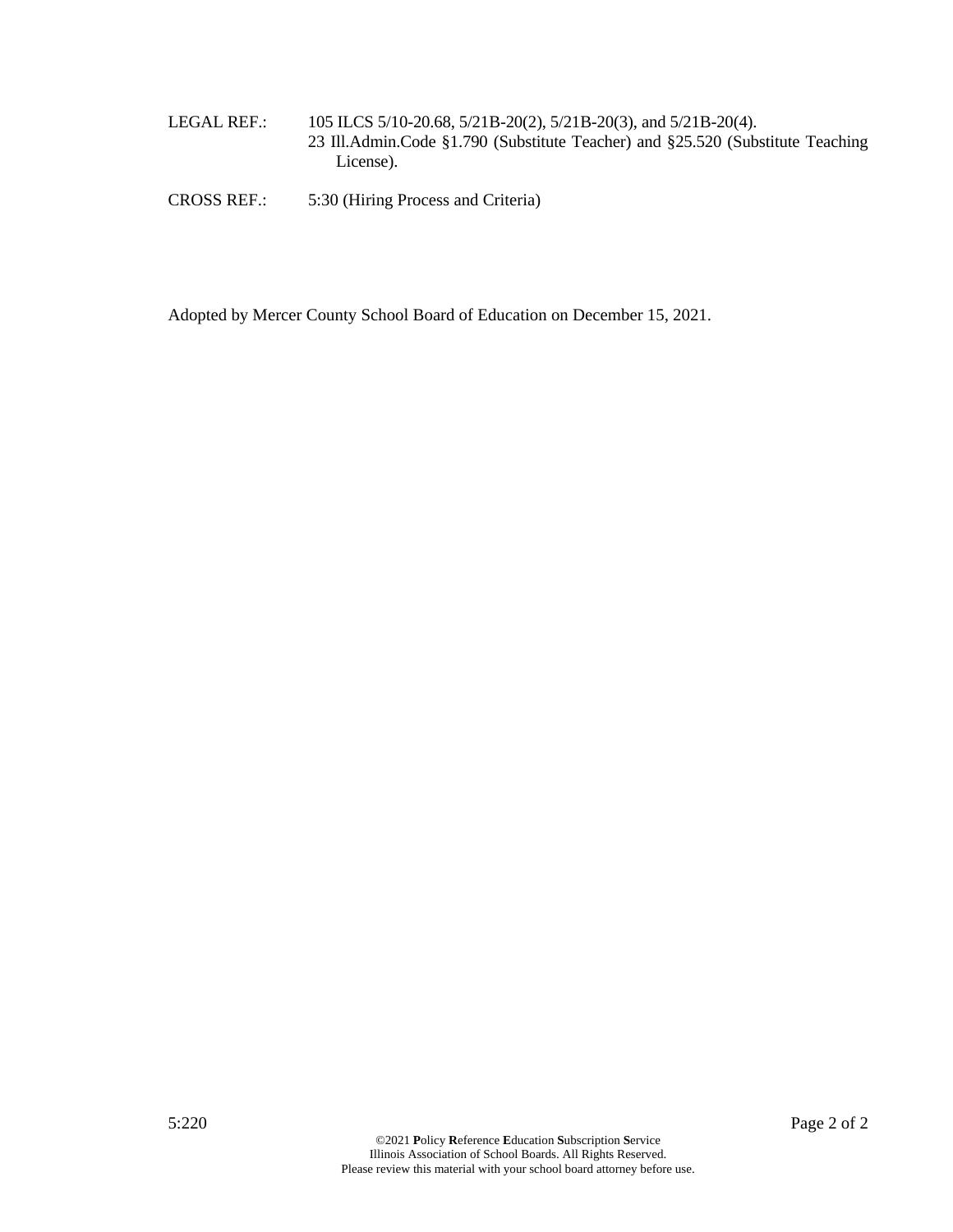# **Maintaining Student Discipline**

Maintaining an orderly learning environment is an essential part of each teacher's instructional responsibilities. A teacher's ability to foster appropriate student behavior is an important factor in the teacher's educational effectiveness. The Superintendent shall ensure that all teachers, other certificated employees, and persons providing a student's related service(s): (1) maintain discipline in the schools as required in the School Code, and (2) follow the School Board policies and administrative procedures on student conduct, behavior, and discipline.

When a student's behavior is unacceptable, the teacher should first discuss the matter with the student, if appropriate. If the unacceptable behavior continues, the teacher should consult with the Building Principal and/or discuss the problem with the parent(s)/guardian(s). A teacher may remove any student from the learning setting whose behavior interferes with the lessons or participation of fellow students. A student's removal must be in accordance with Board policy and administrative procedures.

Teachers shall not use disciplinary methods that may be damaging to students, such as ridicule, sarcasm, or excessive temper displays. Corporal punishment (including slapping, paddling, or prolonged maintenance of a student in physically painful positions, and intentional infliction of bodily harm) may not be used. Teachers may use reasonable force as needed to keep students, school personnel, and others safe, or for self-defense or defense of property.

- LEGAL REF.: 105 ILCS 5/24-24. 23 Ill.Admin.Code §1.280.
- CROSS REF.: 2:150 (Committees), 7:190 (Student Behavior), 7:230 (Misconduct by Students with Disabilities)

**Adopted by Mercer County School District #404 Board of Education on February 20, 2019.**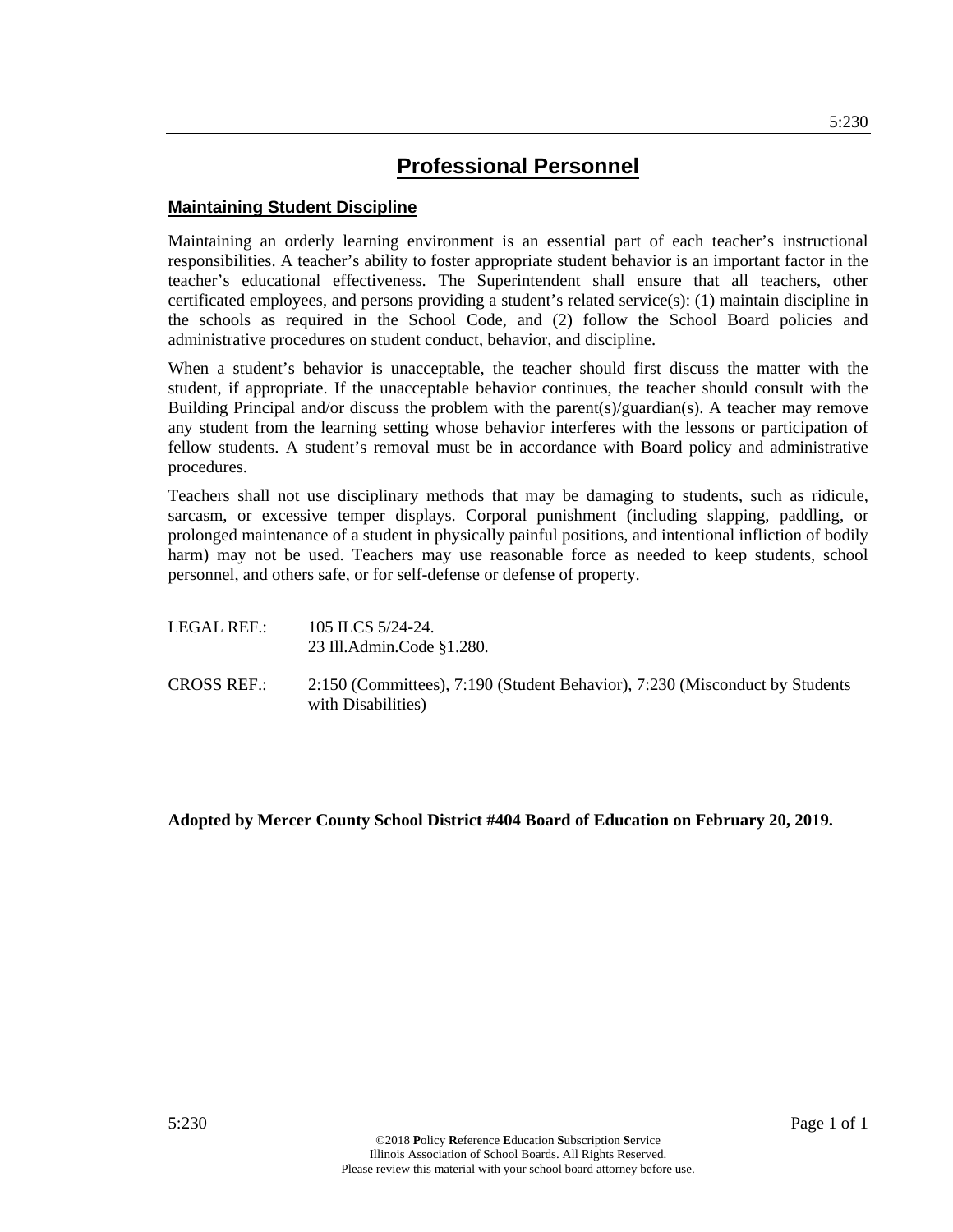# **Suspension**

### Suspension Without Pay

The School Board may suspend without pay: (1) a professional employee pending a dismissal hearing, or (2) a teacher as a disciplinary measure for up to 30 employment days for misconduct that is detrimental to the School District. Administrative staff members may not be suspended without pay as a disciplinary measure.

Misconduct that is detrimental to the School District includes:

- Insubordination, including any failure to follow an oral or written directive from a supervisor;
- Violation of Board policy or Administrative Procedure;
- Conduct that disrupts or may disrupt the educational program or process;
- Conduct that violates any State or federal law that relates to the employee's duties; and
- Other sufficient causes.

The Superintendent or designee is authorized to issue a pre-suspension notification to a professional employee. This notification shall include the length and reason for the suspension as well as the deadline for the employee to exercise his or her right to appeal the suspension to the Board or Boardappointed hearing examiner before it is imposed. At the request of the professional employee made within five calendar days of receipt of a pre-suspension notification, the Board or Board-appointed hearing examiner will conduct a pre-suspension hearing. The Board or its designee shall notify the professional employee of the date and time of the hearing. At the pre-suspension hearing, the professional employee or his/her representative may present evidence. If the employee does not appeal the pre-suspension notification, the Superintendent or designee shall report the action to the Board at its next regularly scheduled meeting.

#### Suspension With Pay

The Board or Superintendent or designee may suspend a professional employee with pay: (1) during an investigation into allegations of disobedience or misconduct whenever the employee's continued presence in his or her position would not be in the School District's best interests, (2) as a disciplinary measure for misconduct that is detrimental to the School District as defined above, or (3) pending a Board hearing to suspend a teacher without pay.

The Superintendent shall meet with the employee to present the allegations and give the employee an opportunity to refute the charges. The employee will be told the dates and times the suspension will begin and end.

#### Employees Under Investigation by Illinois Dept. of Children and Family Services (DCFS)

Upon receipt of a DCFS recommendation that the District remove an employee from his or her position when he or she is the subject of a pending DCFS investigation that relates to his or her employment with the District, the Board or Superintendent or designee, in consultation with the Board Attorney, will determine whether to:

- 1. Let the employee remain in his or her position pending the outcome of the investigation; or
- 2. Remove the employee as recommended by DCFS, proceeding with:
	- a. A suspension with pay; or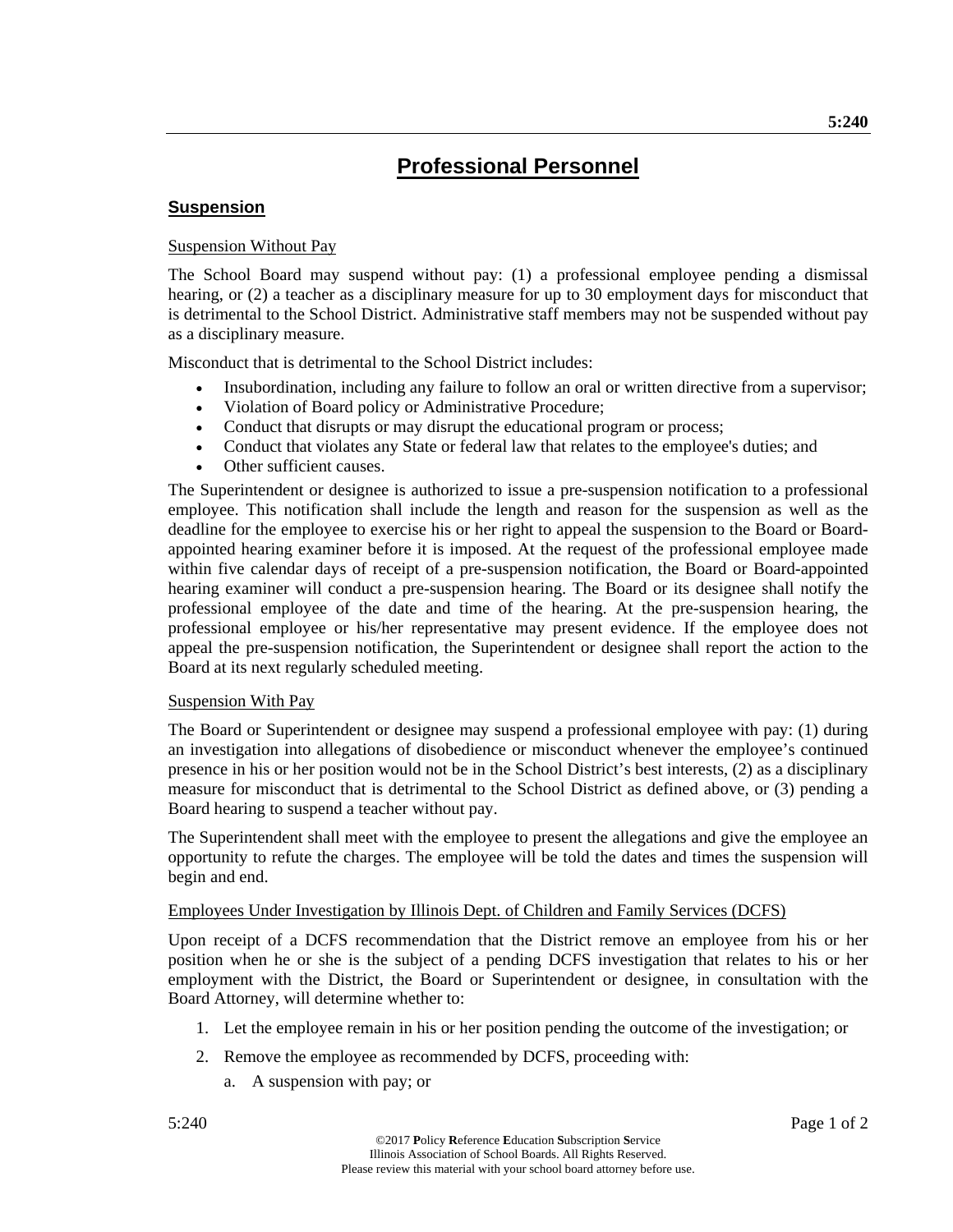b. A suspension without pay.

### Repayment of Compensation and Benefits

If a professional employee is suspended with pay, either voluntarily or involuntarily, pending the outcome of a criminal investigation or prosecution, and the employee is later dismissed as a result of his or her criminal conviction, the employee must repay to the District all compensation and the value of all benefits received by him or her during the suspension. The Superintendent will notify the employee of this requirement when the employee is suspended.

| LEGAL REF.: | 5 ILCS 430/5-60(b).                                                                 |
|-------------|-------------------------------------------------------------------------------------|
|             | 105 ILCS 5/24-12.                                                                   |
|             | 325 ILCS $5/7.4(c-10)$ .                                                            |
|             | Cleveland Bd. of Educ. v. Loudermill, 470 U.S. 532 (1985).                          |
|             | Barszcz v. Community College District No. 504, 400 F.Supp. 675 (N.D. Ill., 1975).   |
|             | Massie v. East St. Louis Sch. District No.189, 203 Ill.App.3d 965 (5th Dist. 1990). |
|             |                                                                                     |
| CDOOCDED    |                                                                                     |

CROSS REF.: 5:290 (Educational Support Personnel - Employment Termination and Suspensions)

Adopted by Mercer County School District Board of Education on December 20, 2017.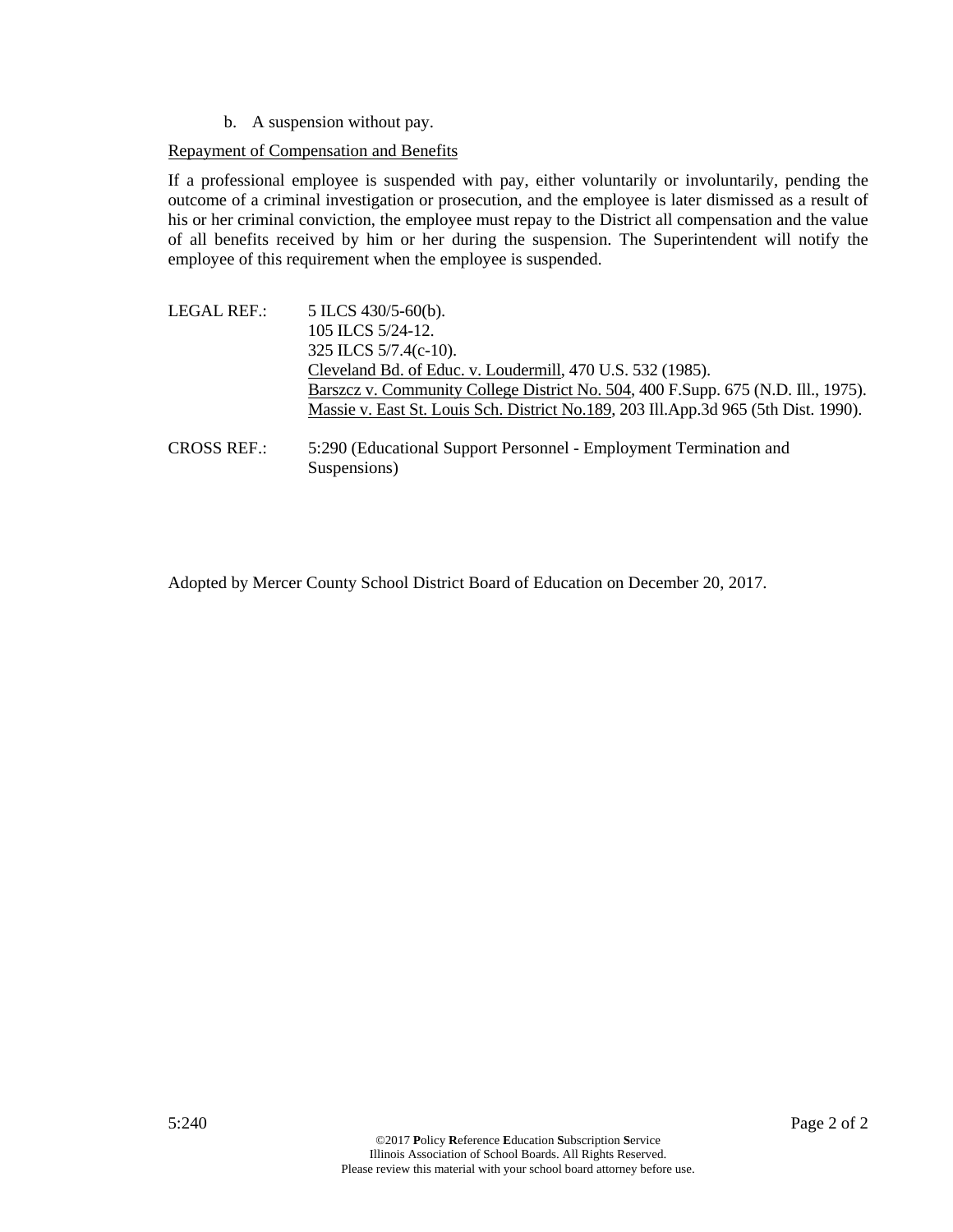# **Leaves of Absence**

Each of the provisions in this policy applies to all professional personnel to the extent that it does not conflict with an applicable collective bargaining agreement or individual employment contract or benefit plan; in the event of a conflict, such provision is severable and the applicable bargaining agreement or individual agreement will control.

#### Sick and Bereavement Leave

Each full-time professional staff member is granted 10 days sick leave each school year at full pay. Unused days are allowed to accumulate to 180 days. Sick leave is defined in State law as personal illness, quarantine at home, serious illness or death in the immediate family or household, or birth, adoption, placement for adoption, or the acceptance of a child in need of foster care.

As a condition for paying sick leave after three days absence for personal illness or as the Board or Superintendent deem necessary in other cases, the Board or Superintendent may require that the staff member provide a certificate from: (1) a physician licensed in Illinois to practice medicine and surgery in all its branches, (2) a chiropractic physician licensed under the Medical Practice Act, (3) a licensed advanced practice registered nurse, (4) a licensed physician assistant who has been delegated the authority to perform health examinations by his or her supervising physician, or (5) if the treatment is by prayer or spiritual means, a spiritual adviser or practitioner of the employee's faith. If the Board or Superintendent requires a certificate during a leave of less than three days for personal illness, the District shall pay the expenses incurred by the employee.

Staff members are entitled to use up to 30 days of paid sick leave because of the birth of a child that is not dependent on the need to recover from childbirth. Such days may be used at any time within the 12-month period following the birth of the child. Intervening periods of nonworking days or school not being in session, such as breaks and holidays, do not count towards the 30 working school days. As a condition of paying sick leave beyond the 30 working school days, the Board or Superintendent may require medical certification.

For purposes of adoption, placement for adoption, or acceptance of a child in need of foster care, paid sick leave may be used for reasons related to the formal adoption or the formal foster care process prior to taking custody of the child or accepting the child in need of foster care, and for taking custody of the child or accepting the child in need of foster care. Such leave is limited to 30 days, unless a longer leave is provided in an applicable collective bargaining agreement, and need not be used consecutively once the formal adoption or foster care process is underway. The Board or Superintendent may require that the employee provide evidence that the formal adoption or foster care process is underway.

#### Child Bereavement Leave

State law allows a maximum of 10 unpaid work days for eligible employees (Family and Medical Leave Act of 1993, 20 U.S.C. §2601 et seq.) to take child bereavement leave. The purpose, requirements, scheduling, and all other terms of the leave are governed by the Child Bereavement Leave Act. Child bereavement leave allows for: (1) attendance by the bereaved staff member at the funeral or alternative to a funeral of his or her child, (2) making arrangements necessitated by the death of the staff member's child, or (3) grieving the death of the staff member's child, without any adverse employment action.

The leave must be completed within 60 days after the date on which the employee received notice of the death of his or her child. However, in the event of the death of more than one child in a 12-month period, an employee is entitled to up to a total of six weeks of bereavement leave during the 12-month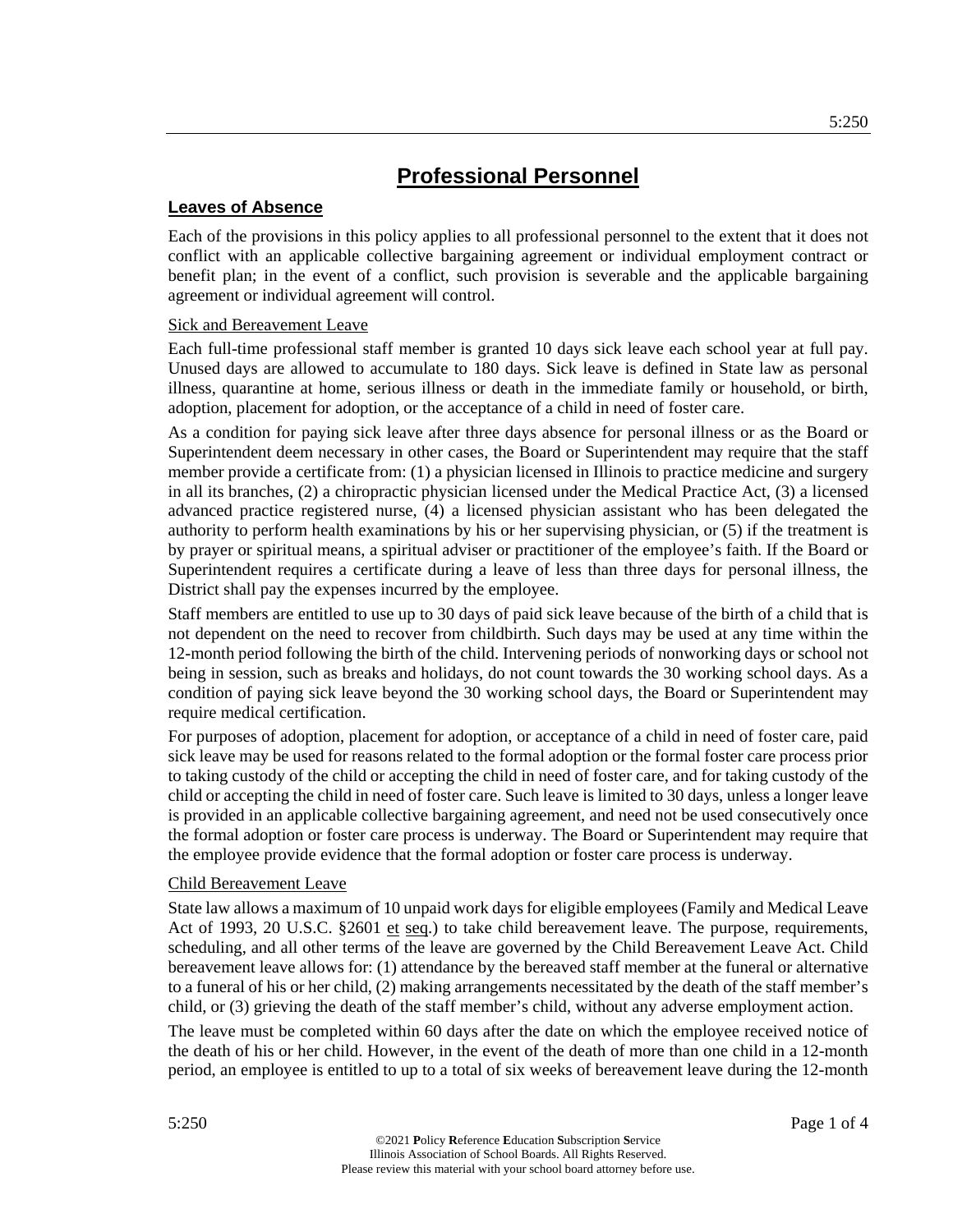period, subject to certain restrictions under State and federal law. Other existing forms of leave may be substituted for the leave provided in the Child Bereavement Leave Act. This policy does not create any right for an employee to take child bereavement leave that is inconsistent with the Child Bereavement Leave Act.

#### Sabbatical Leave

Sabbatical leave may be granted in accordance with the School Code.

#### Personal Leave

Professional staff members are granted one personal leave day per year. A personal leave day is defined as a day to allow professional personnel time to conduct personal business (but not vacation, travel, or work stoppage), which is impossible to schedule at a time other than during a school day. Any unused personal leave day in a school year will be credited to the cumulative sick leave.

The use of a personal day is subject to the following conditions:

- 1. Except in cases of emergency or unavoidable situations, personal leave requests should be submitted to the Building Principal three days in advance of the requested date,
- 2. No personal leave days may be used immediately before or immediately after a holiday unless the Superintendent grants prior approval,
- 3. Personal leave may not be used in increments of less than one-half day,
- 4. Personal leave days are subject to a substitute's availability,
- 5. Personal leave days may not be used during the first and/or last five days of the school year,
- 6. Personal leave days may not be used on in-service and/or institute training days, and
- 7. Personal leave may not be used by more than 10% of the teaching staff in each building at the same time.

#### Leave of Absence Without Pay

The Board may grant a leave of absence without pay to tenured professional staff members who have rendered satisfactory service and desire to return to employment in a similar capacity at a time determined by the Board.

Each leave of absence shall be of the shortest possible duration required to meet the leave's purpose consistent with a reasonable continuity of instruction for students.

#### Leave to Serve as an Election Judge

Any staff member who was appointed to serve as an election judge under State law may, after giving at least 20-days' written notice to the District, be absent without pay for the purpose of serving as an election judge. The staff member is not required to use any form of paid leave to serve as an election judge. No more than 10% of the District's employees may be absent to serve as election judges on the same Election Day.

#### Child-Rearing Leave

The Board shall grant a professional staff member's request for a non-paid, child-rearing leave, not to exceed the balance of the school year plus one additional school year (but in no event shall such leave exceed three semesters), provided the request complies with this policy. Nothing in this section shall prohibit a professional staff member from using paid sick days as provided in this policy.

A teacher should request, if possible, a child-rearing leave by notifying the Superintendent in writing no later than 90 days before the requested leave's beginning date. The request should include the proposed leave dates. The leave shall end before a new school year begins or before the first day of school after winter recess.

Subject to the insurance carrier's approval, the teacher may maintain insurance benefits at his or her own expense during a child-rearing leave.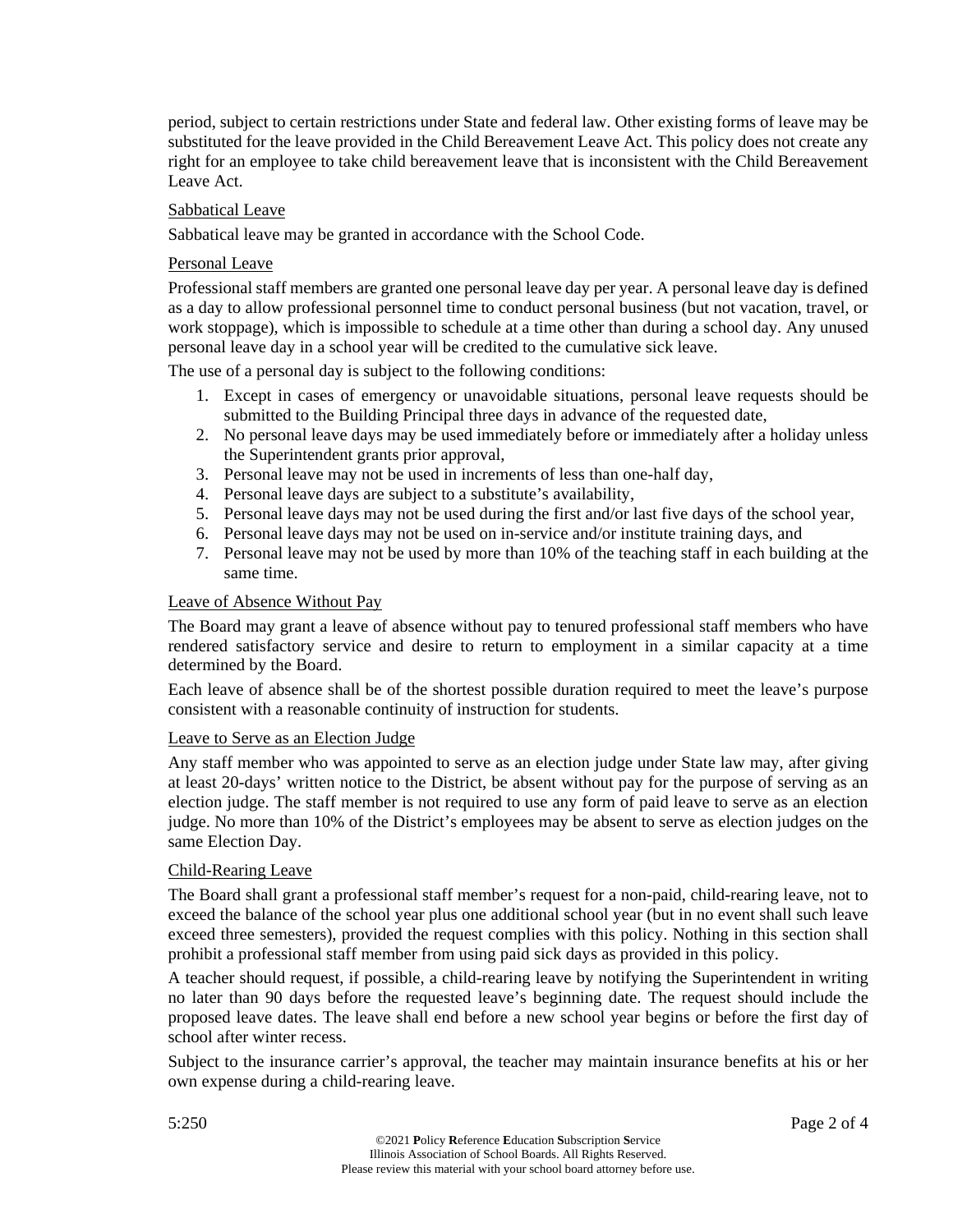A professional staff member desiring to return before the leave's expiration will be assigned to an available vacancy for which the teacher is qualified, subject to scheduling efficiency and instruction continuity.

### Leaves for Service in the Military

Leaves for service in the U.S. Armed Services or any of its reserve components and the National Guard, as well as re-employment rights, will be granted in accordance with State and federal law. A professional staff member hired to replace one in military service does not acquire tenure.

#### General Assembly Leave

Leaves for service in the General Assembly, as well as re-employment rights, will be granted in accordance with State and federal law. A professional staff member hired to replace one in the General Assembly does not acquire tenure.

#### Leave for Employment in Department of Defense

The Board may grant teachers a leave of absence to accept employment in a Dept. of Defense overseas school.

# School Visitation Leave

An eligible professional staff member is entitled to eight hours during any school year, no more than four hours of which may be taken on any given day, to attend school conferences, behavioral meetings, or academic meetings related to the teacher's child, if the conference or meeting cannot be scheduled during non-work hours. Professional staff members must first use all accrued vacation leave, personal leave, compensatory leave, and any other leave that may be granted to the professional staff member, except sick, and disability leave.

The Superintendent shall develop administrative procedures implementing this policy consistent with the School Visitation Rights Act.

# Leaves for Victims of Domestic Violence, Sexual Violence, Gender Violence, or Other Crime of Violence

An unpaid leave from work is available to any staff member who: (1) is a victim of domestic violence, sexual violence, gender violence, or any other crime of violence or (2) has a family or household member who is a victim of such violence whose interests are not adverse to the employee as it relates to the domestic violence, sexual violence, gender violence, or any other crime of violence. The unpaid leave allows the employee to seek medical help, legal assistance, counseling, safety planning, and other assistance without suffering adverse employment action.

The Victims' Economic Security and Safety Act governs the purpose, requirements, scheduling, and continuity of benefits, and all other terms of the leave. Accordingly, if the District employs at least 50 employees, an employee is entitled to a total of 12 work weeks of unpaid leave during any 12-month period. Neither the law nor this policy creates a right for an employee to take unpaid leave that exceeds the unpaid leave time allowed under, or is in addition to the unpaid leave time permitted by, the federal Family and Medical Leave Act of 1993 (29 U.S.C. §2601 et seq.).

# Leaves to Serve as an Officer or Trustee of a Specific Organization

Upon request, the Board will grant: (1) an unpaid leave of absence to an elected officer of a State or national teacher organization that represents teachers in collective bargaining negotiations, (2) twenty days of paid leave of absence per year to a trustee of the Teachers' Retirement System in accordance with 105 ILCS 5/24-6.3, and (3) a paid leave of absence for the local association president of a State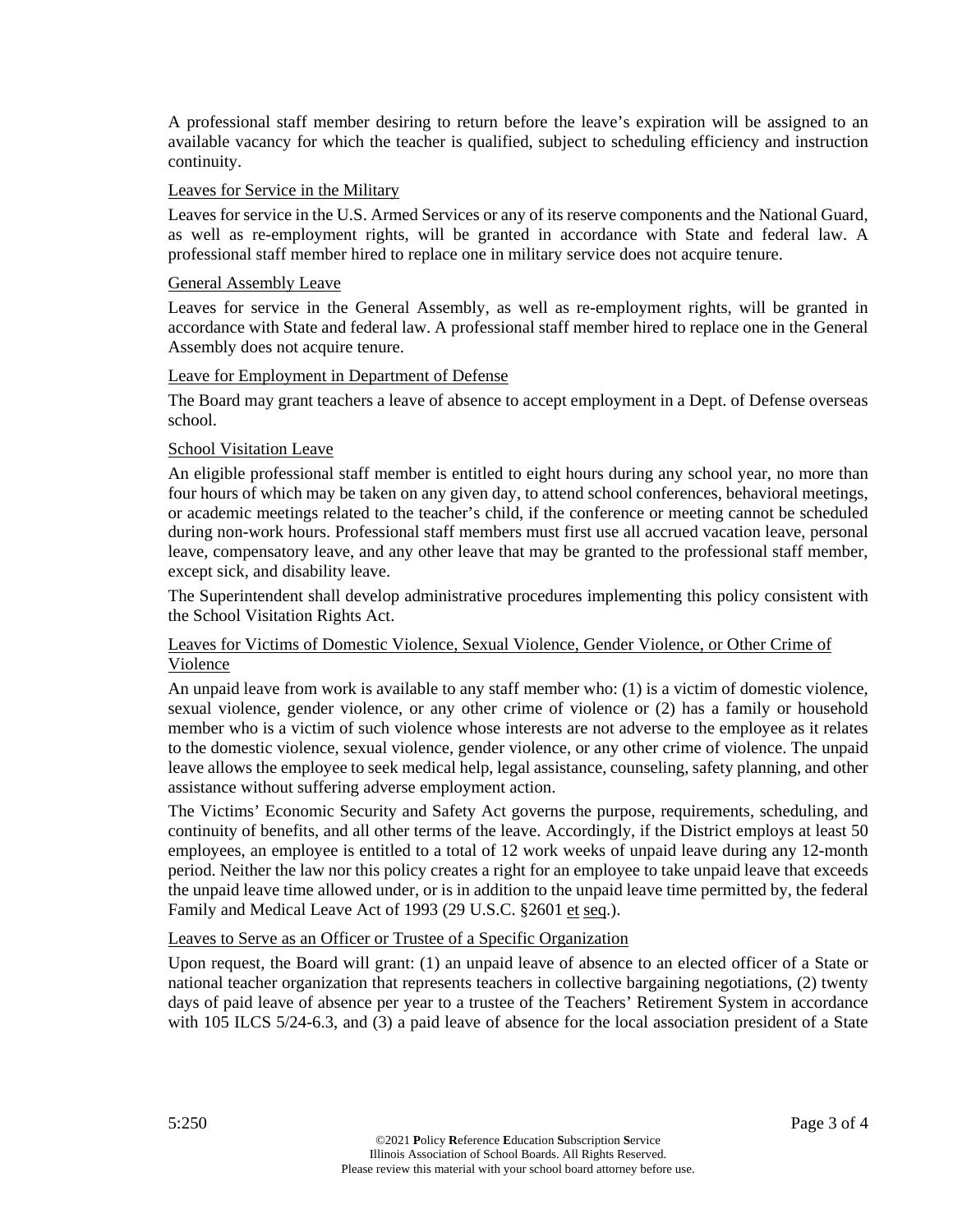teacher association that is an exclusive bargaining agent in the District, or his or her designee, to attend meetings, workshops, or seminars as described in 105 ILCS 5/24-6.2.

| LEGAL REF.:        | 10 ILCS $5/13-2.5$ .                                                         |
|--------------------|------------------------------------------------------------------------------|
|                    | 105 ILCS 5/24-6, 5/24-6.1, 5/24-6.2, 5/24-6.3, 5/24-13, and 5/24-13.1.       |
|                    | 330 ILCS 61/, Service Member Employment and Reemployment Rights Act.         |
|                    | 820 ILCS 147/, School Visitation Rights Act.                                 |
|                    | 820 ILCS 154/, Child Bereavement Leave Act.                                  |
|                    | 820 ILCS 180/, Victims' Economic Security and Safety Act.                    |
| <b>CROSS REF.:</b> | 5:180 (Temporary Illness or Temporary Incapacity), 5:185 (Family and Medical |
|                    | Leave), 5:330 (Sick Days, Vacation, Holidays, and Leaves)                    |

Adopted by Mercer County School Board of Education on December 15, 2021.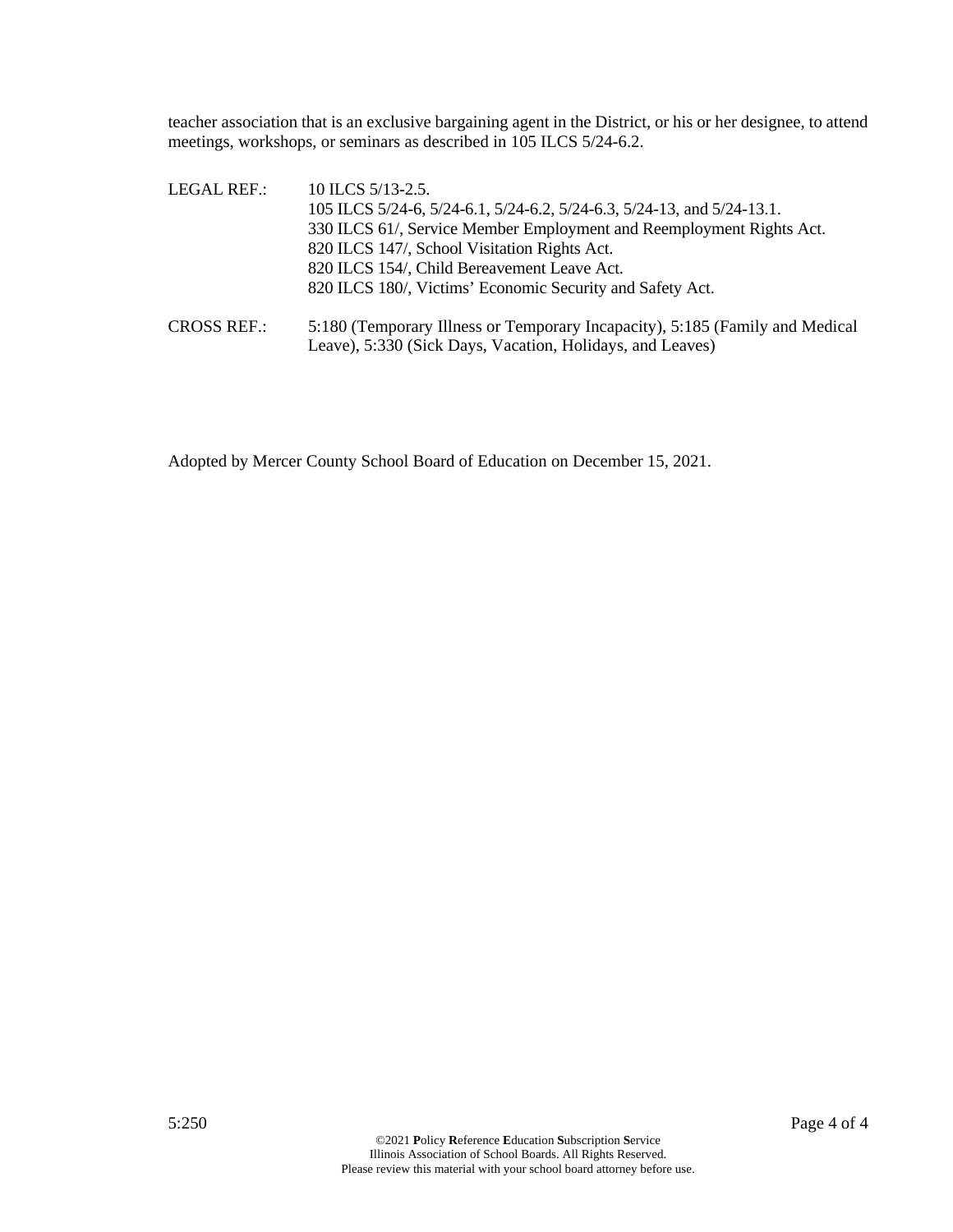# **Student Teachers**

The Superintendent is authorized to accept students from university-approved teacher-training programs to do student teaching in the District. No individual who has been convicted of a criminal offense that would subject him or her to license suspension or revocation pursuant to Section 5/21B-80 of the School Code or who has been found to be the perpetrator of sexual or physical abuse of a minor under 18 years of age pursuant to proceedings under Article II of the Juvenile Court Act of 1987 is permitted to student teach.

Before permitting an individual to student teach or begin a required internship in the District, the Superintendent or designee shall ensure that:

- 1. The District performed a *105 ILCS 5/10-21.9(g) Check* as described below; and
- 2. The individual furnished evidence of physical fitness to perform assigned duties and freedom from communicable disease pursuant to 105 ILCS 5/24-5.

A *105 ILCS 5/10-21.9(g) Check* shall include:

- 1. Fingerprint-based checks through (a) the Illinois State Police (ISP) for criminal history records information (CHRI) pursuant to the Uniform Conviction Information Act (20 ILCS 2635/1), and (b) the FBI national crime information databases pursuant to the Adam Walsh Child Protection and Safety Act (P.L. 109-248);
- 2. A check of the Illinois Sex Offender Registry (see the Sex Offender Community Notification Law (730 ILCS 152/101 et seq.); and
- 3. A check of the Illinois Murderer and Violent Offender Against Youth Registry (Murderer and Violent Offender Against Youth Community Notification Law (730 ILCS 154/75-105).

The School Code requires each individual student teaching or beginning a required internship to provide the District with written authorization for, and pay the costs of, his or her 105 ILCS  $5/10-21.9(g)$  check (including any applicable vendor's fees). Upon receipt of this authorization and payment, the Superintendent or designee will submit the student teacher's name, sex, race, date of birth, social security number, fingerprint images, and other identifiers, as prescribed by the Department of State Police, to the Department of State Police. The Superintendent or designee will provide each student teacher with a copy of his or her report.

# Assignment

The Superintendent or designee shall be responsible for coordinating placements of all student teachers within the District. Student teachers should be assigned to supervising teachers whose qualifications are acceptable to the District and the students' respective colleges or universities.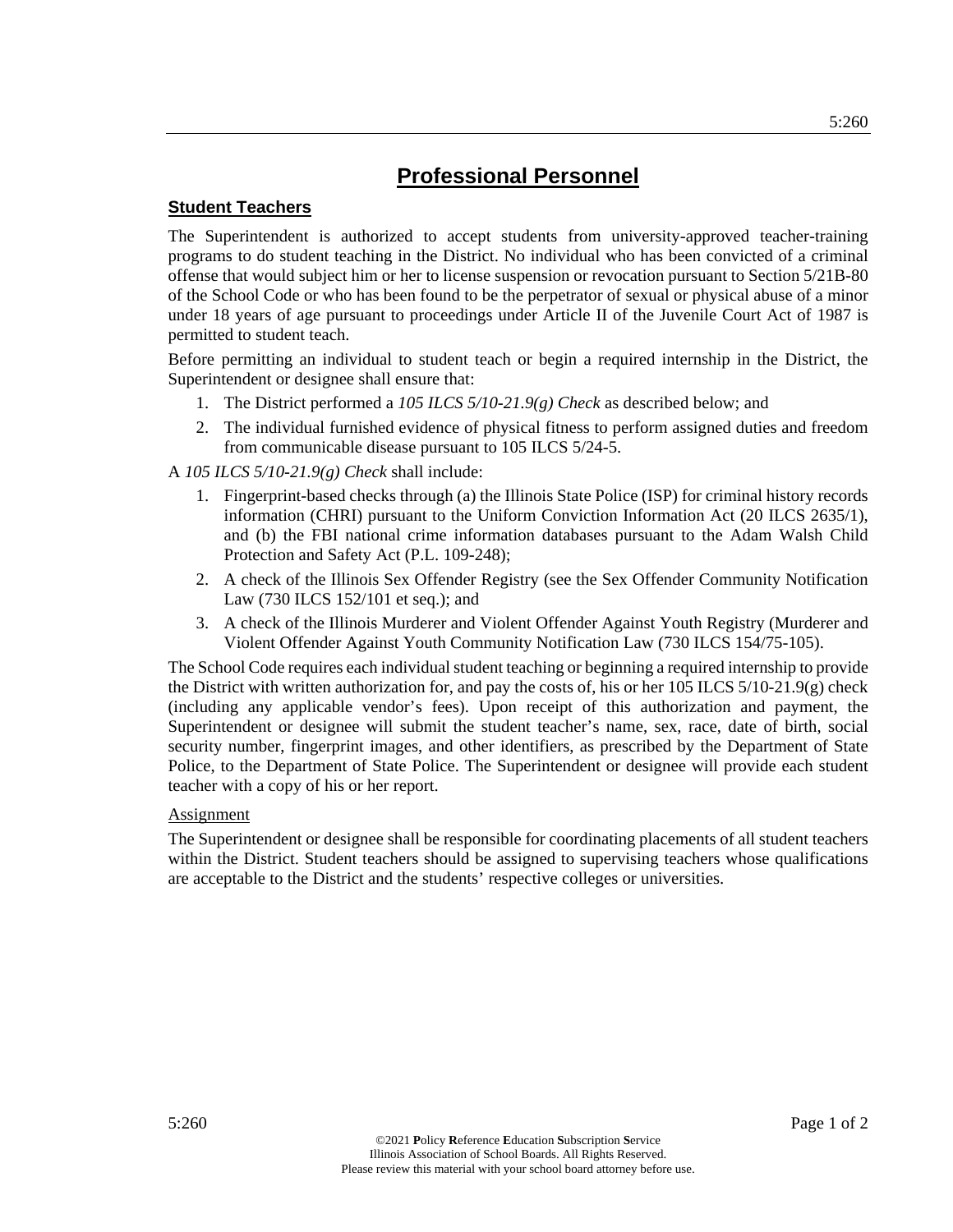| LEGAL REF.: | Adam Walsh Child Protection and Safety Act, P.L. 109-248. |
|-------------|-----------------------------------------------------------|
|             | Uniform Conviction Information Act, 20 ILCS 2635/1.       |
|             | 105 ILCS 5/10-21.9, 5/10-22.34, and 5/24-5.               |

CROSS REF.: 4:175 (Convicted Child Sex Offender; Screening; Notifications), 5:190 (Teacher Qualifications)

Adopted by Mercer County School Board of Education on December 15, 2021.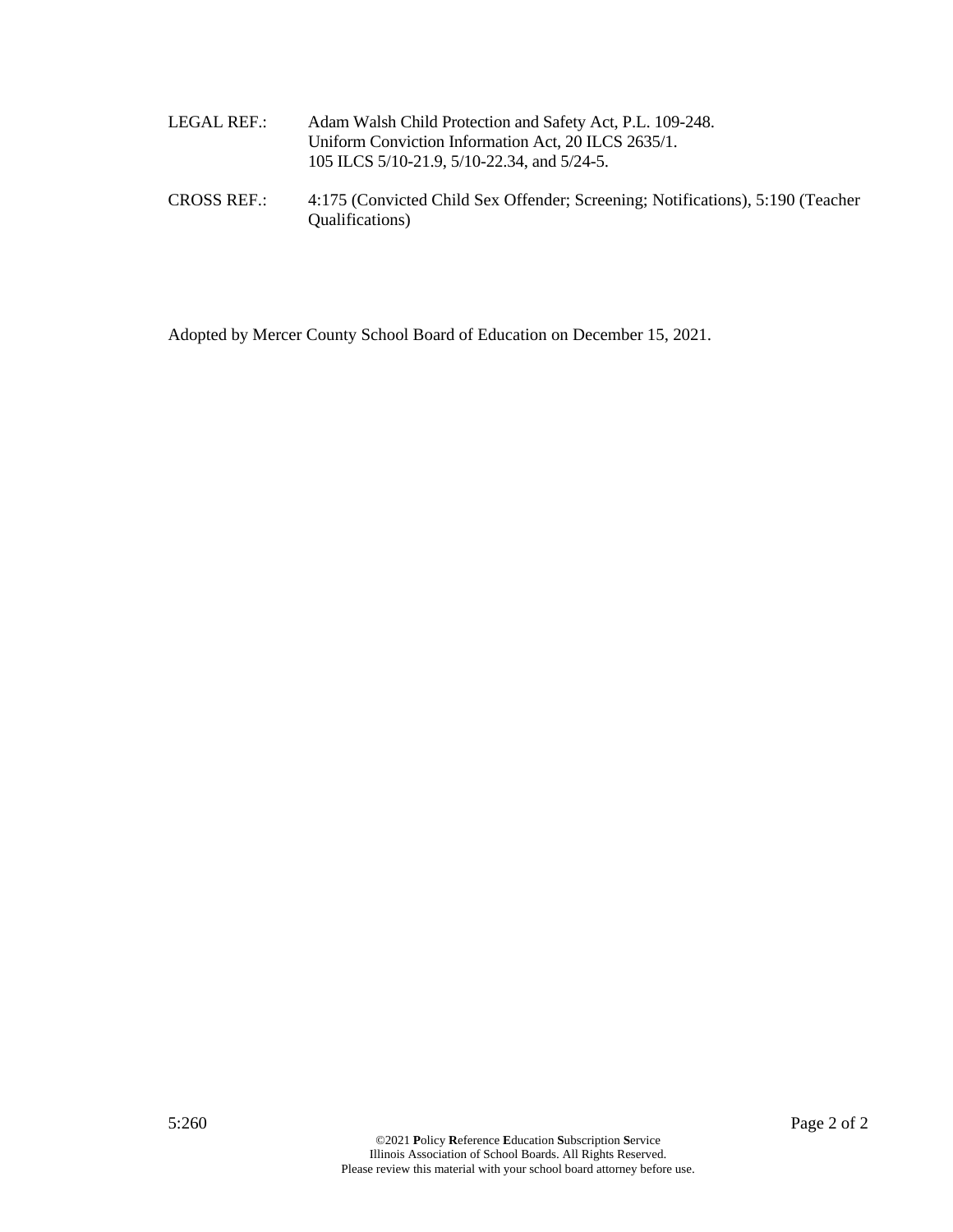# **Educational Support Personnel**

# **Employment At-Will, Compensation, and Assignment**

# Employment At-Will

Unless otherwise specifically provided, District employment is at-will, meaning that employment may be terminated by the District or employee at any time for any reason, other than a reason prohibited by law, or no reason at all. Nothing in School Board policy is intended or should be construed as altering the employment at-will relationship.

Exceptions to employment at-will may include employees who are employed annually, have an employment contract, or are otherwise granted a legitimate interest in continued employment. The Superintendent is authorized to make exceptions to employing nonlicensed employees at-will but shall maintain a record of positions or employees who are not at-will.

# Compensation

The Board will determine salary and wages for educational support personnel. Increments are dependent on evidence of continuing satisfactory performance. An employee covered by the overtime provisions in State or federal law shall not work overtime without the prior authorization from the employee's immediate supervisor. Educational support personnel are paid twice a month.

# Assignment

The Superintendent is authorized to make assignments and transfers of educational support personnel.

- LEGAL REF.: 105 ILCS 5/10-22.34 and 5/10-23.5.
- CROSS REF.: 5:10 (Equal Employment Opportunity and Minority Recruitment) 5:35 (Compliance with the Fair Labor Standards Act), 5:290 (Employment Termination and Suspensions), 5:310 (Compensatory Time-Off)

Adopted by Mercer County School District Board of Education – January 20, 2021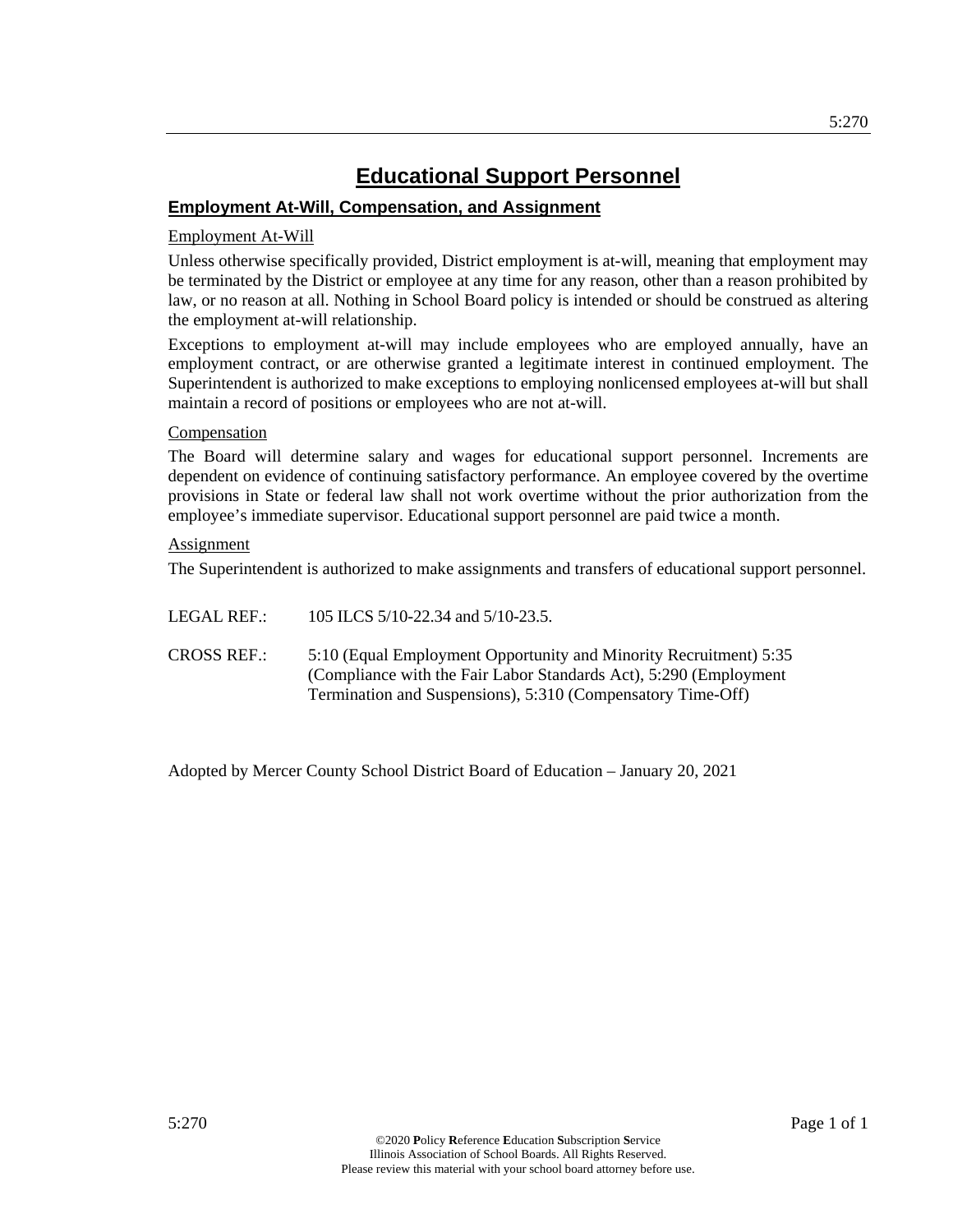# **Educational Support Personnel**

# **Duties and Qualifications**

All support staff: (1) must meet qualifications specified in job descriptions, (2) must be able to perform the essential tasks listed and/or assigned, and (3) are subject to School Board policies as they may be changed from time to time at the Board's sole discretion.

# **Paraprofessionals**

Paraprofessionals provide supervised instructional support. Service as a paraprofessional requires an educator license with stipulations endorsed for a paraprofessional educator unless a specific exemption is authorized by the Illinois State Board of Education (ISBE).

Individuals with only non-instructional duties (e.g., providing technical support for computers, providing personal care services, or performing clerical duties) are not paraprofessionals, and the requirements in this section do not apply. In addition, individuals completing their clinical experiences and/or student teaching do not need to comply with this section, provided their service otherwise complies with ISBE rules.

# Noncertificated and Unlicensed Personnel Working with Students and Performing Non-Instructional Duties

Noncertificated and unlicensed personnel performing non-instructional duties may be used:

- 1. For supervising study halls, long-distance teaching reception areas used incident to instructional programs transmitted by electronic media (e.g., computers, video, and audio), detention and discipline areas, and school-sponsored extracurricular activities;
- 2. As supervisors, chaperones, or sponsors for non-academic school activities; or
- 3. For non-teaching duties not requiring instructional judgment or student evaluation.

Nothing in this policy prevents a noncertificated person from serving as a guest lecturer or resource person under a certificated teacher's direction and with the administration's approval.

# Coaches and Athletic Trainers

Athletic coaches and trainers shall have the qualifications required by any association in which the School District maintains a membership. Regardless of whether the athletic activity is governed by an association, the Superintendent or designee shall ensure that each athletic coach: (1) is knowledgeable regarding coaching principles, (2) has first aid training, and (3) is a trained Automated External Defibrillator user according to rules adopted by the Illinois Department of Public Health. Anyone performing athletic training services shall be licensed under the Illinois Athletic Trainers Practice Act, be an athletic trainer aide performing care activities under the on-site supervision of a licensed athletic trainer, or otherwise be qualified to perform athletic trainer activities under State law.

# Bus Drivers

All school bus drivers must have a valid school bus driver permit. The Superintendent or designee shall inform the Illinois Secretary of State, within 30 days of being informed by a school bus driver, that the bus driver permit holder has been called to active duty. New bus drivers and bus drivers who are returning from a lapse in their employment are subject to the requirements contained in Board policy 5:30, *Hiring Process and Criteria* and Board policy 5:285, *Drug and Alcohol Testing for School Bus and Commercial Vehicle Drivers.*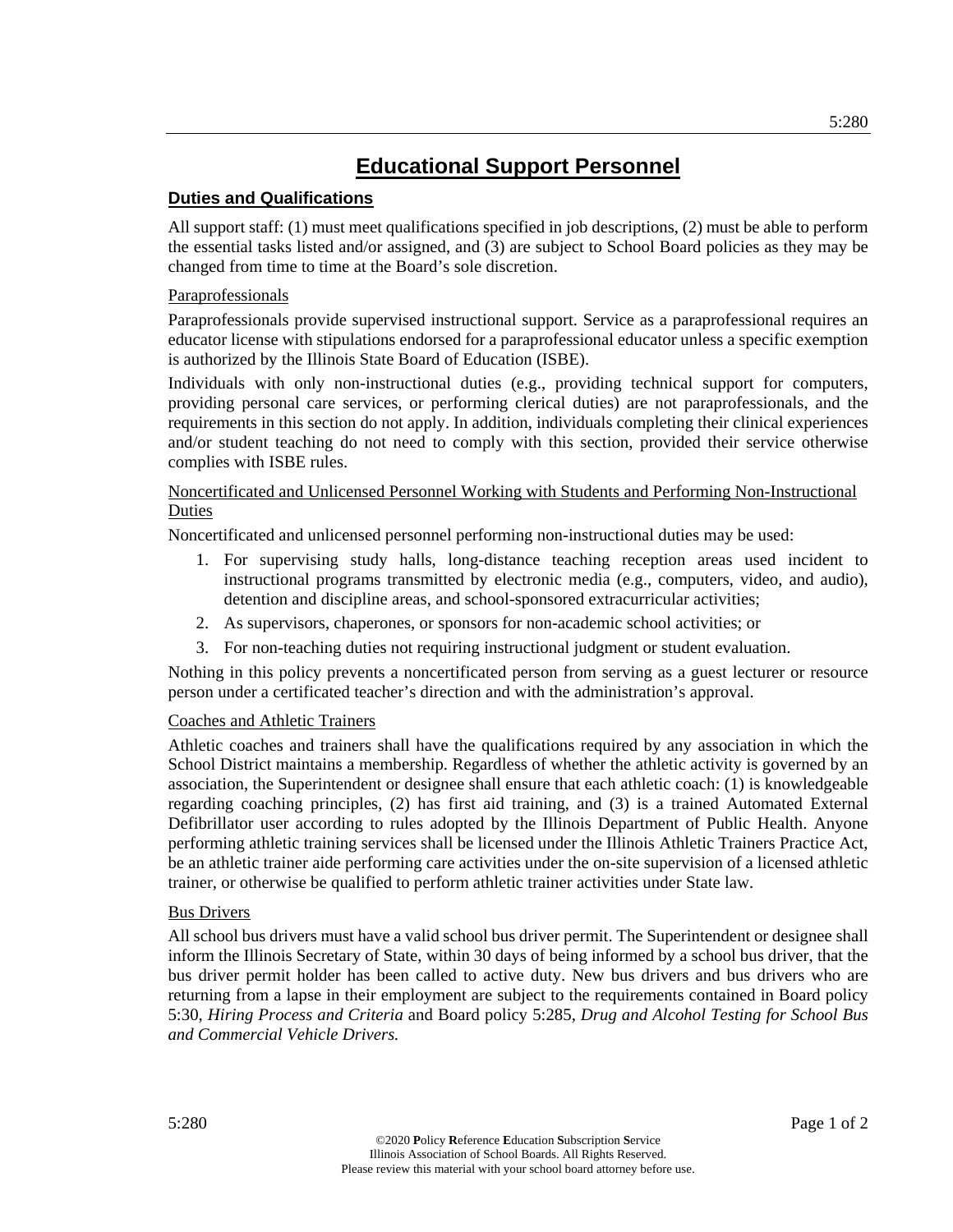| LEGAL REF.: | 34 C.F.R. §200.58.                                 |  |
|-------------|----------------------------------------------------|--|
|             | 105 ILCS 5/10-22.34, 5/10-22.34a, and 5/10-22.34b. |  |
|             | 625 ILCS 5/6-104 and 5/6-106.1.                    |  |
|             | 23 Ill.Admin.Code §§1.280, 1.630, and 25.510.      |  |
|             |                                                    |  |

CROSS REF.: 4:110 (Transportation), 4:170 (Safety), 5:30 (Hiring Process and Criteria), 5:35 (Compliance with the Fair Labor Standards Act), 5:285 (Drug and Alcohol Testing for School Bus and Commercial Vehicle Drivers), 6:250 (Community Resource Persons and Volunteers)

Adopted by Mercer County School District Board of Education – May 20, 2020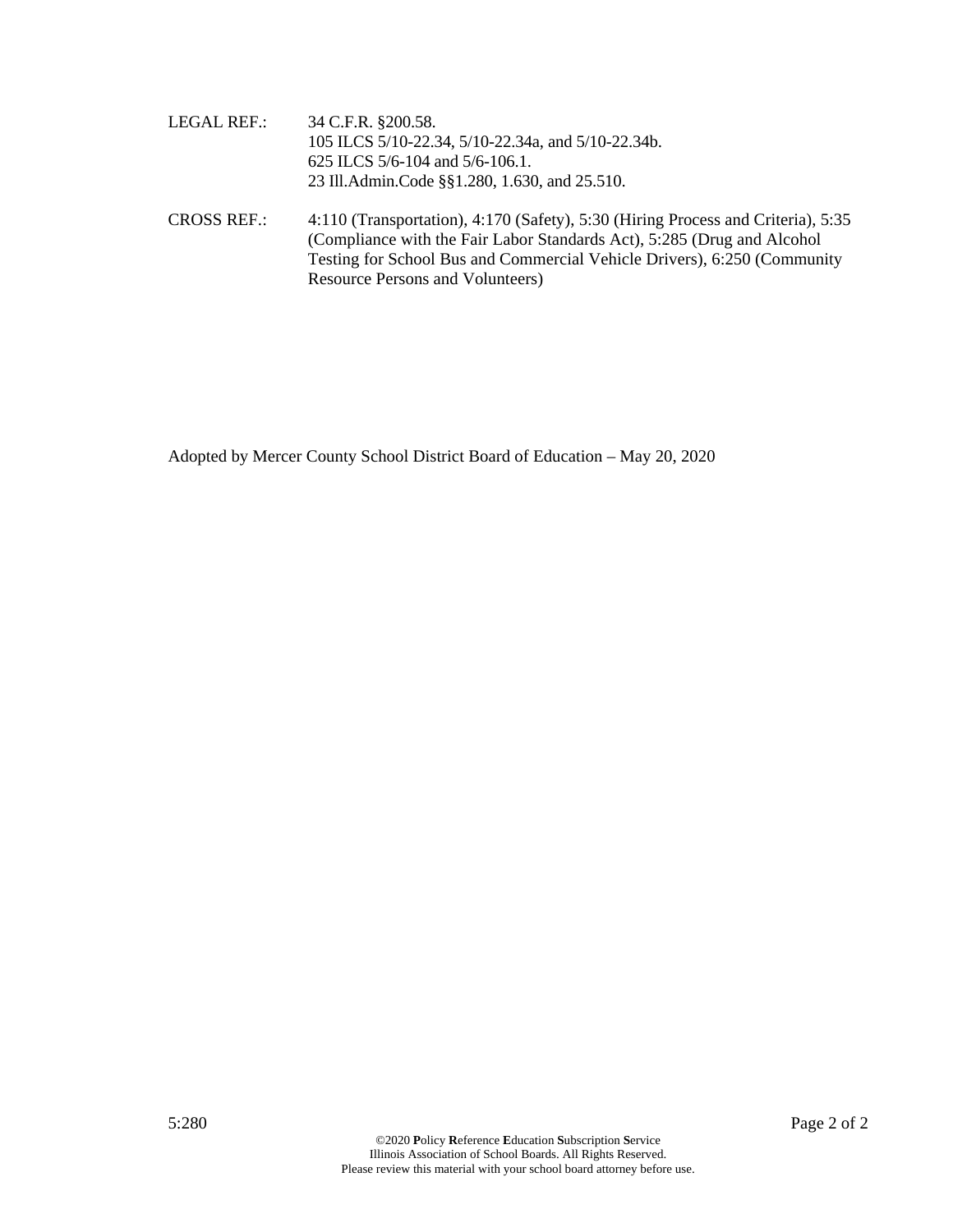# **Drug and Alcohol Testing for School Bus and Commercial Vehicle Drivers**

The District shall adhere to State and federal law and regulations requiring a drug and alcohol testing program for school bus and commercial vehicle drivers. The Superintendent or designee manages a program to implement State and federal law defining the circumstances and procedures for the testing.

| LEGAL REF.:        | 625 ILCS $5/6$ -106.1 and $5/6$ -106.1c.                                      |  |  |  |
|--------------------|-------------------------------------------------------------------------------|--|--|--|
|                    | 49 U.S.C. §31306, Alcohol and Controlled Substances Testing (Omnibus          |  |  |  |
|                    | Transportation Employee Testing Act of 1991, P.L. 102-143).                   |  |  |  |
|                    | 49 C.F.R. Parts 40 (Procedures for Transportation Workplace Drug and Alcohol  |  |  |  |
|                    | Testing Programs), 382 (Controlled Substance and Alcohol Use and Testing),    |  |  |  |
|                    | and 395 (Hours of Service of Drivers).                                        |  |  |  |
| <b>CROSS REF.:</b> | 4:110 (Transportation), 5:30 (Hiring Process and Criteria), 5:280 (Duties and |  |  |  |
|                    | Qualifications)                                                               |  |  |  |

Adopted by Mercer County School District Board of Education – December 18, 2019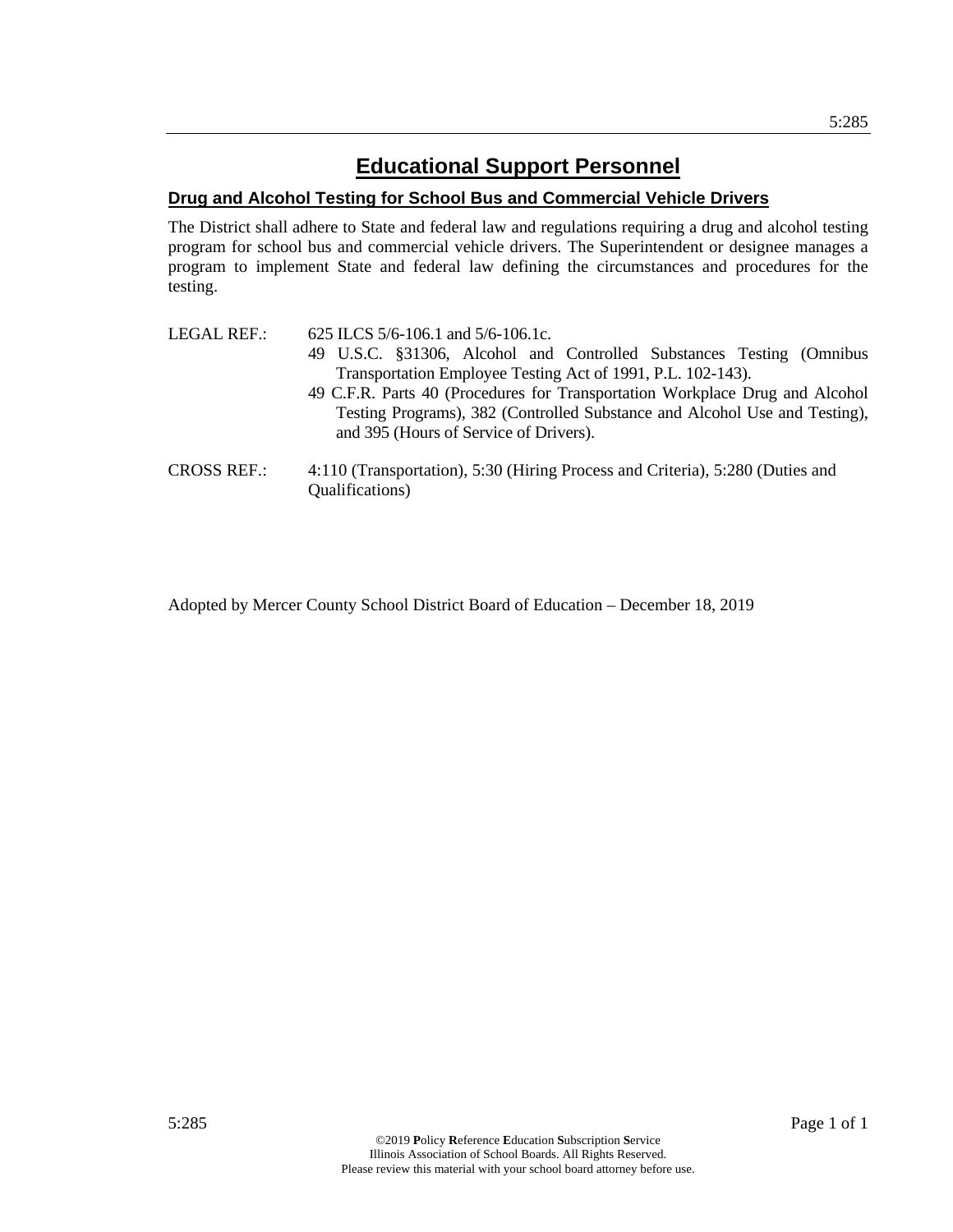# **Educational Support Personnel**

# **Employment Termination and Suspensions**

# Resignation and Retirement

An employee is requested to provide two weeks' notice of a resignation. A resignation notice cannot be revoked once given. An employee planning to retire should notify his or her supervisor at least two months before the retirement date.

# Non-RIF Dismissal

The District may terminate an at-will employee at any time for any or no reason, but not for a reason prohibited by State or federal law.

Employees who are employed annually or have a contract, or who otherwise have a legitimate expectation of continued employment, may be dismissed: (1) at the end of the school year or at the end of their respective contract after being provided appropriate notice and after compliance with any applicable contractual provisions, or (2) mid-year or mid-contract provided appropriate due process procedures are provided.

The Superintendent is responsible for making dismissal recommendations to the School Board consistent with the Board's goal of having a highly qualified, high performing staff. This includes recommending a non-licensed employee for immediate dismissal for willful or negligent failure to report an instance of suspected child abuse or neglect as required by 325 ILCS 5/.

# Reduction in Force and Recall

The Board may, as necessary or prudent, decide to decrease the number of educational support personnel or to discontinue some particular type of educational support service and, as a result of that action, dismiss or reduce the hours of one or more educational support employees. When making decisions concerning reduction in force and recall, the Board will follow Sections 10-22.34c (outsourcing non-instructional services) and 10-23.5 (procedures) of the School Code, to the extent they are applicable and not superseded by legislation or an applicable collective bargaining agreement.

# Final Paycheck

A terminating employee's final paycheck will be adjusted for any unused, earned vacation credit. Employees are paid for all earned vacation. Terminating employees will receive their final pay on the next regular payday following the date of termination, except that an employee dismissed due to a reduction in force shall receive his or her final paycheck on or before the next regular pay date following the last day of employment.

# **Suspension**

Except as provided below, the Superintendent is authorized to suspend an employee without pay as a disciplinary measure, during an investigation into allegations of misconduct or pending a dismissal hearing whenever, in the Superintendent's judgment, the employee's presence is detrimental to the District. A disciplinary suspension shall be with pay: (1) when the employee is exempt from the overtime provisions, or (2) until an employee with an employment contract for a definite term is provided a notice and hearing according to the suspension policy for professional employees. Upon receipt of a recommendation from the Ill. Dept. Children and Family Services (DCFS) that the District remove an employee from his or her position when he or she is the subject of a pending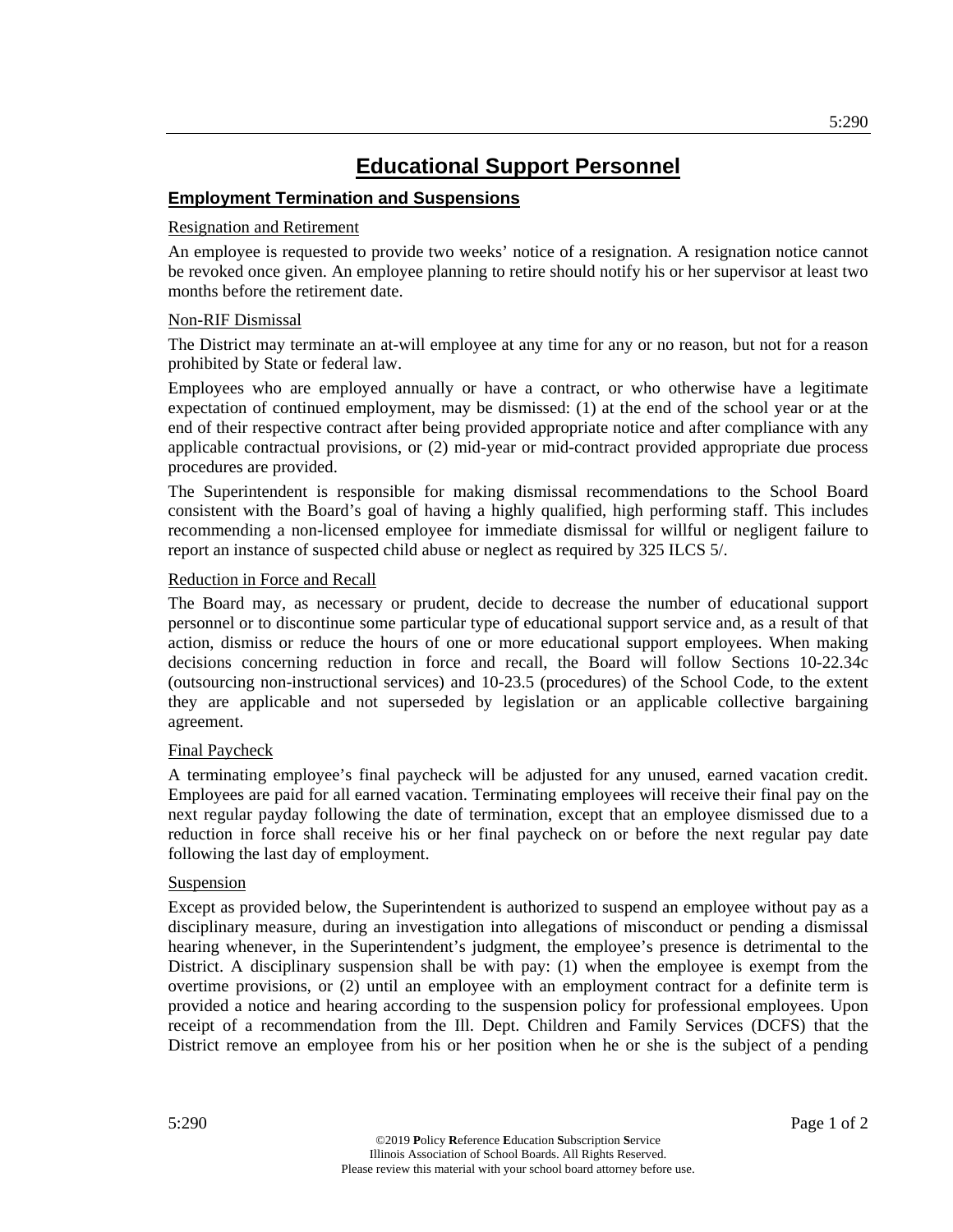DCFS investigation that relates to his or her employment with the District, the Board or Superintendent or designee, in consultation with the Board Attorney, will determine whether to:

- 1. Let the employee remain in his or her position pending the outcome of the investigation; or
- 2. Remove the employee as recommended, proceeding with:
	- a. A suspension with pay; or
	- b. A suspension without pay.

Any criminal conviction resulting from the investigation or allegations shall require the employee to repay to the District all compensation and the value of all benefits received by the employee during the suspension. The Superintendent will notify the employee of this requirement when the employee is suspended.

| LEGAL REF.:        | 5 ILCS 430 et seq.                                                                                                           |
|--------------------|------------------------------------------------------------------------------------------------------------------------------|
|                    | 105 ILCS 5/10-22.34c and 5/10-23.5.                                                                                          |
|                    | 325 ILCS $5/7.4(c-10)$ .                                                                                                     |
|                    | 820 ILCS 105/4a.                                                                                                             |
| <b>CROSS REF.:</b> | 5:90 (Abused and Neglected Child Reporting), 5:240 (Suspension), 5:270<br>(Employment At-Will, Compensation, and Assignment) |

Adopted by Mercer County School District Board of Education – December 18, 2019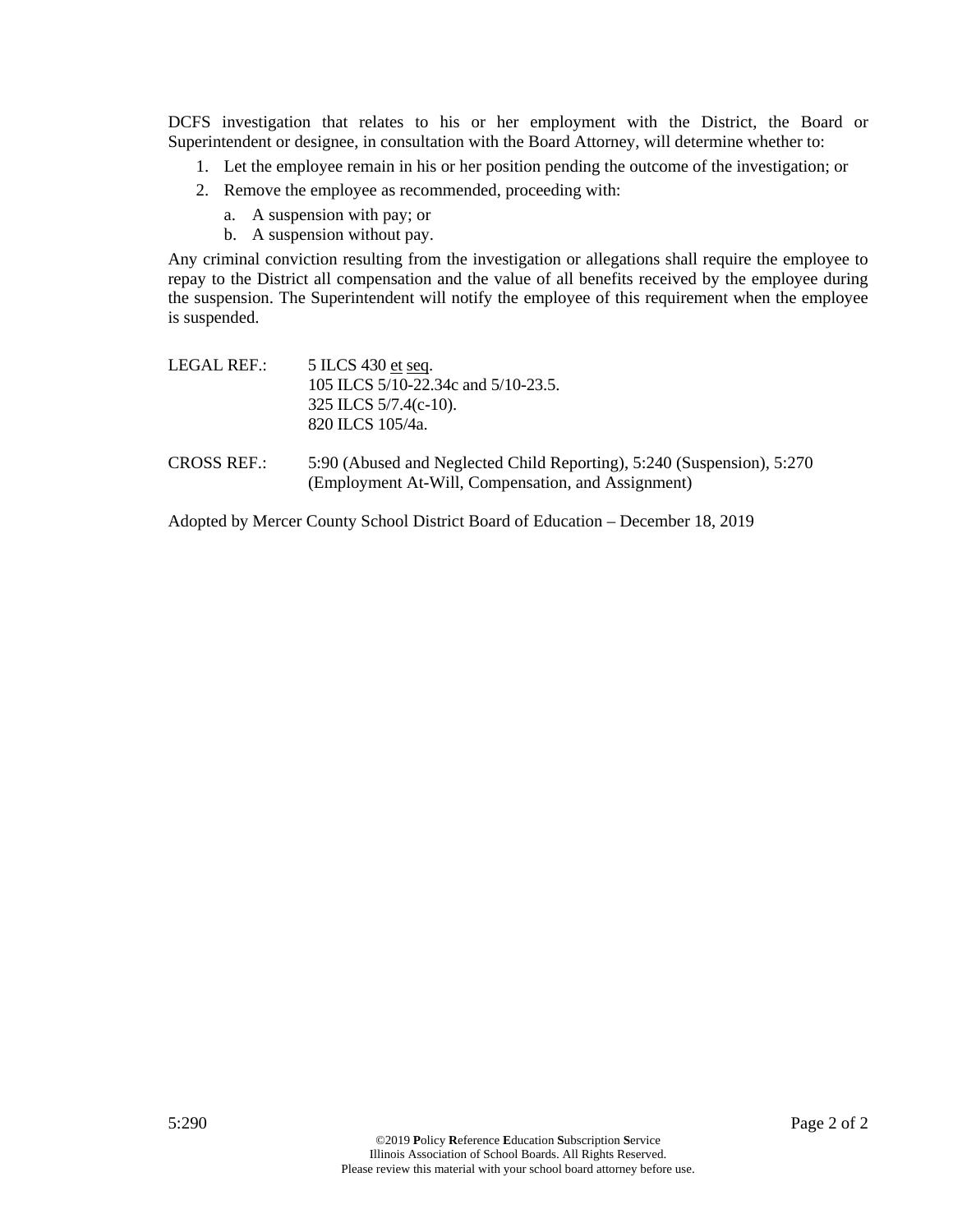# **Educational Support Personnel**

# **Schedules and Employment Year**

The Superintendent shall supervise a process for setting work schedules and an employment year for educational support employees in accordance with State and federal law, School Board policy, and applicable agreements and shall:

- 1. Assign each employee one supervisor who will establish a work schedule, including breaks, as required by building or District needs, work load, and the efficient management of human resources;
- 2. Allow for the ability to respond to changing circumstances by altering work schedules as needed; and
- 3. Consider the well-being of the employee. The Superintendent's approval is required to establish a flexible work schedule or job-sharing.

#### **Breaks**

An employee who works at least 7.5 continuous hours shall receive a 30-minute duty-free meal break that begins within the first five hours of the employee's workday. The District accommodates employees who are nursing mothers according to State and federal law.

| LEGAL REF.:        | Fair Labor Standards Act, 29 U.S.C. §207 et seq.<br>105 ILCS 5/10-20.14a, 5/10-22.34, and 5/10-23.5.<br>740 ILCS 137/, Right to Breastfeed Act.<br>820 ILCS 105/, Minimum Wage Law. |
|--------------------|-------------------------------------------------------------------------------------------------------------------------------------------------------------------------------------|
|                    | 820 ILCS 260/, Nursing Mothers in the Workplace Act.                                                                                                                                |
| <b>CROSS REF.:</b> | 5:35 (Compliance with the Fair Labor Standards Act)                                                                                                                                 |

# **Adopted by Mercer County School District #404 Board of Education on February 20, 2019.**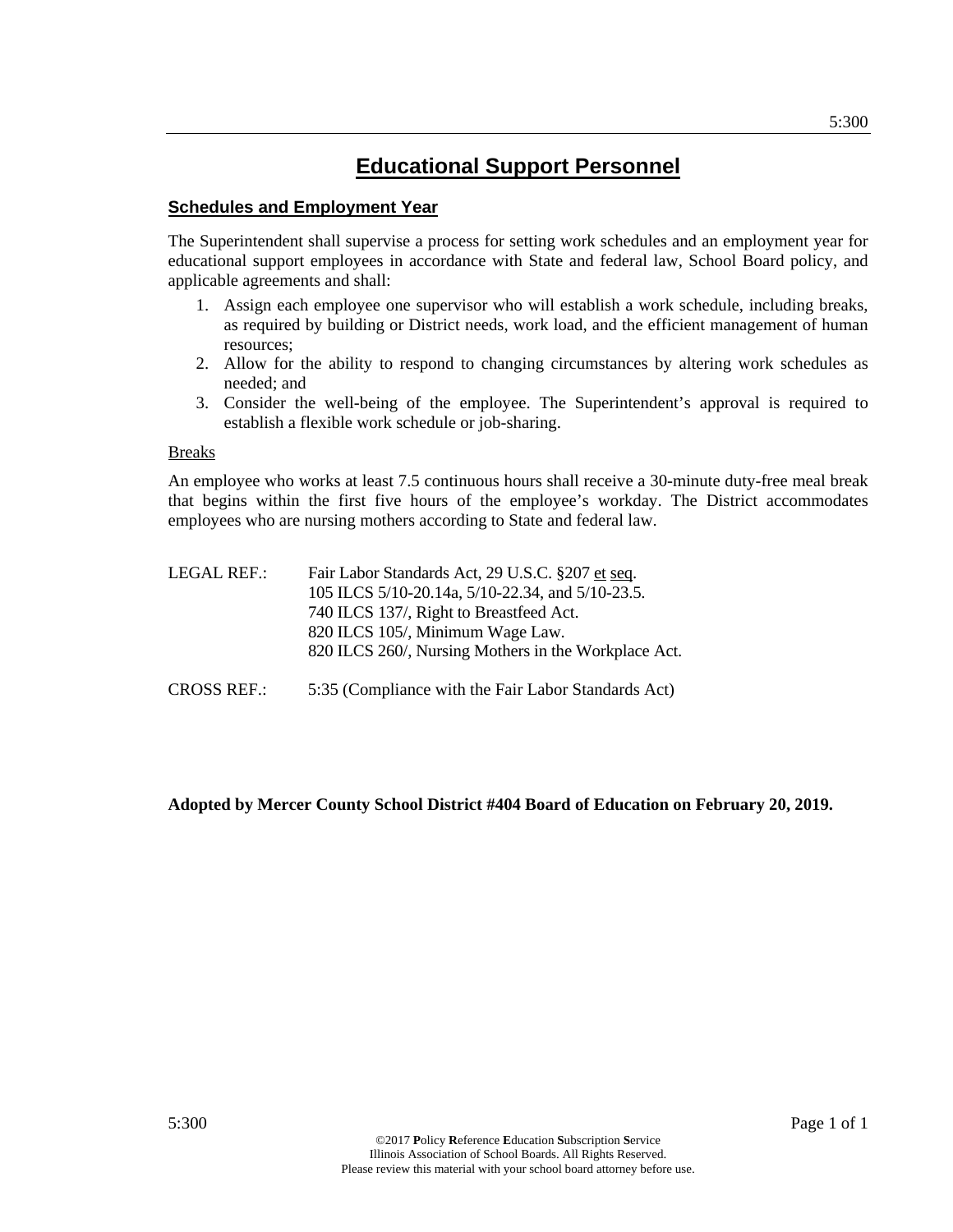# **Compensatory Time-Off**

This policy governs the use of compensatory time-off by employees who: (1) are covered by the overtime provisions of the Fair Labor Standards Act, 29 U.S.C. §201 et seq., and (2) are not represented by an exclusive bargaining representative.

Employees may be given 1-1/2 hours of compensatory time-off in lieu of cash payment for each hour of overtime worked. Other than as provided below, at no time may an employee's accumulated compensatory time-off exceed 240 hours, which represents compensation for 160 hours of overtime. An employee whose work regularly includes public safety, emergency response, or seasonal activities may accumulate a maximum of 480 hours of compensatory time, which represents compensation for 320 hours of overtime. If an employee accrues the maximum number of compensatory time-off hours, the employee: (1) is paid for any additional overtime hours worked, at the rate of one and one-half times the employee's regular hourly rate of pay, and (2) does not accumulate compensatory time-off until the employee uses an equal amount of accrued time-off.

An employee who has accrued compensatory time-off shall be permitted to use such time in at least half-day components provided such requests do not unduly disrupt the District's operations. The employee's supervisor must approve a request to use compensatory time-off.

Upon termination of employment, an employee will be paid for unused compensatory time at the higher of:

- 1. The average regular rate received by such employee during the last three years of employment; or
- 2. The final regular rate received by such employee.

Compensatory time-off is time during which the employee is not working and is, therefore, not counted as "hours worked" for purposes of overtime compensation.

# Implementation

The Superintendent or designee shall implement this policy in accordance with the FLSA. In the event of a conflict between the policy and the FLSA, the latter shall control.

LEGAL REF.: Fair Labor Standards Act, 29 U.S.C. §201 et seq.; 29 C.F.R. Part 553.

CROSS REF.: 5:35 (Compliance with the Fair Labor Standards Act), 5:185 (Family and Medical Leave), 5:270 (Employment At-Will, Compensation, and Assignment)

Adopted by Mercer County School District Board of Education – August 21, 2019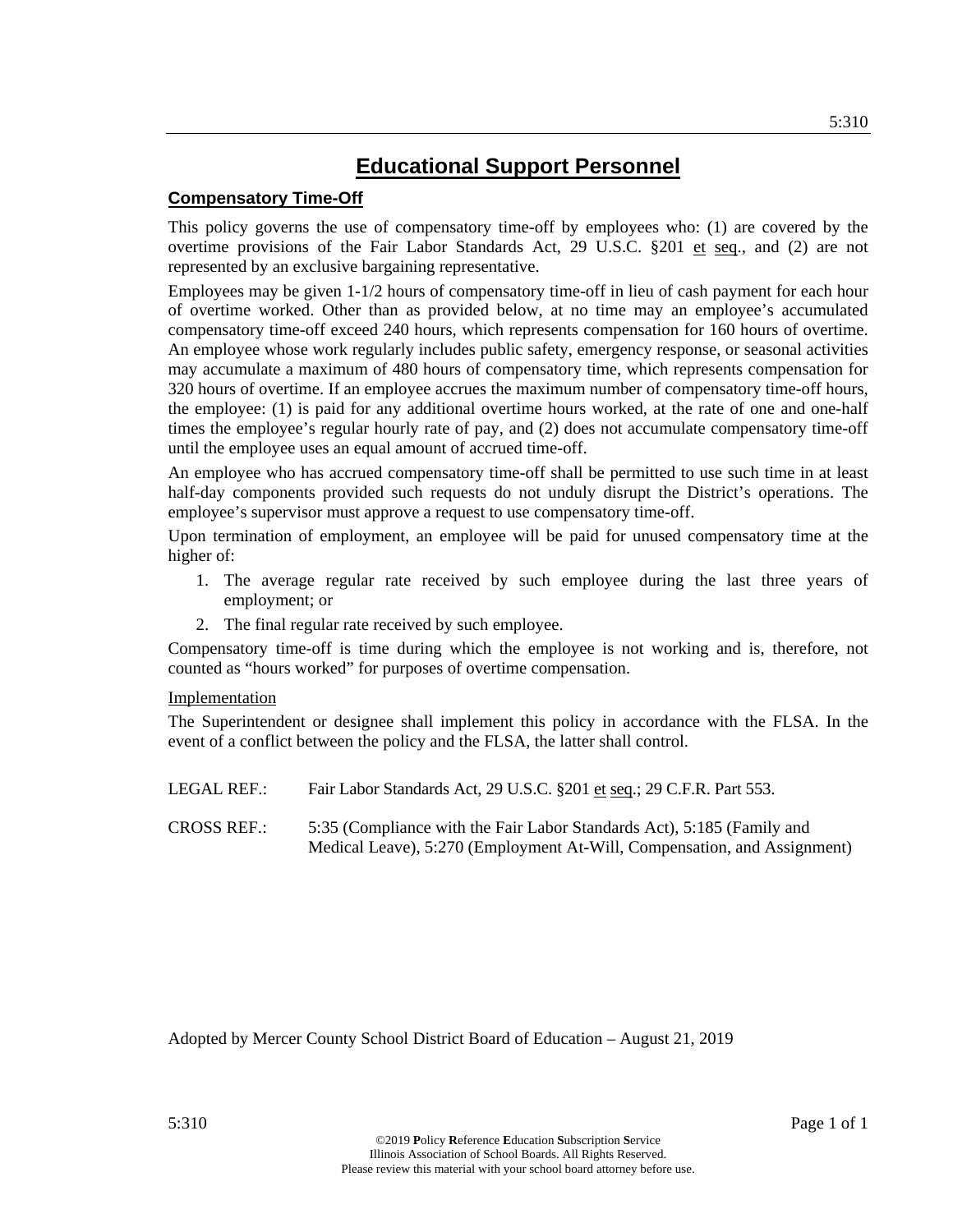# **Educational Support Personnel**

# **Evaluation**

The Superintendent is responsible for designing and implementing a program for evaluating the job performance of each educational support staff member according to standards contained in School Board policies as well as in compliance with State law and any applicable collective bargaining agreement. The standards for the evaluation program shall include, but not be limited to:

- 1. Each employee shall be evaluated annually, preferably before the annual salary review.
- 2. The direct supervisor shall provide input.
- 3. The employee's work quality, promptness, attendance, reliability, conduct, judgment, and cooperation shall be considered.
- 4. The employee shall receive a copy of the annual evaluation.
- 5. All evaluations shall comply with State and federal law and any applicable collective bargaining agreement.
- CROSS REF.: 5:10 (Equal Employment Opportunity and Minority Recruitment), 5:150 (Personnel Records)

Adopted by the Mercer County School Board of Education on July 19, 2017.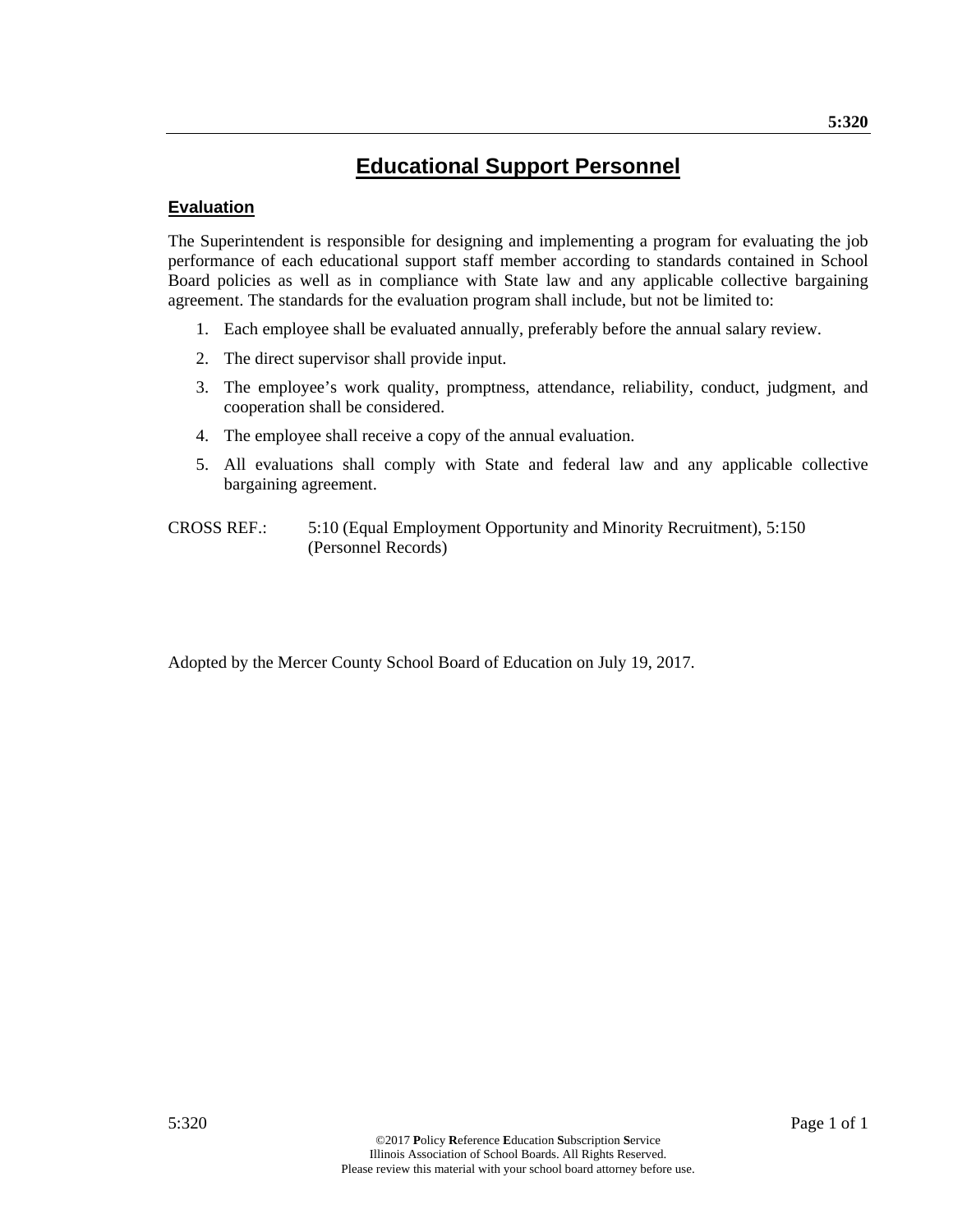# **Educational Support Personnel**

# **Sick Days, Vacation, Holidays, and Leaves**

Each of the provisions in this policy applies to all educational support personnel to the extent that it does not conflict with an applicable collective bargaining agreement or individual employment contract or benefit plan; in the event of a conflict, such provision is severable and the applicable bargaining agreement or individual agreement will control.

# Sick and Bereavement Leave

Full or part-time educational support personnel who work at least 600 hours per year receive 10 paid sick leave days per year. Part-time employees will receive sick leave pay equivalent to their regular workday. Unused sick leave shall accumulate to a maximum of 180 days, including the leave of the current year.

Sick leave is defined in State law as personal illness, quarantine at home, serious illness or death in the immediate family or household, or birth, adoption, placement for adoption, or the acceptance of a child in need of foster care. The Superintendent and/or designee shall monitor the use of sick leave.

As a condition for paying sick leave after three days absence for personal illness or as the Board or Superintendent deem necessary in other cases, the Board or Superintendent may require that the staff member provide a certificate from: (1) a physician licensed in Illinois to practice medicine and surgery in all its branches, (2) a chiropractic physician licensed under the Medical Practice Act, (3) a licensed advanced practice registered nurse, (4) a licensed physician assistant who has been delegated the authority to perform health examinations by his or her supervising physician, or (5) if the treatment is by prayer or spiritual means, a spiritual adviser or practitioner of the employee's faith. If the Board or Superintendent requires a certificate during a leave of less than three days for personal illness, the District shall pay the expenses incurred by the employee.

Employees are entitled to use up to 30 days of paid sick leave because of the birth of a child that is not dependent on the need to recover from childbirth. Such days may be used at any time within the 12 month period following the birth of the child. Intervening periods of nonworking days or school not being in session, such as breaks and holidays, do not count towards the 30 working school days. As a condition of paying sick leave beyond the 30 working school days, the Board or the Superintendent may require medical certification.

For purposes of adoption, placement for adoption, or acceptance of a child in need of foster care, paid sick leave may be used for reasons related to the formal adoption or the formal foster care process prior to taking custody of the child or accepting the child in need of foster care, and for taking custody of the child or accepting the child in need to foster care. Such leave is limited to 30 days, unless a longer leave is provided in an applicable collective bargaining agreement, and need not be used consecutively once the formal adoption or foster care process is underway. The Board or Superintendent may require that the employee provide evidence that the formal adoption or foster care process is underway.

# Vacation

Twelve-month employees shall be eligible for paid vacation days according to the following schedule: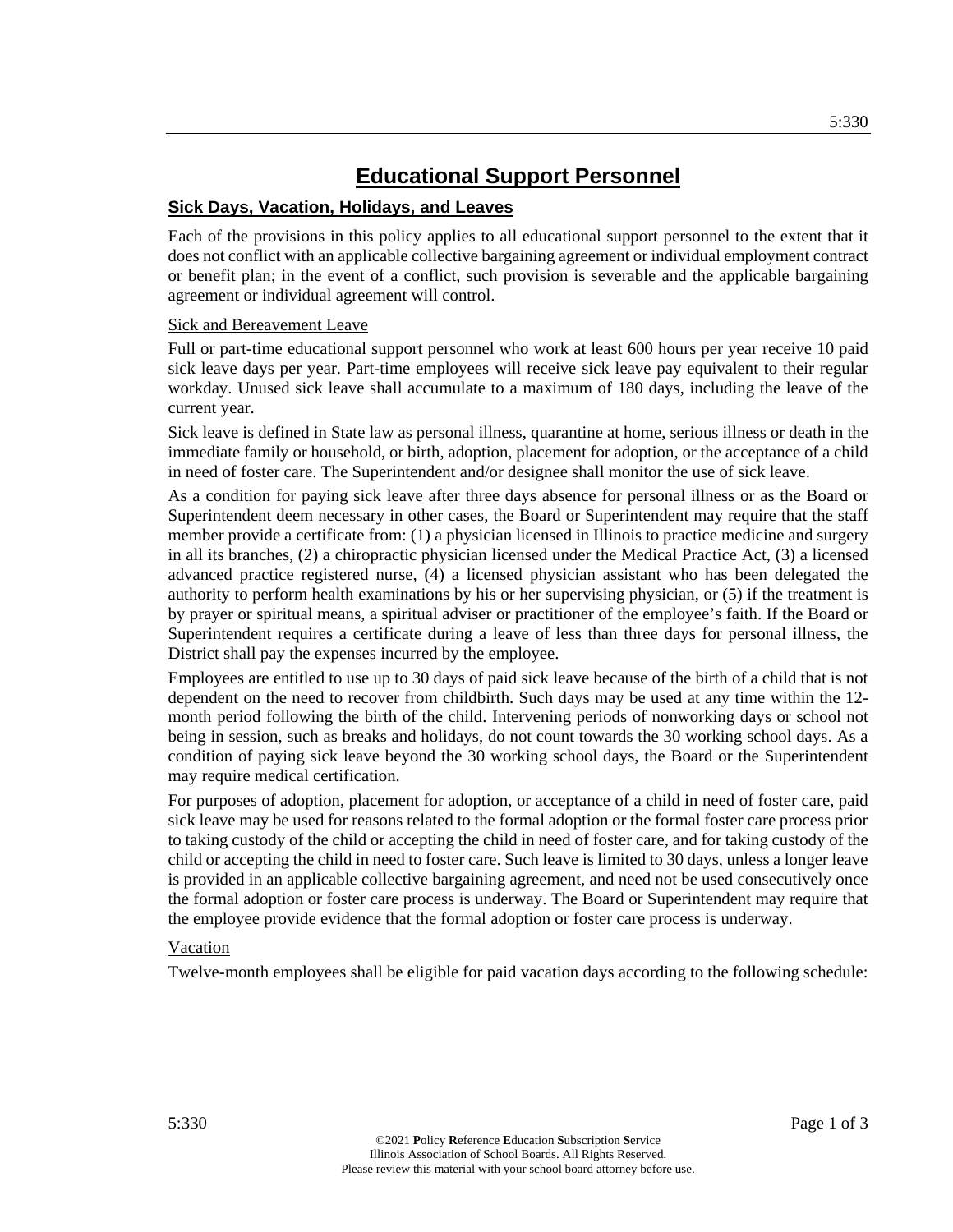|                             |                | Monthly      | <b>Maximum Vacation</b> |
|-----------------------------|----------------|--------------|-------------------------|
| <b>Length of Employment</b> |                | Accumulation | Leave Earned Per Year   |
| From:                       | <u>To:</u>     |              |                         |
| Beginning of year 2         | End of year 5  | $0.83$ Days  | 10 Days per year        |
| Beginning of year 6         | End of year 15 | $1.25$ Days  | 15 Days per year        |
| Beginning of year 16        | End of year    | $1.67$ Days  | 20 Days per year        |

Part-time employees who work at least half-time are entitled to vacation days on the same basis as fulltime employees, but the pay will be based on the employee's average number of part-time hours per week during the last vacation accrual year. The Superintendent will determine the procedure for requesting vacation.

Vacation days earned in one fiscal year must be used by the end of the following fiscal year; they do not accumulate. Employees resigning or whose employment is terminated are entitled to the monetary equivalent of all earned vacation.

# **Holidays**

Unless the District has a waiver or modification of the School Code pursuant to Section 2-3.25g or 24- 2(b) allowing it to schedule school on a legal school holiday listed below, District employees will not be required to work on:

| New Year's Day                    | Labor Day         |
|-----------------------------------|-------------------|
| Martin Luther King Jr.'s Birthday | Columbus Day      |
| Abraham Lincoln's Birthday        | Veterans Day      |
| Casimir Pulaski's Birthday        | 2022 Election Day |
| Memorial Day                      | Thanksgiving Day  |
| Juneteenth National Freedom Day   | Christmas Day     |
| Independence Day                  |                   |

A holiday will not cause a deduction from an employee's time or compensation. The District may require educational support personnel to work on a school holiday during an emergency or for the continued operation and maintenance of facilities or property.

# Personal Leave

Full-time educational support personnel have one paid personal leave day per year. The use of a personal day is subject to the following conditions:

- 1. Except in cases of emergency or unavoidable situations, a personal leave request should be submitted to the Building Principal three days before the requested date.
- 2. No personal leave day may be used immediately before or immediately after a holiday, or during the first and/or last five days of the school year, unless the Superintendent grants prior approval.
- 3. Personal leave may not be used in increments of less than one-half day.
- 4. Personal leave is subject to any necessary replacement's availability.
- 5. Personal leave may not be used on an in-service training day and/or institute training days.
- 6. Personal leave may not be used when the employee's absence would create an undue hardship.

# Leave to Serve as a Trustee of the Ill. Municipal Retirement Fund

Upon request, the Board will grant 20 days of paid leave of absence per year to a trustee of the Ill. Municipal Retirement Fund in accordance with 105 ILCS 5/24-6.3.